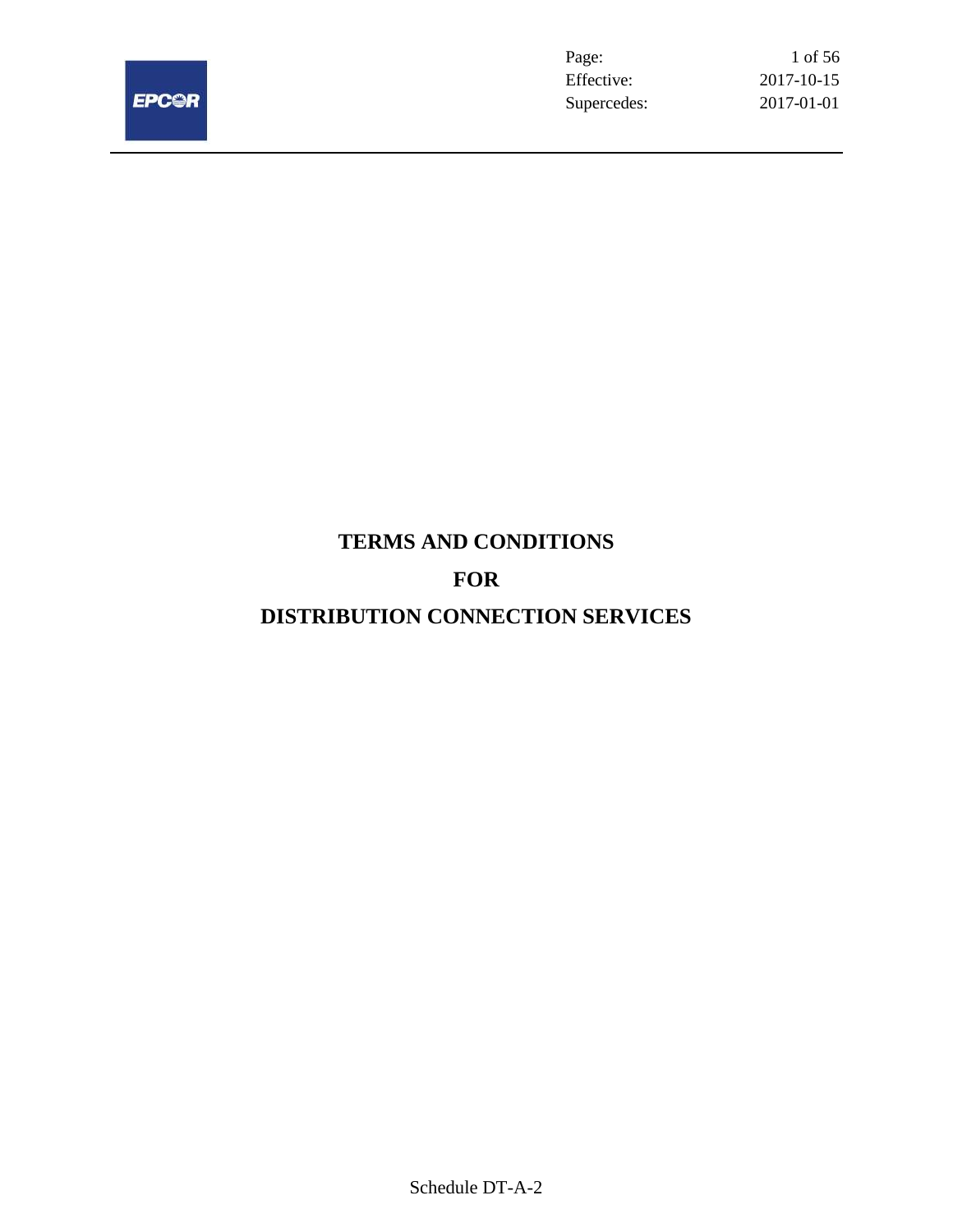

# TABLE OF CONTENTS

| 2.1 |                                                                                  |  |
|-----|----------------------------------------------------------------------------------|--|
| 2.2 |                                                                                  |  |
| 2.3 |                                                                                  |  |
| 2.4 |                                                                                  |  |
| 2.5 |                                                                                  |  |
|     |                                                                                  |  |
| 3.1 |                                                                                  |  |
| 3.2 |                                                                                  |  |
| 3.3 |                                                                                  |  |
| 3.4 |                                                                                  |  |
|     |                                                                                  |  |
| 4.1 |                                                                                  |  |
| 4.2 |                                                                                  |  |
| 4.3 |                                                                                  |  |
| 4.4 |                                                                                  |  |
| 4.5 |                                                                                  |  |
| 4.6 |                                                                                  |  |
| 4.7 |                                                                                  |  |
| 4.8 |                                                                                  |  |
| 4.9 |                                                                                  |  |
|     |                                                                                  |  |
| 5.1 |                                                                                  |  |
| 5.2 |                                                                                  |  |
| 5.3 |                                                                                  |  |
| 5.4 |                                                                                  |  |
|     |                                                                                  |  |
| 6.1 |                                                                                  |  |
| 6.2 |                                                                                  |  |
| 6.3 |                                                                                  |  |
|     |                                                                                  |  |
| 7.1 |                                                                                  |  |
| 7.2 | Determination of Distribution Extension Costs and Distribution Contributions  21 |  |
| 7.3 | Determination of EDTI Transmission Costs and Transmission Contributions 22       |  |
| 7.4 | Changes in Point of Delivery Demand.                                             |  |
| 7.5 |                                                                                  |  |
| 7.6 |                                                                                  |  |
| 7.7 |                                                                                  |  |
|     |                                                                                  |  |
| 8.1 |                                                                                  |  |
| 8.2 |                                                                                  |  |
| 8.3 |                                                                                  |  |
| 8.4 |                                                                                  |  |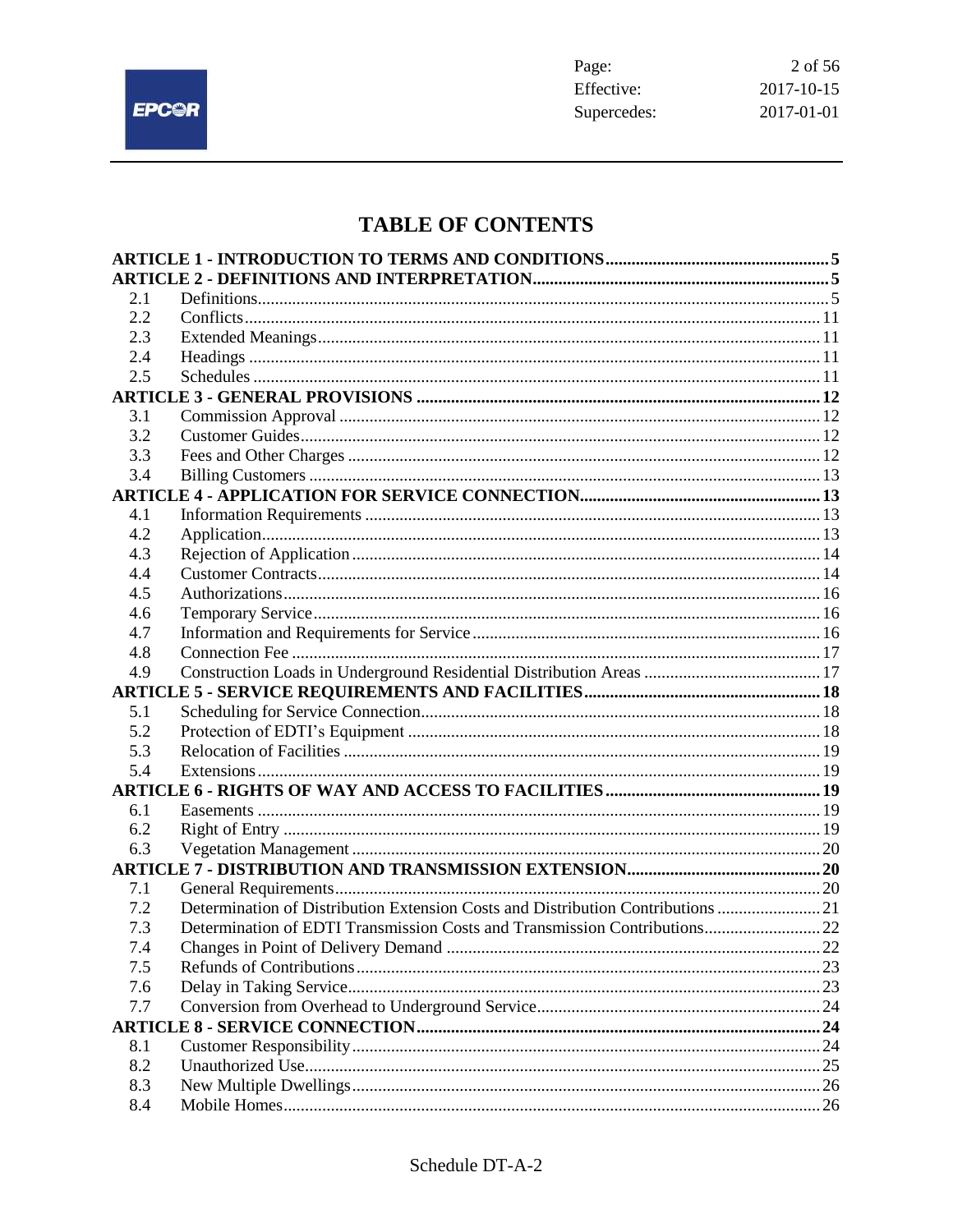EPCOR

| Page:       | 3 of 56    |
|-------------|------------|
| Effective:  | 2017-10-15 |
| Supercedes: | 2017-01-01 |

| 8.5          |                                                                              |  |
|--------------|------------------------------------------------------------------------------|--|
| 8.6          |                                                                              |  |
|              |                                                                              |  |
| 9.1          |                                                                              |  |
| 9.2          |                                                                              |  |
| 9.3          |                                                                              |  |
| 9.4          |                                                                              |  |
| 9.5          |                                                                              |  |
|              |                                                                              |  |
| 10.1         |                                                                              |  |
| 10.2         |                                                                              |  |
| 10.3         |                                                                              |  |
| 10.4         |                                                                              |  |
| 10.5         |                                                                              |  |
|              |                                                                              |  |
| 11.1<br>11.2 |                                                                              |  |
| 11.3         |                                                                              |  |
| 11.4         |                                                                              |  |
|              |                                                                              |  |
| 12.1         |                                                                              |  |
| 12.2         |                                                                              |  |
| 12.3         |                                                                              |  |
| 12.4         |                                                                              |  |
|              |                                                                              |  |
| 13.1         |                                                                              |  |
| 13.2         |                                                                              |  |
|              |                                                                              |  |
| 14.1         |                                                                              |  |
| 14.2         |                                                                              |  |
| 14.3         |                                                                              |  |
| 14.4         |                                                                              |  |
| 14.5         |                                                                              |  |
|              | <b>ARTICLE 15 - ADDITIONAL PROVISIONS RELATING TO SERVICES  45</b>           |  |
| 15.1         |                                                                              |  |
| 15.2         |                                                                              |  |
| 15.3         |                                                                              |  |
| 15.4         | Independent System Operation or Transmission Facility Owner Requirements  46 |  |
| 15.5         |                                                                              |  |
| 15.6         |                                                                              |  |
| 15.7         |                                                                              |  |
| 15.8         |                                                                              |  |
| 15.9         |                                                                              |  |
| 15.10        |                                                                              |  |
| 15.11        |                                                                              |  |
|              |                                                                              |  |
|              |                                                                              |  |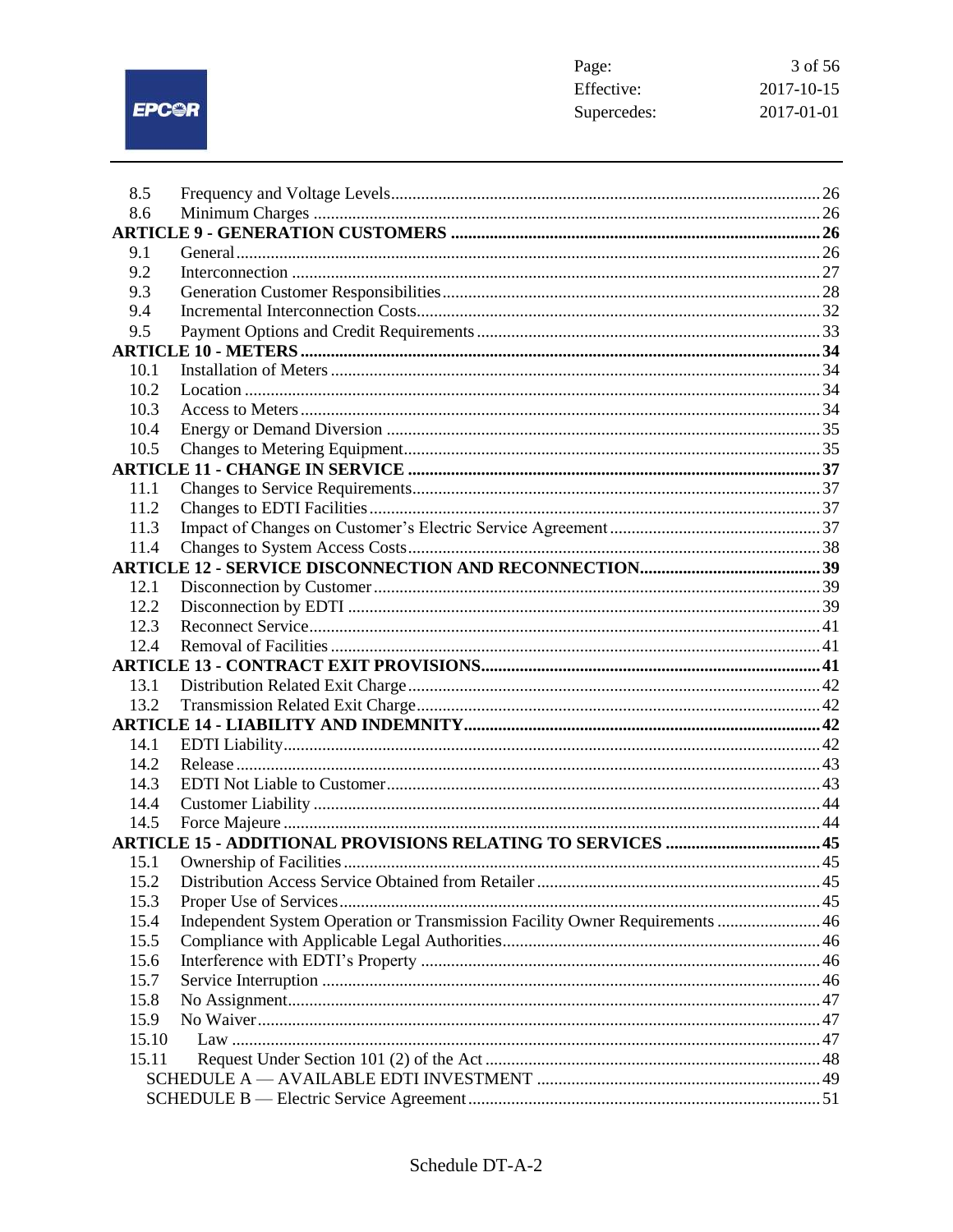

|--|--|--|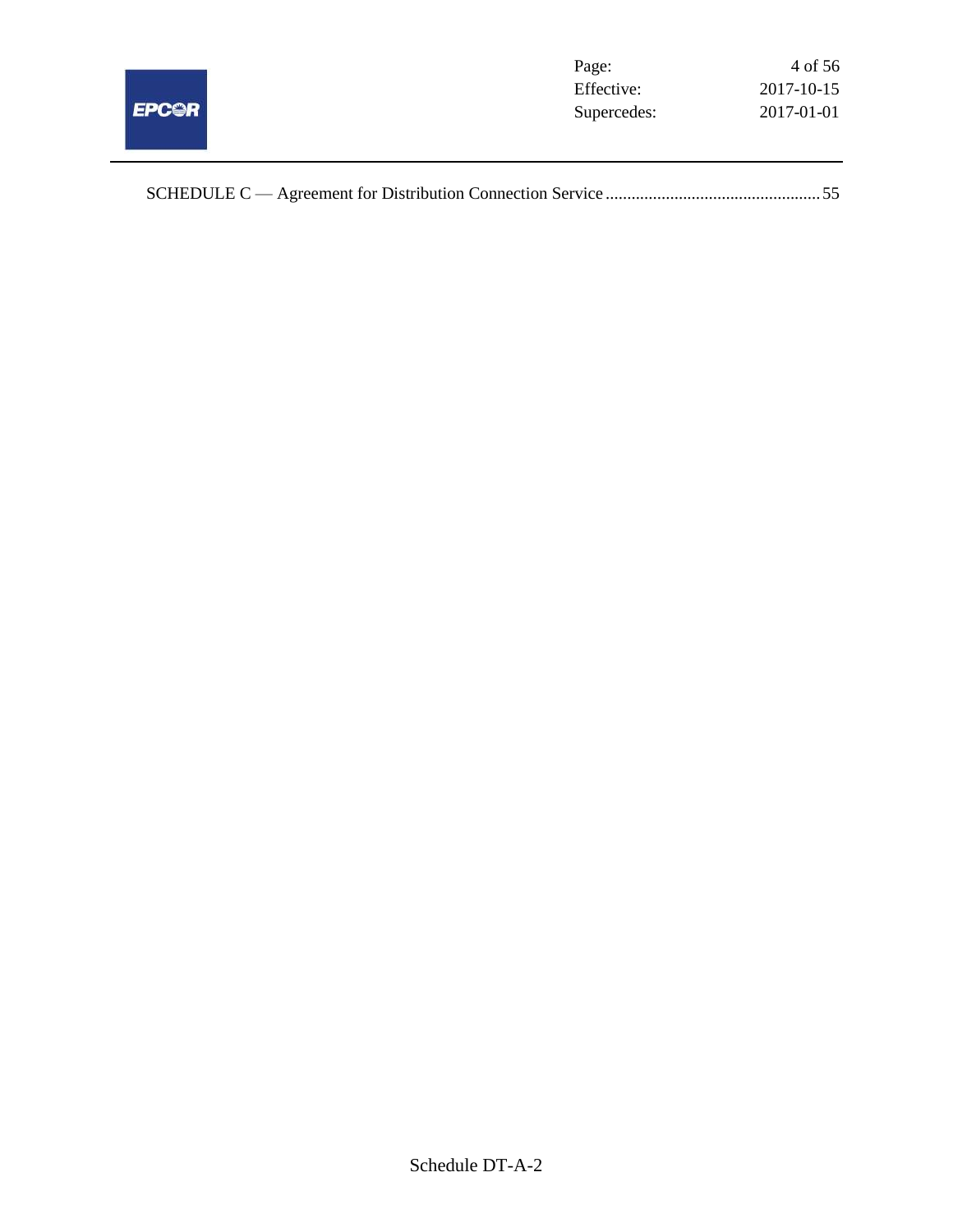## **ARTICLE 1 - INTRODUCTION TO TERMS AND CONDITIONS**

These Terms and Conditions, as approved by the Alberta Utilities Commission (the "Commission"), form part of the Distribution Tariff of EPCOR Distribution & Transmission Inc. ("EDTI") and are established pursuant to section 102 of the *Electric Utilities Act 2003*, c. E-5.1. The Distribution Tariff is available for public inspection during normal business hours at the business offices of EDTI and can be accessed on EDTI's web site at:

<https://www.epcor.com/products-services/power/Pages/terms-and-conditions.aspx>

These Terms and Conditions apply to EDTI and its relationship with Customers including Load Customers and Generating Customers. All Customers by virtue of their relationship with EDTI are deemed to have accepted these Terms and Conditions.

The service provided by EDTI hereunder is regulated by the Commission and parties having any inquiries or complaints regarding these Terms and Conditions may direct such inquiries or complaints directly to EDTI or to the Commission.

No agreement can provide for the waiver or alteration of any part of these Terms and Conditions unless such agreement is first filed with and approved by the Commission. Whenever the Commission approves an amendment to these Terms and Conditions, such amendment, including its effective date, will be posted on EDTI's website at:

<https://www.epcor.com/products-services/power/Pages/terms-and-conditions.aspx>

## **ARTICLE 2 - DEFINITIONS AND INTERPRETATION**

#### **2.1 Definitions**

The following words and phrases, whenever used in these Terms and Conditions or in an application, contract or agreement for service under these Terms and Conditions, shall have the meanings set forth below:

"**Act**" means the *Electric Utilities Act*, S.A. 2003, c. E-5.1, as re-enacted, amended or replaced from time to time;

"**Available EDTI Investment**" means the maximum investment that EDTI will make to extend service to a Customer as set forth in Schedule A;

"**Business Day**" means any day other than Saturday, Sunday or a holiday as defined in the *Interpretation Act*, R.S.A. 2000, c. I-8, as re-enacted, amended or replaced from time to time;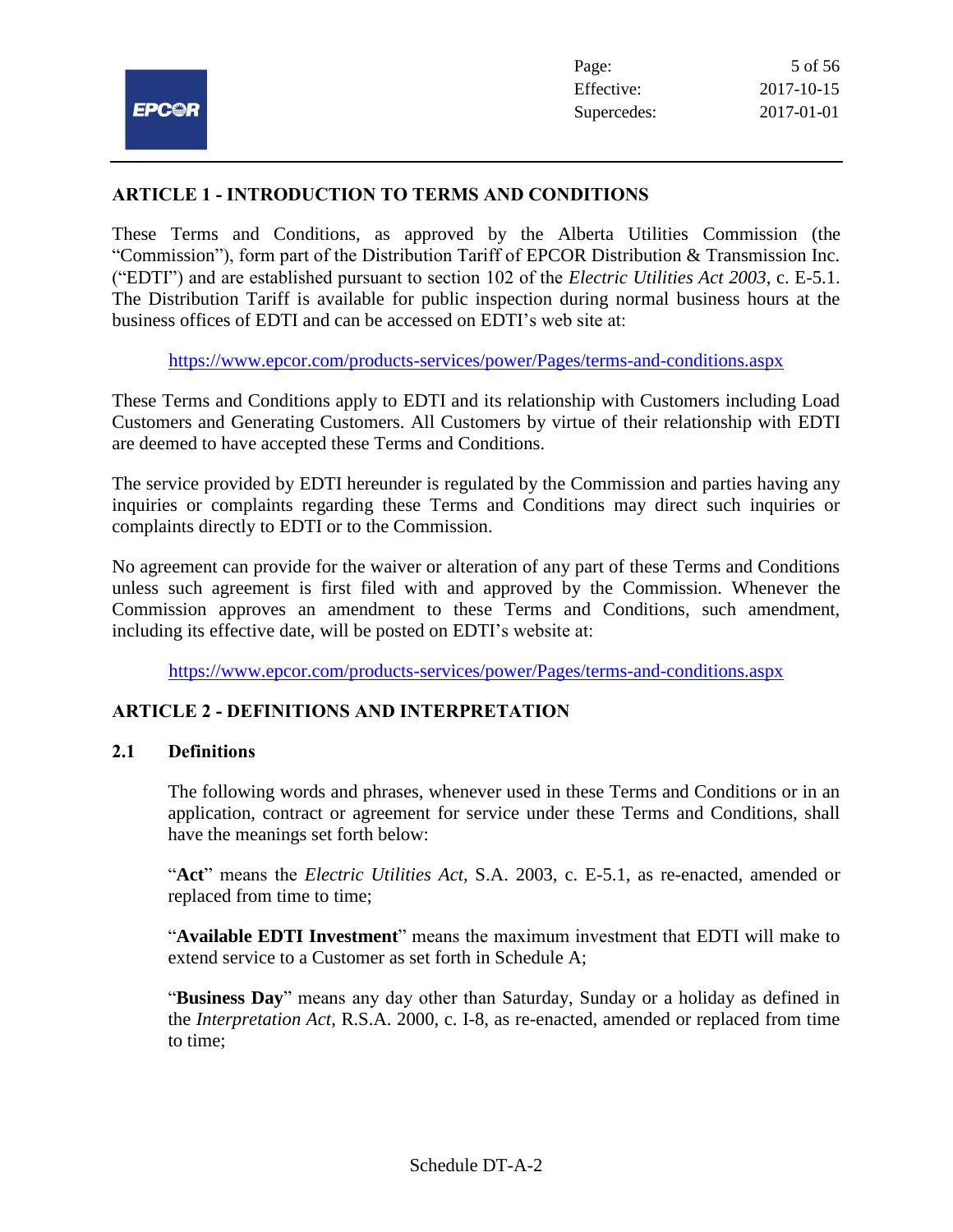

**"Civil Work"** includes the completion, installation, repair or replacement of ductwork, trenching, ground disturbance, ground grid, transformer and switching cubicle and pedestal bases, guard rails, manholes, vaults, landscaping and intermediate poles for low voltage service wire (1000 volt or less) on the Customer's property;

"**Commission**" or "**AUC**" means the Alberta Utilities Commission, formerly the Alberta Energy and Utilities Board, established under the *Alberta Utilities Commission Act*, R.S.A., 2007, c. A-37.2, as re-enacted, amended or replaced from time to time;

"**Commitment Agreement**" means the written agreement that may be required at EDTI's sole discretion between a Customer and EDTI whereby the Customer both authorizes the design and construction of new or expanded Facilities and agrees to pay all cancellation costs if the project is cancelled or if the Customer fails to sign an Electric Service Agreement prior to the energization of the new or expanded Facilities;

"**Connected Load**" means the sum of the capacities or ratings of the electric energy consuming apparatus connected or to be connected to EDTI's electric distribution system;

**"Contract Term"** means the period of time during which the Customer continues to take service under these Terms and Conditions until service is no longer required;

"**Contracted Minimum Demand**" means the minimum Demand in kW or kVA specified in the Electric Service Agreement and is calculated as 80% of the Forecast Peak Demand, whether with respect to distribution demand or transmission demand or both;

"**Customer**" includes a Load Customer and a Generation Customer;

"**Customer Contribution**" means the sum of the Distribution Contribution and the Transmission Contribution that the Customer shall pay to EDTI to install the Facilities necessary to provide a Service Connection to the Customer.

"**Customer Usage Information**" means information regarding the historical electricity consumption of a Customer;

"**Default Supplier**" means a Retailer appointed by EDTI pursuant to section 3 of the RRR Regulation;

"**Demand**" means the maximum rate at which Energy is delivered (expressed in kW, kVA or other suitable unit) at a given instant or averaged over any designated period of time;

"**Distributed Generation**" means a generating unit that is interconnected with EDTI's electric distribution system.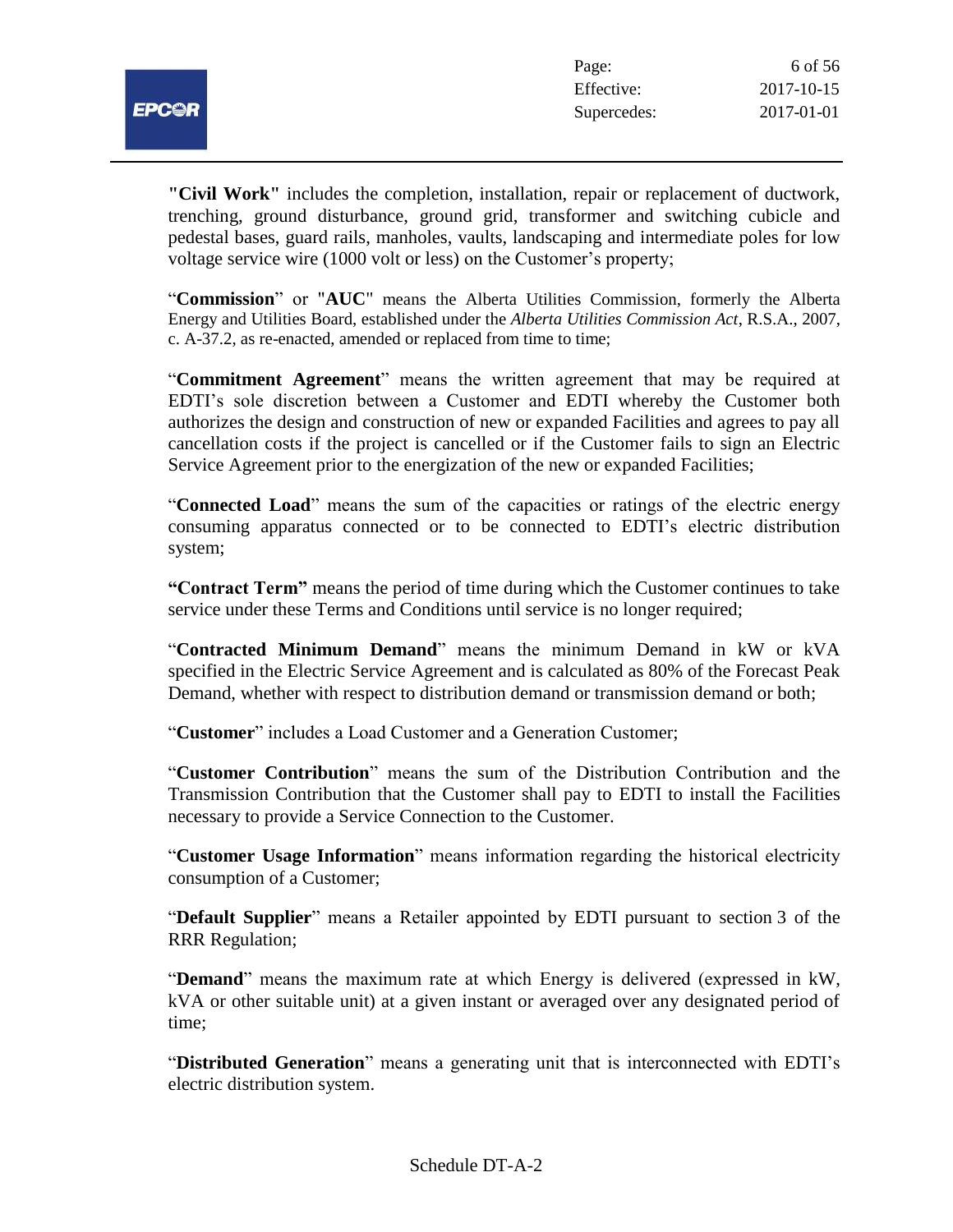

"**Distribution Access Service**" has the meaning given to it in the Act;

"**Distribution Extension Costs**" means the estimated costs of materials, labour, expenses, allocated overhead, and any other costs incurred by EDTI in extending service to a particular Customer, related to distribution voltages of 25 kV and lower;

"**Distribution Contribution**" means the Distribution Capital Costs incurred in extending service to a Customer less the applicable level of any Available EDTI Investment specified in Schedule A for the service;

"**Distribution Interconnection Agreement**" means an agreement entered into between EDTI and a Generation Customer that sets out the provision and obligations of the parties with respect to the interconnection and is required when any Generation Customer interconnects to EDTI's electric distribution system;

"**Distribution Tariff**" means a distribution tariff prepared by EDTI and approved by the Commission in accordance with section 102 of the Act, which consists of the Rate Schedules, these Terms and Conditions, the Terms and Conditions for Distribution Connection Services and the Distribution Tariff Policies;

"**Distribution Tariff Policies**" means the part of EDTI's Distribution Tariff that sets out the policies applied by EDTI in implementing the Rate Schedules, these Terms and Conditions and the Terms and Conditions for Distribution Connection Services;

"**Distribution Tariff Services**" means all services provided by EDTI under the Distribution Tariff;

"**Dwelling**" means a private residence provided with sleeping and cooking facilities intended for domestic use and in which the occupants live as a single housekeeping unit that is not part of a Multiple Dwelling;

"**EDTI**" or "**EPCOR Distribution & Transmission**" means EPCOR Distribution & Transmission Inc., and for certainty includes its predecessor in interest by amalgamation EPCOR Distribution Inc.;

**"EDTI Transmission Costs"** has the meaning given to it in Section 7.3.1;

"**Electric Service Agreement**" means an agreement between EDTI and a Customer for the provision of Distribution Access Service in relation to a Service Connection;

"**Electricity Services**" means the services associated with the provision of electricity to Customers, including the exchange of Energy, making financial arrangements to manage financial risk associated with the pool price, Distribution Access Service, system access service, ancillary services, billing, metering, performing load settlement and any other services specified in regulations made under the Act;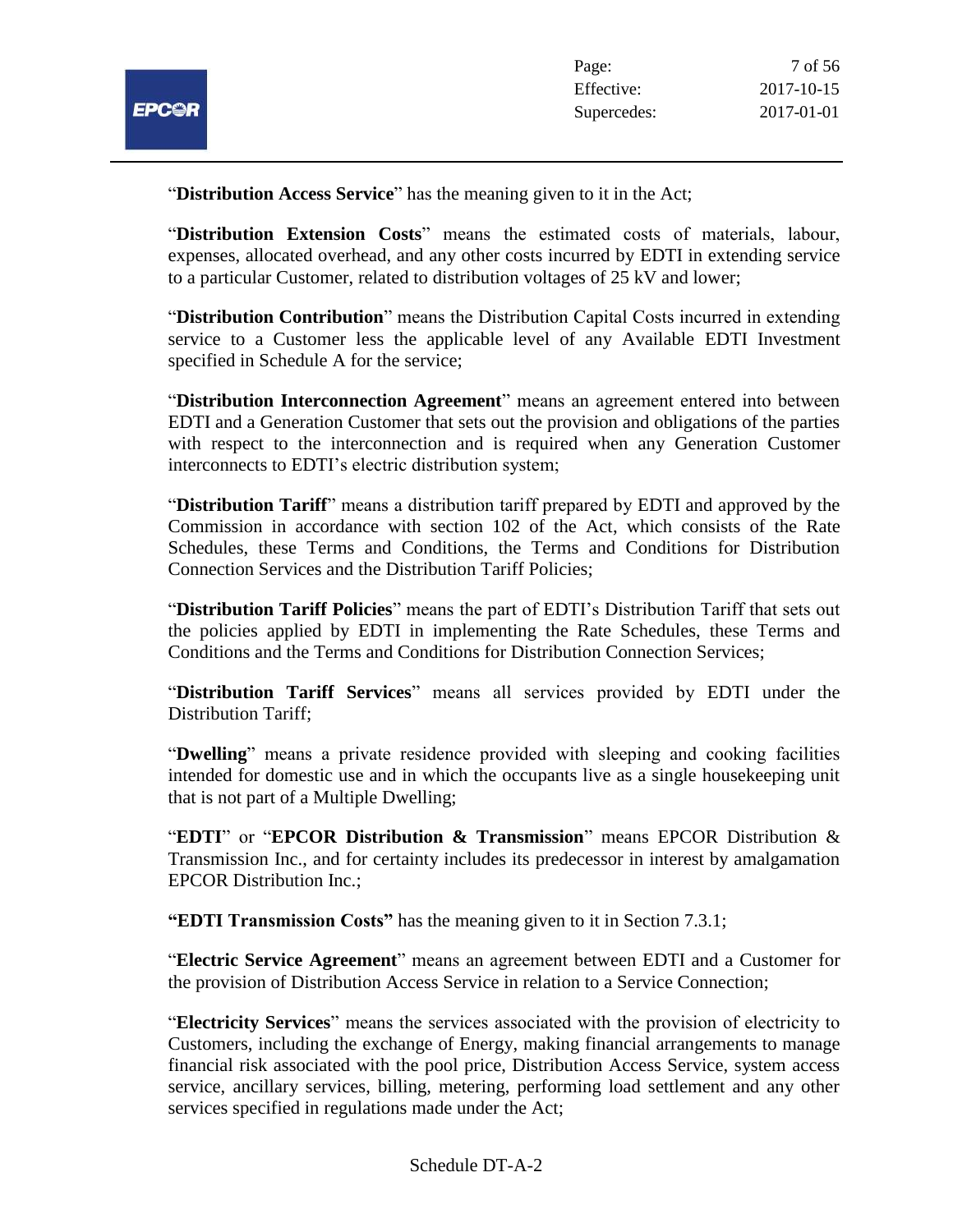

"**Energy**" means electric energy (normally expressed in kiloWatt hours (kWh) or kilo watt (kW)):

"**Forecast Peak Demand**" means the expected maximum capacity requirement at a Point of Service which is used to determine the potential level of Available EDTI Investment and the Contracted Minimum Demand;

"**Facilities**" means physical plant (including, without limitation, distribution lines, transformers, meters, equipment, machinery and other electrical apparatus) on EDTI's side of the Point of Service interconnection excluding transmission facilities;

"**Fee Schedule**" means the fees and charges set forth in Table 2 of DT – Schedule 1 Miscellaneous Services Schedule to EDTI's Distribution Tariff;

"**Force Majeure**" means circumstances not reasonably within the control of EDTI, including acts of God, strikes, lockouts or other industrial disturbances, acts of the public enemy, wars, blockades, insurrections, riots, epidemics, landslides, lightning, earthquakes, fires, storms, floods, high water, washouts, inclement weather, orders or acts of civil or military authorities, civil disturbances, explosions, breakdown or accident to equipment, mechanical breakdowns, the intervention of federal, provincial, state or local government or from any of their agencies or boards, the order or direction of any court, and any other cause, whether of the kind herein enumerated or otherwise, provided that the lack of funds shall not constitute a circumstance not reasonably within the control of EDTI;**"Generation Customer**" means a generating unit that is interconnected with EDTI's electric distribution system.

"**Incremental Interconnection Costs**" means the costs of materials, labour, expenses and any other direct costs incurred by EDTI to allow a Generation Customer to make use of EDTI's electric distribution system.

"**Independent System Operator**" or "**ISO**" means the corporation established by section 7 of the Act;

"**In-service Date**" means the date on which the Customer specifies service is to be available or the date the service is actually available, whichever is later;

"**Interconnected Electric System**" means all transmission facilities and electric distribution systems in Alberta that are interconnected;

"**Interconnection Facilities**" for Generation Customers means all incremental distribution Facilities required to interconnect the circuits of the Generation Customer's generating facilities to EDTI's Facilities and all modifications to EDTI's distribution Facilities required for interconnection which may include, without limitation, poles, lines, substations, service leads and protective and metering equipment;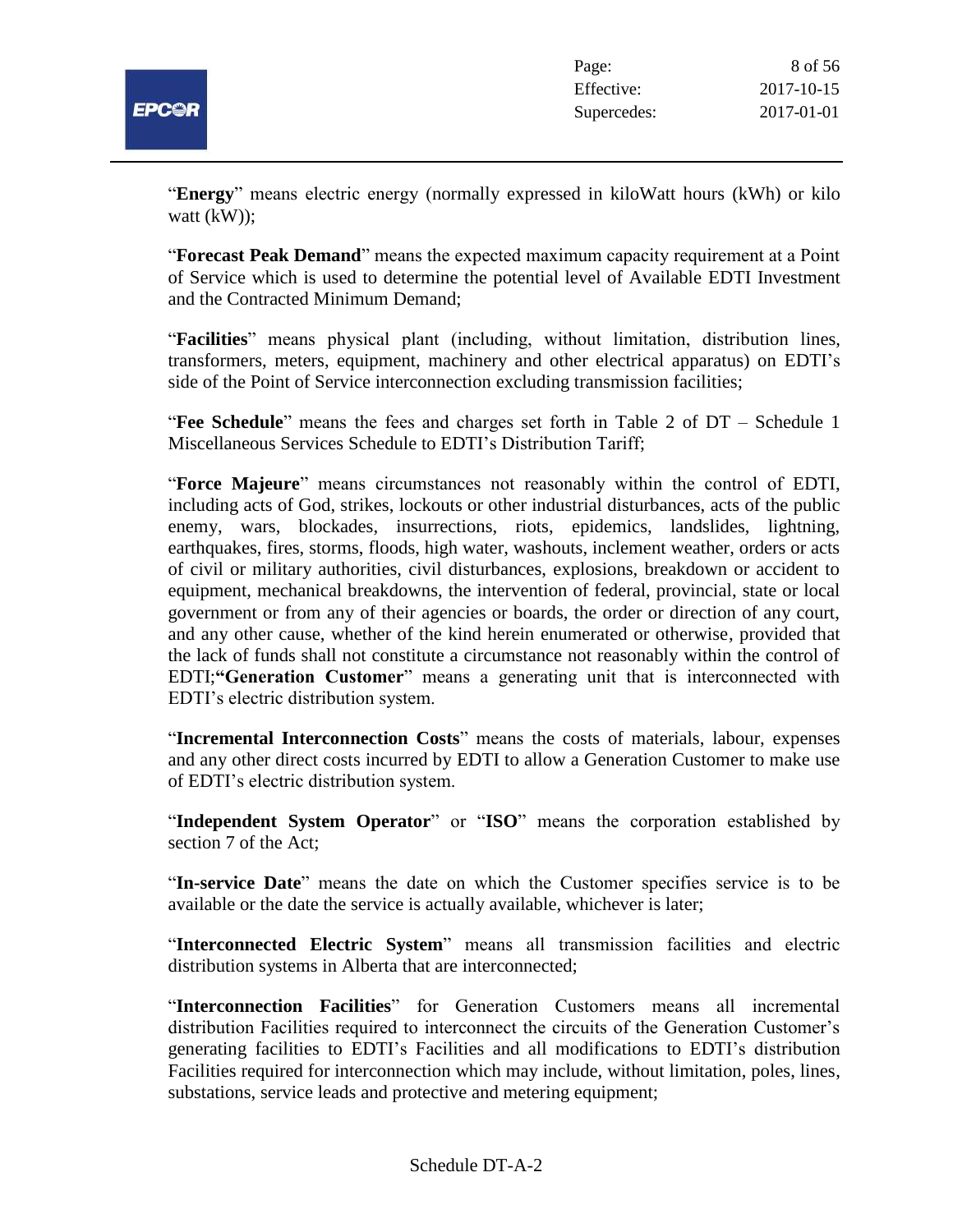

"**kVA**" means kilovolt-ampere or kilovolt-amperes;

"**kW**" means kilowatt or kilowatts:

"**kWh**" means kilowatt hour or kilowatt hours;

"**Load**" means the Demand and Energy delivered to or required at any Point of Service;

"**Load Customer**" means a person that is interconnected to EDTI's electric distribution system for the purpose of purchasing electricity for the person's own use;

"**Load Settlement**" means "load settlement" as defined in the Act.

"**Local Access Fee"** means the surcharge imposed by the City of Edmonton that is applicable to a Site and not subject to approval by the Commission;

"**Minimum Charge**" means the higher of the rate minimum and the rate applied to the Contracted Minimum Demand;

"**Multiple Dwelling**" means a building containing more than one dwelling which shares all or part of a Service Connection;

**"MW"** means Mega Watt;

**"Non-Standard Meter"** means a meter that does not have the capability of remotely communicating via Radio Frequency signals with EDTI's advanced metering network;

"**Point of Delivery**", or "**POD**" means the point at which electrical energy is transferred from a transmission facility owner's Transmission Facility to a distribution system and where the electric energy so transferred is measured;

"**Point of Service**" means the electrical connection point at which EDTI's service conductors are connected to the conductors or apparatus of a Customer, which point is more particularly described in EDTI's Customer Connection Guide, as amended from time to time;

"**Power Factor**" means the ratio of the highest metered Demand measured in kW in a fifteen (15) minute interval to the highest metered Demand measured in kVA in that same interval;

"**Power Pool**" means the scheme operated by the ISO under the Act for the exchange of Energy and financial settlement for the exchange of Energy;

"**Rate Schedules**" means the schedules of EDTI's Distribution Tariff that set out charges;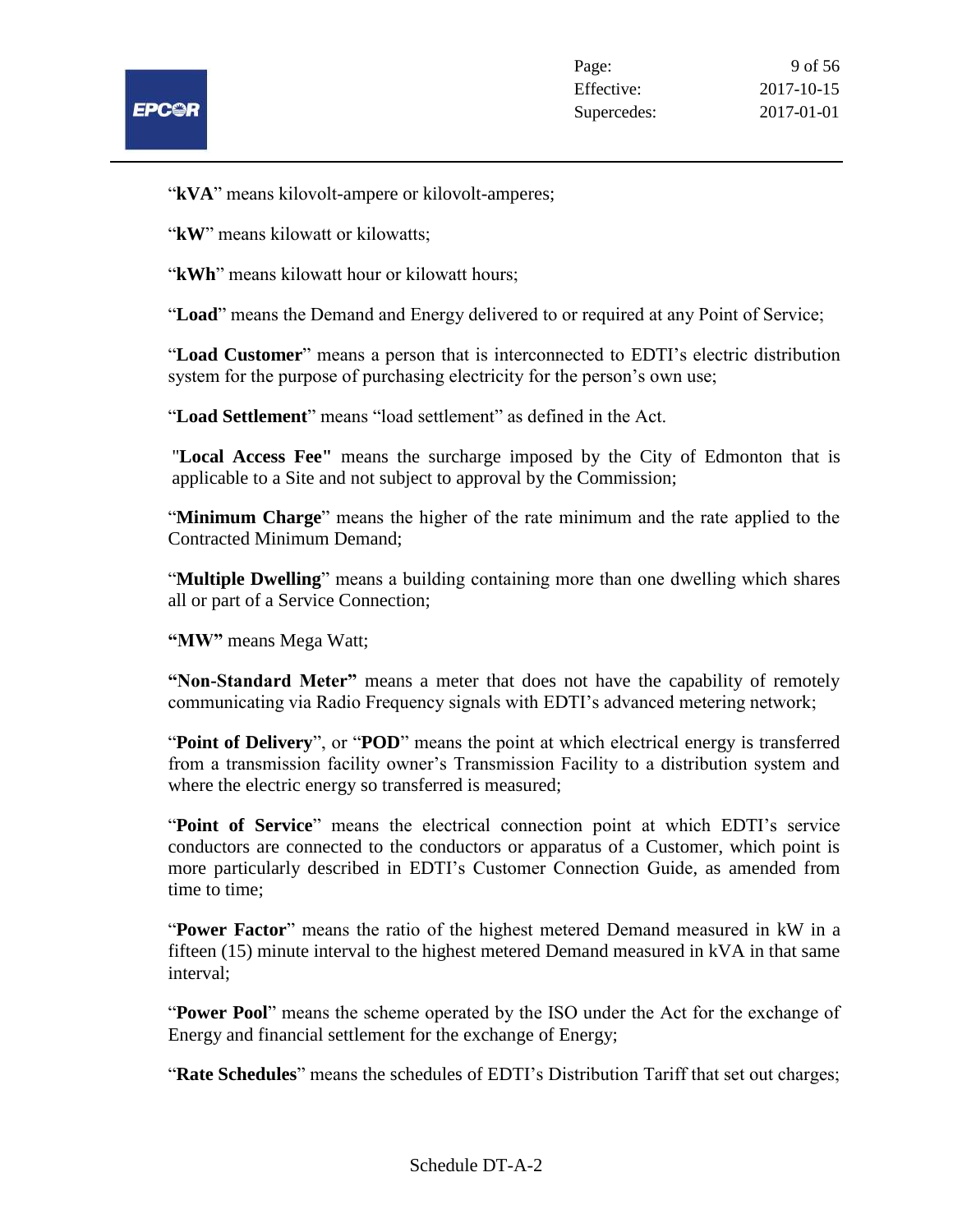

"**RDS Regulation**" means the *Regulated Default Supply Regulation*, A.R. 168/2003, as amended from time to time;

"**RRR Regulation**" means the *Roles, Relationships and Responsibilities Regulation*, A.R. 169/2003, as amended from time to time;

"**Regulated Rate Tariff**" means a regulated rate tariff for the provision of Electricity Services to eligible customers prepared by EDTI, or a person with whom EDTI makes arrangements to do so, pursuant to section 102 of the Act;

"**Retail Electricity Services**" means Electricity Services provided directly to a Customer other than Electricity Services provided to eligible customers under a Regulated Rate Tariff;

"**Retailer**" means a person who sells or provides Retail Electricity Services directly to Customers and who is entitled to enroll Customers for Distribution Access Service under EDTI's Terms and Conditions for Distribution Access Service, and includes a Default Supplier, the person with whom EDTI has made arrangements to provide the Regulated Rate Tariff to eligible Customers, and Self-Retailers;

"**Retailer of Record**" means the Retailer who is listed in EDTI's records through the procedures outlined in its Terms and Conditions for Distribution Access Service, and thereby recognized by EDTI and the Settlement System Code, as a particular Customer's Retailer for a Point of Service at a particular time;

"**Self-Retailer**" means a person carrying out Retailer functions to obtain Electricity Services solely for its own use;

"**Service Connection**" means the Facilities required to physically connect the Customer's facilities to EDTI's electric distribution system to permit the Customer to obtain Distribution Access Service;

"**Settlement System Code**" means the rules respecting Load Settlement approved by the AUC and set out in Rule 021;

"**Site**" means a unique end-use Point of Service, being the finest level at which settlement recognizes retailer assignments, and receives consumption data;

**"Standard Meter"** means an advanced meter that has the capability of remotely communicating via Radio Frequency signals with EDTI's advanced metering network;

"**System Access Service**" has the meaning given to it in the Act;

"**Transmission Contribution**" means the EDTI Transmission Costs that are applicable to a particular Customer.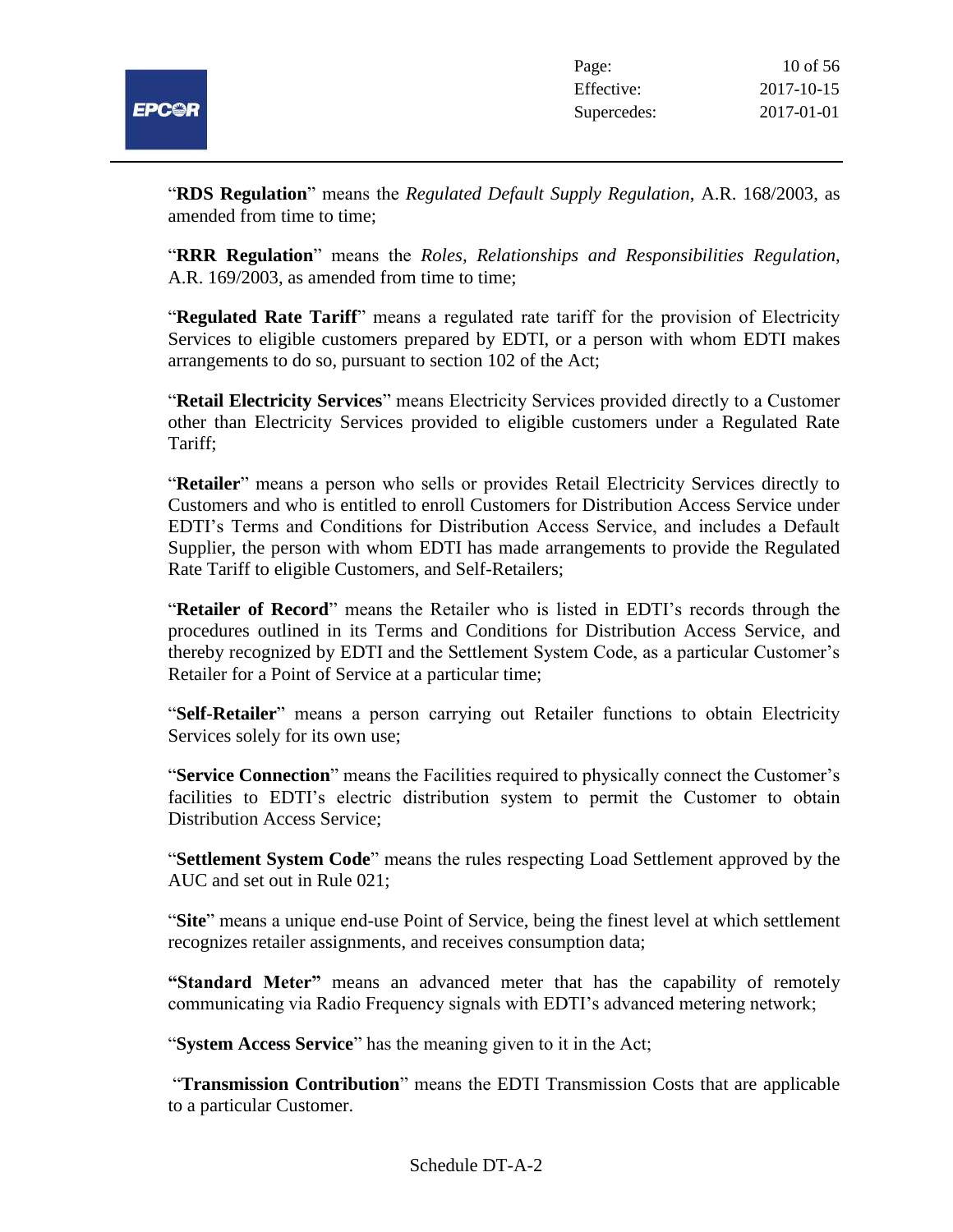

**"Transmission Direct-Connect Customer"** means a Customer at a Site that has an interval meter and receives electricity directly from the Transmission System;

**"Transmission System"** means all transmission facilities as defined in the Act that are part of the Interconnected Electric System;

**"Underground Residential Distribution Site" or "URD Site"** means a single family residential Site that is provided with Distribution Access Service by way of a Service Connection that lies within an area serviced by way of underground residential distribution Facilities.

#### **2.2 Conflicts**

If there is any conflict between a provision expressly set out in an order of the Commission and these Terms and Conditions, the order of the Commission shall govern.

If there is any conflict between a provision in these Terms and Conditions, as may be amended from time to time, and a provision in an Electric Service Agreement or any other existing or future agreement between EDTI and a Customer relating to a Service Connection or other interconnection to EDTI's electric distribution system or Distribution Tariff Services, the provision in these Terms and Conditions shall govern.

#### **2.3 Extended Meanings**

In these Terms and Conditions, words importing the singular number only shall include the plural and vice versa, words importing the masculine gender shall include the feminine and neutral genders and vice versa. Word importing a person shall include person, firm, partnership, corporation, organization or association (including, without limitation, individual members of any unincorporated entity).

#### **2.4 Headings**

The division of these Terms and Conditions into sections, subsections and other subdivisions and the insertion of headings are for convenience of reference only and shall not affect the construction or interpretation of these Terms and Conditions.

#### **2.5 Schedules**

The following schedule is attached to and forms part of these Terms and Conditions:

Schedule A – Available EDTI Investment

Schedule B – Electric Service Agreement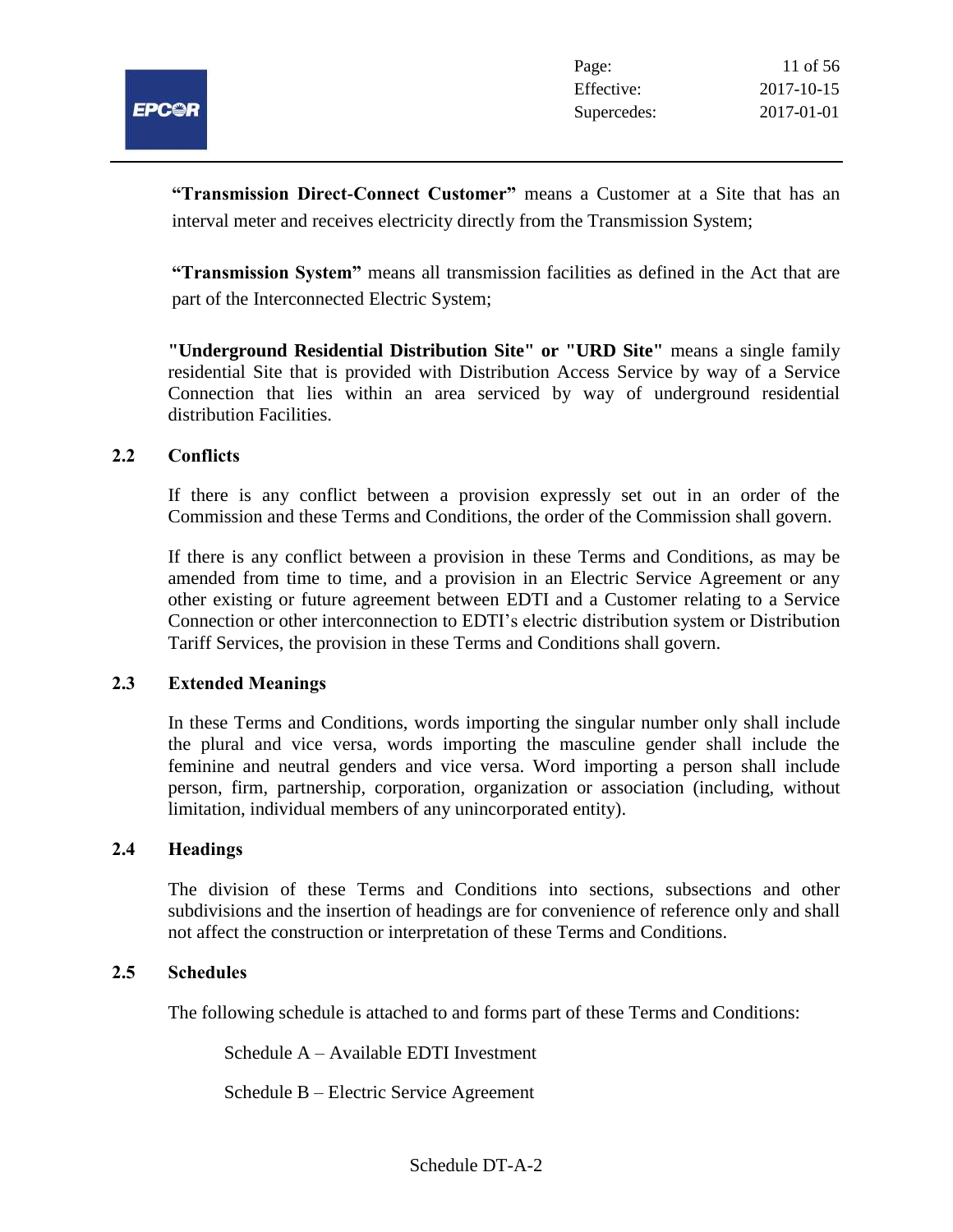

Schedule C – Agreement for Distribution Connection Services

## **ARTICLE 3 - GENERAL PROVISIONS**

#### **3.1 Commission Approval**

These Terms and Conditions have been approved by the Commission. EDTI may amend these Terms and Conditions by filing a notice of amendment with the Commission. Included in the notice to the Commission shall be notification of which Customer groups are affected by the amendment and an explanation of how affected Customers will be notified of the amendments. Within 60 days after such notice is filed, the Commission will either acknowledge the notice of the amendment to the Terms and Conditions or direct a further process to deal with the requested change as the Commission deems appropriate. If the Commission acknowledges notice of the amendment, the amendment will take effect upon the date of such acknowledgement.

#### **3.2 Customer Guides**

EDTI has developed the Customer Connection Guide, Application Guide to Power Producers and Technical Guideline For Interconnection of Generators to the Distribution System ("Guides") to set out for Customers understand the normal requirements of EDTI in relation to interconnections to EDTI's electric distribution system including requirements intended to ensure the safety of its employees and the safety and reliability of its electric distribution system. EDTI will amend the Guides, from time to time, to reflect changes to the electric utility industry, changes in EDTI's requirements or the changing needs of EDTI's Customers. A copy of the Guides, and amendments to the Guides, will be filed with the Commission for information purposes. While EDTI will endeavour to follow practices in the Guides, these practices will not appropriately cover every situation that may arise and it may be necessary to deviate from the Guides. A copy of the Guides can be accessed on EDTI's website at:

[https://www.epcor.com/products-services/power/construction-renovations/new-power](https://www.epcor.com/products-services/power/construction-renovations/new-power-connection/Pages/connection-process.aspx)[connection/Pages/connection-process.aspx](https://www.epcor.com/products-services/power/construction-renovations/new-power-connection/Pages/connection-process.aspx)

#### **3.3 Fees and Other Charges**

EDTI will provide all standard services hereunder pursuant to the Distribution Tariff. All additional, supplementary or extra non-discretionary services provided by EDTI to a Customer will be charged a separate rate or fee such as those included, without limitation, in the Fee Schedule.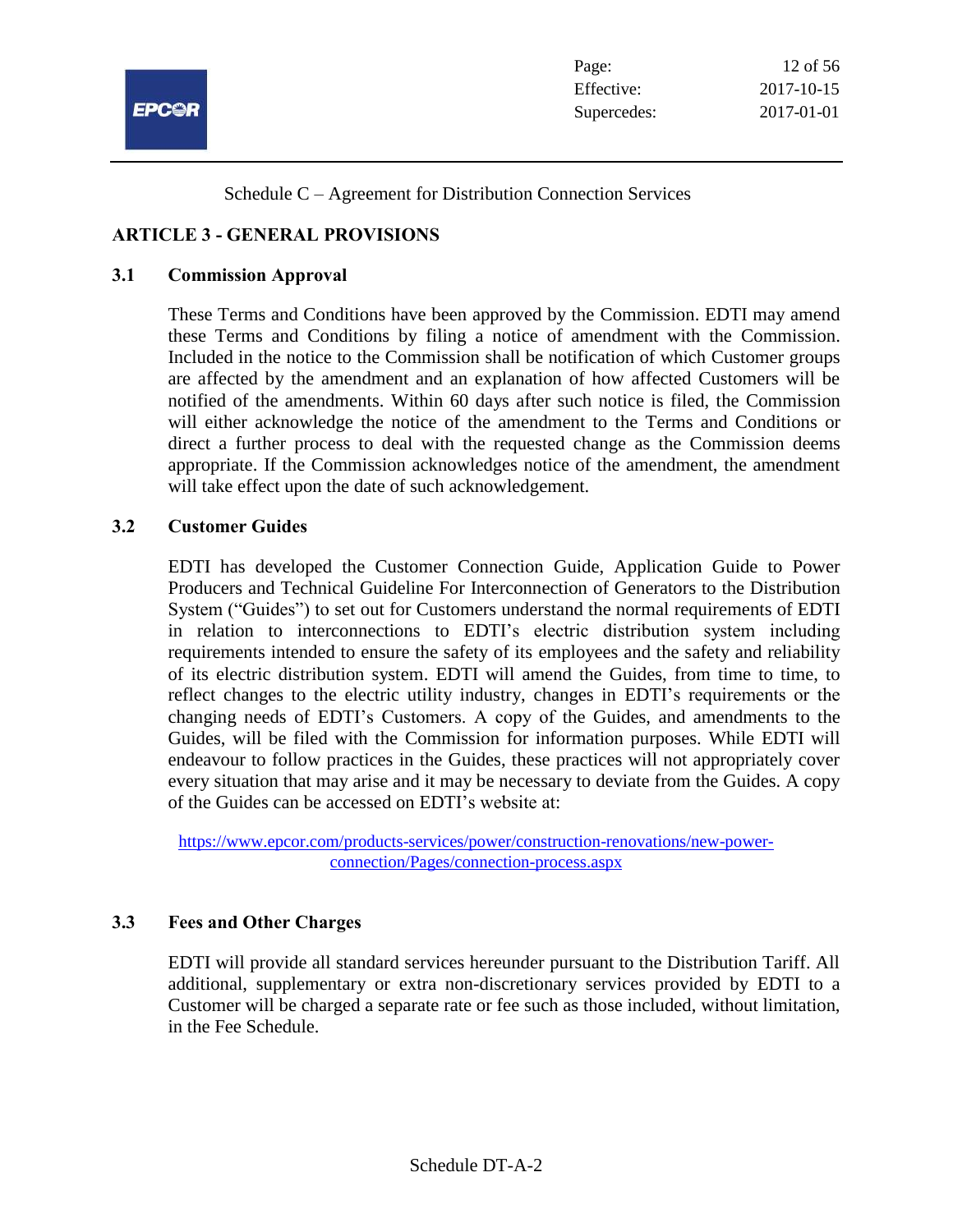

#### **3.4 Billing Customers**

EDTI may bill the Customers directly for Customer Contributions, meter tests and other services covered in these Terms and Conditions. A late payment charge of 2.0% per month (26.82% per annum) is applied if the Customer's payment has not been received by EDTI before one month from the date the bill was issued. The Customer is charged a dishonoured cheque charge for each cheque returned for insufficient funds as set forth in the Fee Schedule.

## **ARTICLE 4 - APPLICATION FOR SERVICE CONNECTION**

#### **4.1 Information Requirements**

To enable EDTI to provide the requested service, applicants for service shall supply information regarding the location of the premises to be served, the Customer's Connected Load and preferred supply conditions and the manner in which the Service Connection will be utilized, credit information or reference and any other information that may be required by EDTI. The Customer shall refer to EDTI's Customer Connection Guide for customary information requirements.

Upon receipt of the required information, EDTI will advise the applicant of the type and character of the Service Connection it will furnish to the Load Customer, and any special conditions that must be satisfied.

#### **4.2 Application**

EDTI reserves the right to verify the identity of the Customer and the accuracy of the information provided and to require the Customer to sign an application in writing on forms provided by EDTI.

For commercial and industrial Customers, written acceptance specifying the Customer has agreed to these Terms and Conditions must be received by EDTI before construction of the service will proceed.

A Customer may be required to sign a Commitment Agreement before construction of the Service Connection will proceed.

A Retailer or any other person acting as an agent of a Customer may apply for a Service Connection on behalf of the Customer. The Retailer or agent must provide EDTI, in a form acceptable to EDTI, verifiable authorization from the Customer to make the application.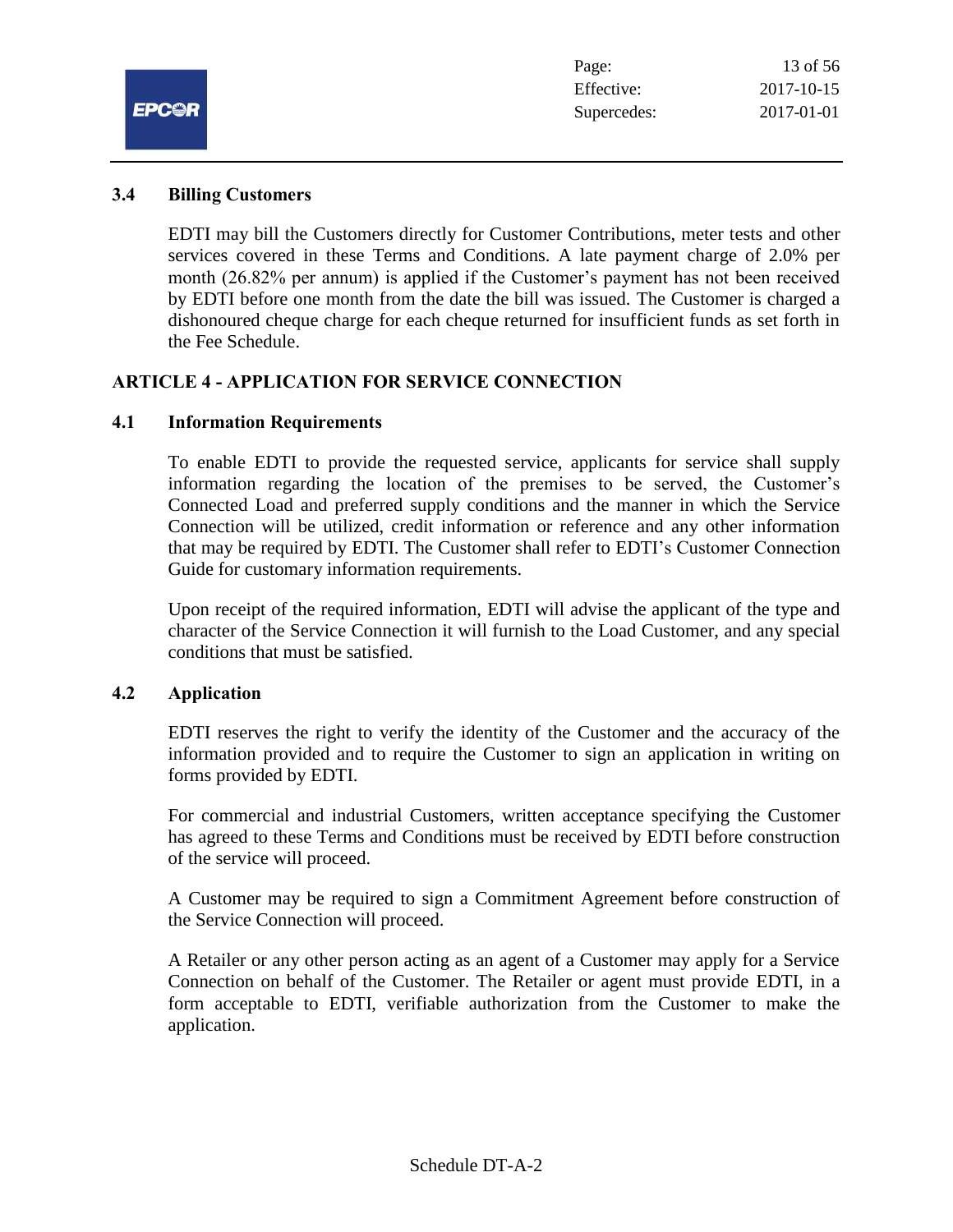

## **4.3 Rejection of Application**

EDTI may, without limitation, reject any applicant's request for a Service Connection when:

- (a) the Customer does not have currently in force all authorizations that may be required for the installation of the Service Connection in accordance with Section 4.5; or
- (b) EDTI determines that the form of the Electric Service Agreement is not appropriate for the Service Connection due to its unique nature and the Customer refuses to enter into an alternate form of agreement acceptable to EDTI; or
- (c) any representation made by the applicant or the Customer to EDTI for the purpose of obtaining a Service Connection is, in EDTI's opinion, fraudulent, untruthful or misleading; or
- (d) the Customer has not, when requested by EDTI to do so, provided a signed written application for a Service Connection, Electric Service Agreement or Commitment Agreement; or
- (e) the type of Service Connection applied for is not available or not normally provided by EDTI in the locality where the Service Connection is requested; or
- (f) the requirements of the Customer Connection Guide have not been met; or
- (g) the proposed Connected Load, in EDTI's opinion, have unusual characteristics that might adversely affect the quality of service supplied to other Customers, the public safety, or the safety of EDTI's personnel or EDTI's Facilities.

#### **4.4 Customer Contracts**

#### **4.4.1 Electric Service Agreement**

The following Customers must sign an Electric Service Agreement in respect of a Service Connection substantially in the form of the Electric Service Agreement attached as Schedule B:

- (a) a Customer at a new site having a transformer capacity of 2,500 kVA or higher, and
- (b) a Customer that requests modifications to its Service Connection at an existing site, where the transformer at the site will have a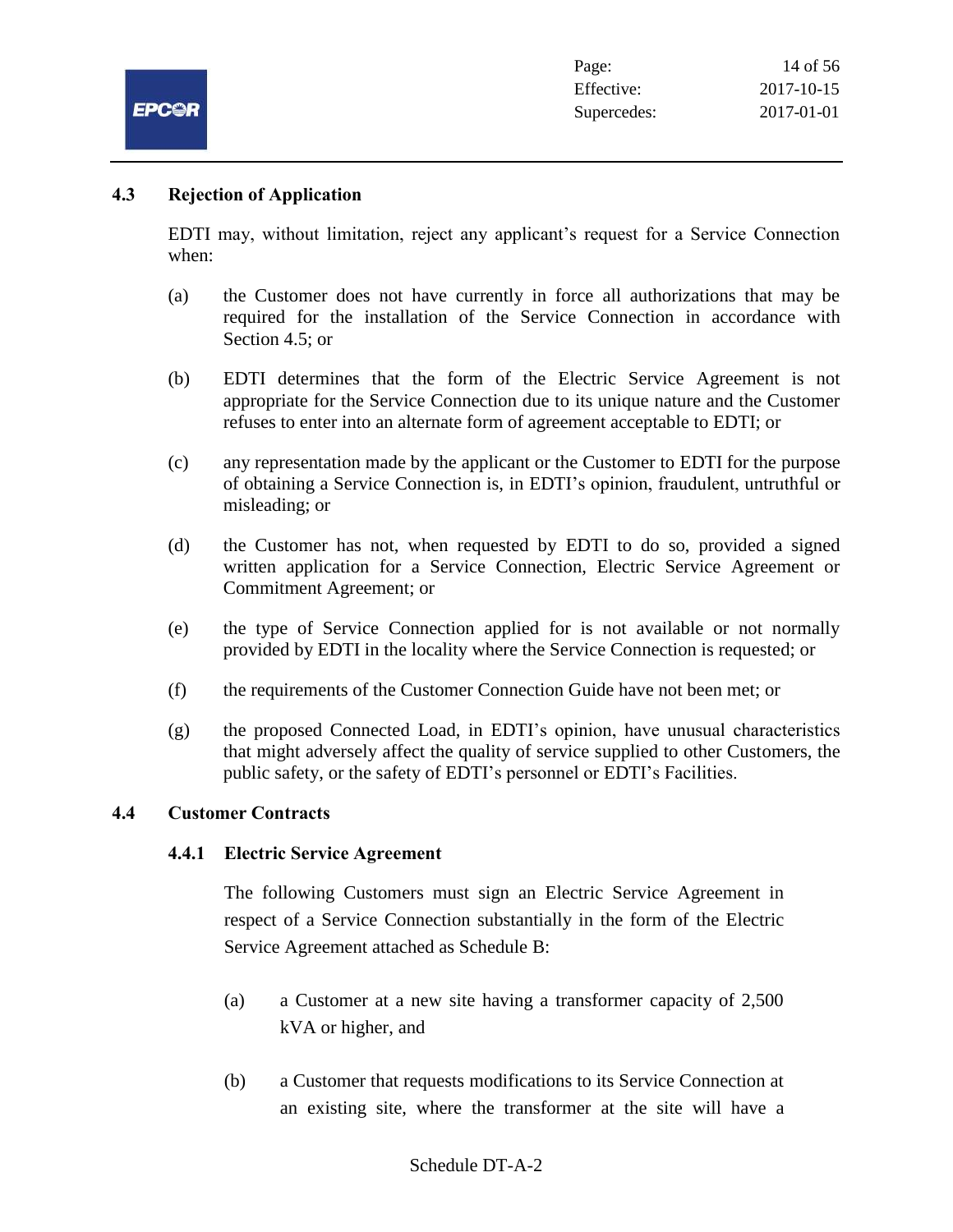

capacity of 2,500 kVA or greater after the modifications have been completed.

The following Customers must sign an Electric Service Agreement in respect of a Service Connection substantially in the form of the Electric Service Agreement attached as Schedule C:

- (a) a Customer at a new site having a Forecast Peak Demand of 150 kVA up to 2,499 kVA, and
- (b) a Customer that requests modifications to its Service Connection at an existing site, where the Forecast Peak Demand at the site will have a capacity of 150 kVA up to 2,499 kVA after the modifications have been completed.

Other Customers connected or connecting to EDTI's electric distribution system may be required by EDTI to sign an Electric Service Agreement in respect of a Service Connection. Customers with a Forecast Peak Demand of less than 150 kVA generally are not required to sign an Electric Service Agreement. The Electric Service Agreement shall be signed by the Customer and not by a Retailer or any other person acting as an agent of the Customer.

The initial term of the Customer's Electric Service Agreement shall be effective on the date service is first made available to the Point of Service.

If the Customer continues to take service beyond the initial term, the Electric Service Agreement remains in effect until terminated by either party in accordance with Article 13.

#### **4.4.2 Commitment Agreement**

EDTI, in its sole discretion, may require a Customer to sign a Commitment Agreement, to be in effect until an Electric Service Agreement is executed or the request for a Service Connection has been cancelled.

## **4.4.3 Transfer of Contractual Obligations**

All services, whether or not they require EDTI assignment consent, that are properly transferred to an affiliate or successor taking over the operation of an existing facility shall be subject to the terms of the previous Customer's Electric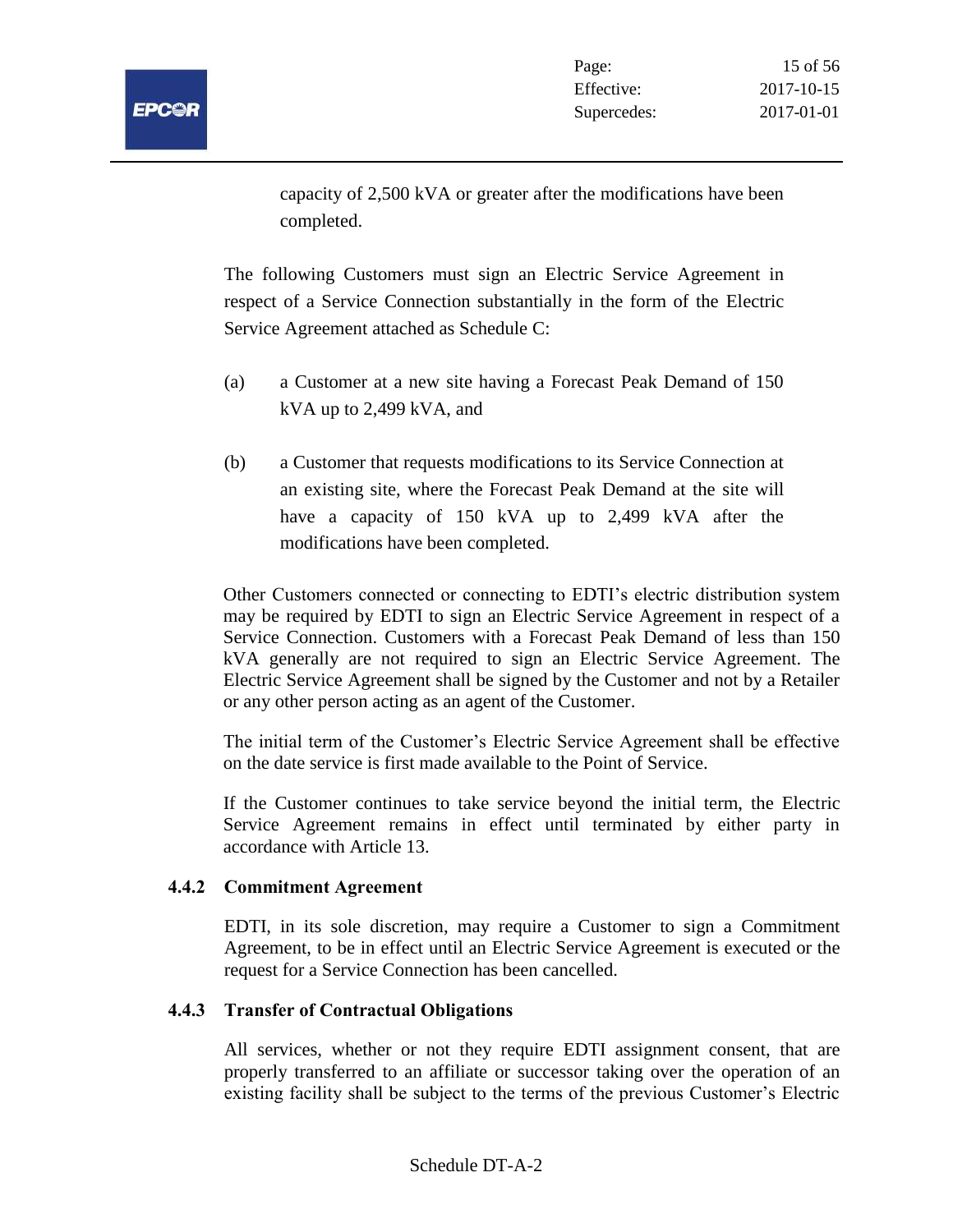

Service Agreements and billing and Demand history. Any change in service requirements as a result of such transfer shall be made in accordance with these Terms and Conditions. The existing contractual arrangements will remain in place until any new agreements have been approved and accepted by both parties.

#### **4.5 Authorizations**

The Customer for a Service Connection shall be responsible for obtaining all permits, certificates, licenses, inspections, reports, and other authorizations necessary for the installation and operation of the Service Connection. EDTI shall not be required to commence or continue installation or operation of a Service Connection unless and until the Customer has complied with the requirements of all governmental authorities, permits, certificates, licenses, inspections, reports and other authorizations, all right-ofway agreements, and all of EDTI's requirements applicable to the installation and operation of the Service Connection. EDTI reserves the right, but is not obligated, to verify that all necessary authorizations have been obtained by applicants and Customers.

#### **4.6 Temporary Service**

Where EDTI reasonably believes that a requested service will be temporary, it may require the Customer requesting the service to pay EDTI in advance of a Service Connection, the estimated cost of Facilities plus the estimated cost of installation and removal of Facilities necessary for the desired service, less the value of the salvaged material.

#### **4.7 Information and Requirements for Service**

#### **4.7.1 Service Connection Information**

Upon request, EDTI shall provide to the Customer information on the method and manner of making Service Connections. Such information may include a copy of EDTI's Customer Connection Guide, a description of the Service Connection available, location of entrance Facilities, Point of Service and metering equipment, and Customer and EDTI responsibilities for installation of facilities.

#### **4.7.2 Customer Usage Information**

EDTI shall provide standard Customer Usage Information to an agent or consultant, acting on behalf of a Customer, upon request and only after receiving written consent to such disclosure from the Customer, for the 12-month period preceding the date of the request or for such shorter period for which EDTI has collected that information.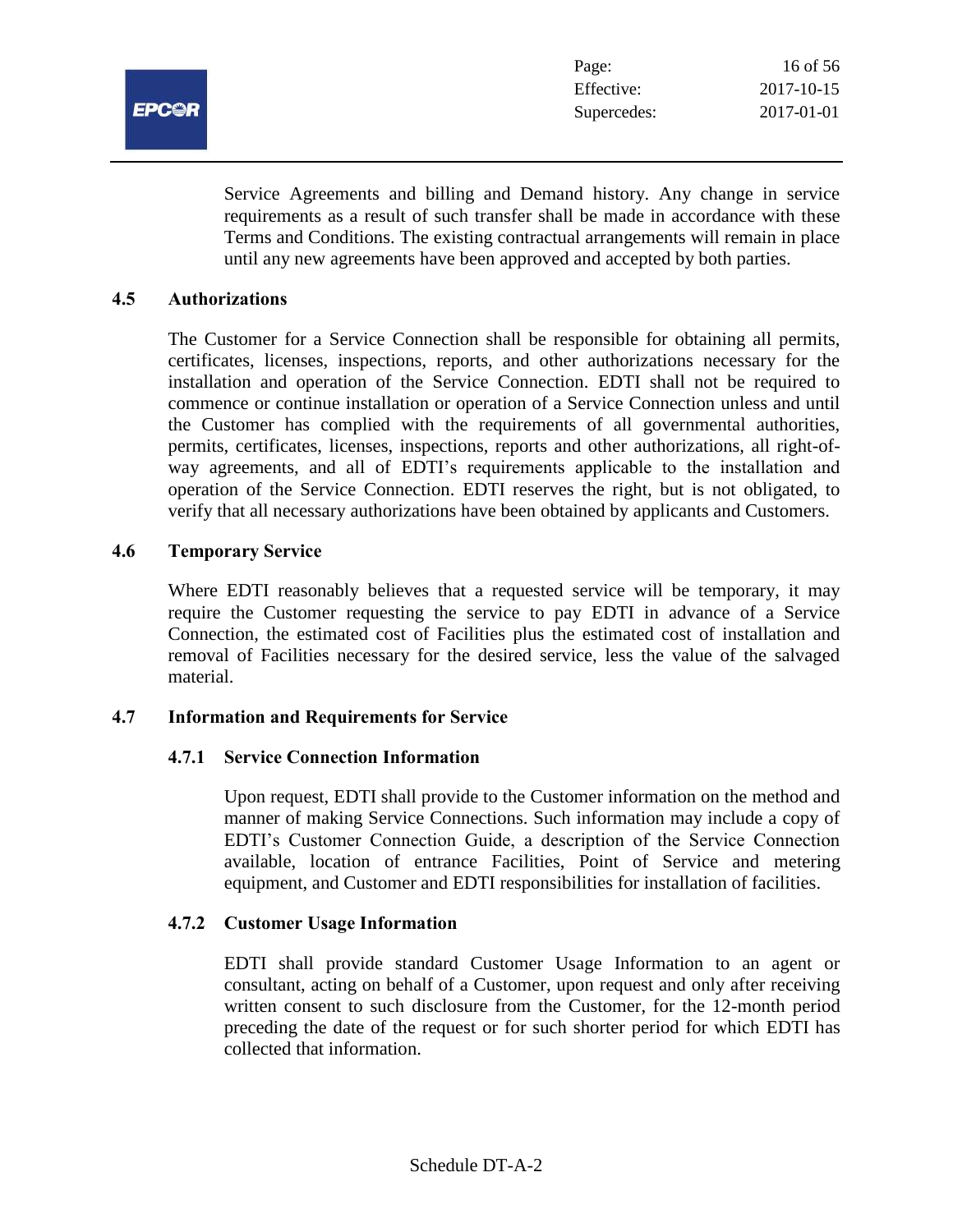

Prior to requesting EDTI to release Customer Usage Information, the agent or consultant shall be responsible for obtaining and providing to EDTI the written authorization from the Customer referred to above in a form satisfactory to EDTI.

Customer Usage Information will be provided by EDTI at no cost.

#### **4.8 Connection Fee**

The Standard Connection Fee set out in the Fee Schedule will be charged to the Customer at the time of construction.

## **4.9 Construction Loads in Underground Residential Distribution Areas**

This section applies to URD Sites.

Where the electricity provided to a URD Site is to be used for construction purposes, the Customer will limit electricity consumption at the Site to a maximum continuous load of not greater than 30 Amps.

Where continuous electricity consumption (such as electric heater loads used during construction) of greater than 30 Amps will be required at the URD Site, the Customer must notify EDTI and apply for the installation of a temporary Service Connection that is capable of handling the higher load. The Customer requesting the temporary Service Connection will pay EDTI the cost of any required Facilities plus the cost of installation and removal of such Facilities necessary for the temporary Service Connection, less the value of the salvaged material. EDTI, at its sole discretion, may require the Customer to pay these costs in advance of the installation of the temporary Service Connection, in which case the costs will be based on estimates prepared by EDTI.

Should an outage occur on a Service Connection for a URD Site where electricity is being used for construction purposes and EDTI determines at its sole discretion that the outage was caused by a maximum continuous load of greater than 30 Amps at the URD Site, then the Customer responsible for the Site will be required to pay the URD Site Construction Overload Outage Response Fee set out in the Fee Schedule. EDTI will only fully re-energize the Service Connection if the Customer at the URD Site confirms to EDTI's satisfaction that the consumption at the Site will be reduced to a maximum continuous consumption of no greater than 30 Amps. If the Customer fails to do so, or if EDTI is unable through reasonable efforts to contact the Customer, then EDTI will only re-connect and re-energize the Service Connection at 120 V.

If two or more outages occur at a URD Site where electricity is being used for construction purposes and EDTI determines at its sole discretion that the outages were caused by a maximum continuous load of greater than 30 Amps at the URD Site, then in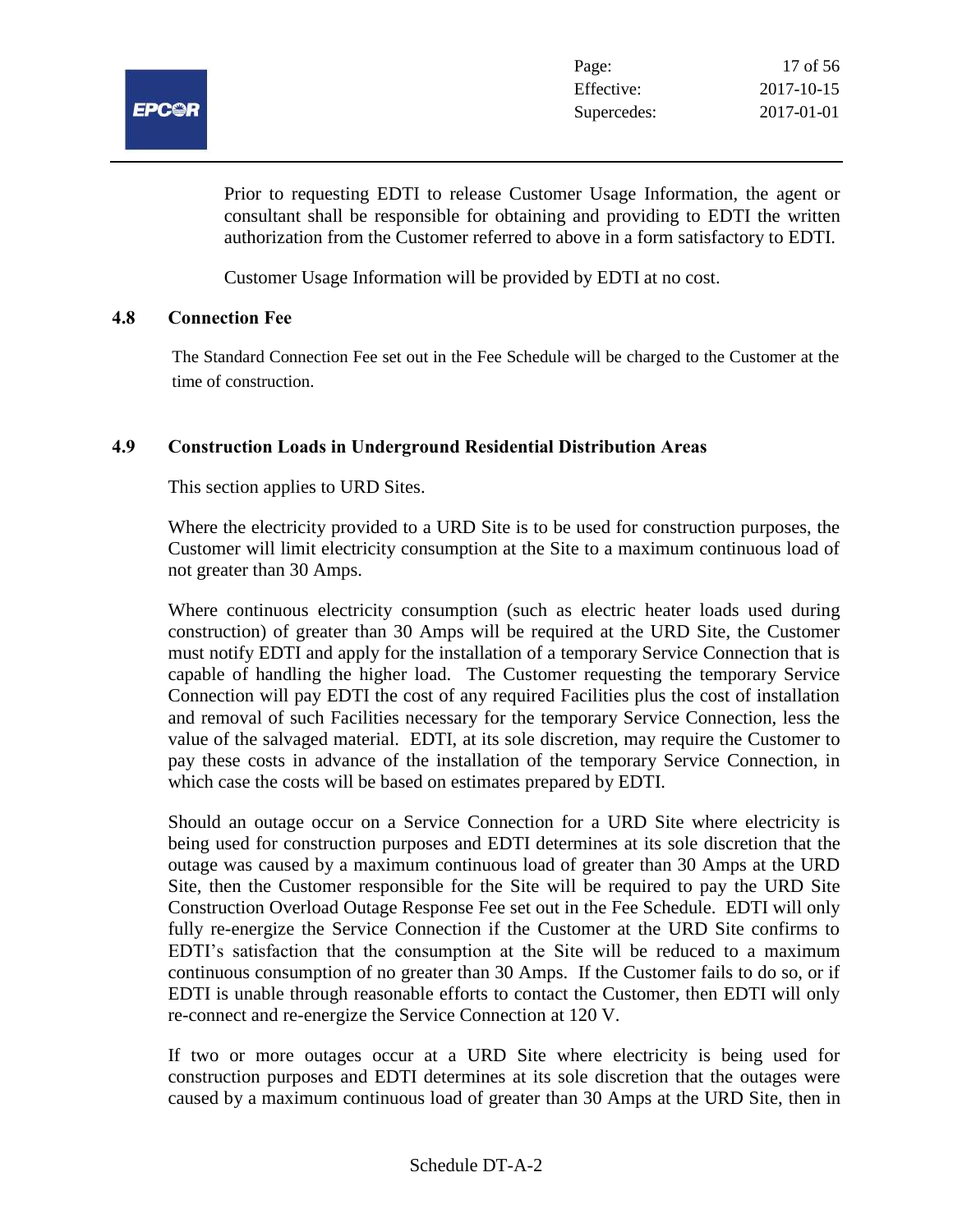

addition to the other steps that EDTI may take under this Section, EDTI may, at its sole discretion, take any one or more of the actions described in Section 12.2.

## **ARTICLE 5 - SERVICE REQUIREMENTS AND FACILITIES**

#### **5.1 Scheduling for Service Connection**

After the Customer has complied with EDTI's application requirements and has been accepted for service by EDTI and complied with the requirements of Section 4.5 and all other local construction, safety standards or regulations, EDTI shall schedule that Customer for Service Connection.

#### **5.2 Protection of EDTI's Equipment**

#### **5.2.1 Interference with EDTI Facilities**

The Customer shall not install or allow to be installed on property owned or controlled by the Customer any temporary or permanent structures that could interfere with the proper and safe operation of EDTI's Facilities or result in noncompliance with applicable statutes, regulations, standards or codes.

#### **5.2.2 Protection of Installed Facilities**

The Customer shall furnish and maintain, at no cost to EDTI, the necessary space, housing, fencing, barriers, and foundations for the protection of the Facilities to be installed upon the Customer's premises. If the Customer refuses, EDTI may, at its option, furnish and maintain, and charge the Customer for furnishing and maintaining, the necessary protection. Such space, housing, fencing, barriers and foundations shall be in conformity with applicable laws and regulations and subject to EDTI's specifications and approval.

#### **5.2.3 Power Factor**

A Customer shall design, install and operate its facilities in such a manner as to maintain a Power Factor of not less than 90%. EDTI may require any Customer not satisfying this Power Factor requirement to furnish, install, and maintain, or EDTI may install at the Customer's cost, such remedial or corrective equipment as EDTI may deem necessary under the circumstances.

#### **5.2.4 Compliance with Requirements and Use of Service Connection**

The Customer shall ensure that its facilities comply with the applicable requirements of the *Canadian Electrical Code* and with any other technical guidelines that may be issued from time to time by EDTI. The Customer shall not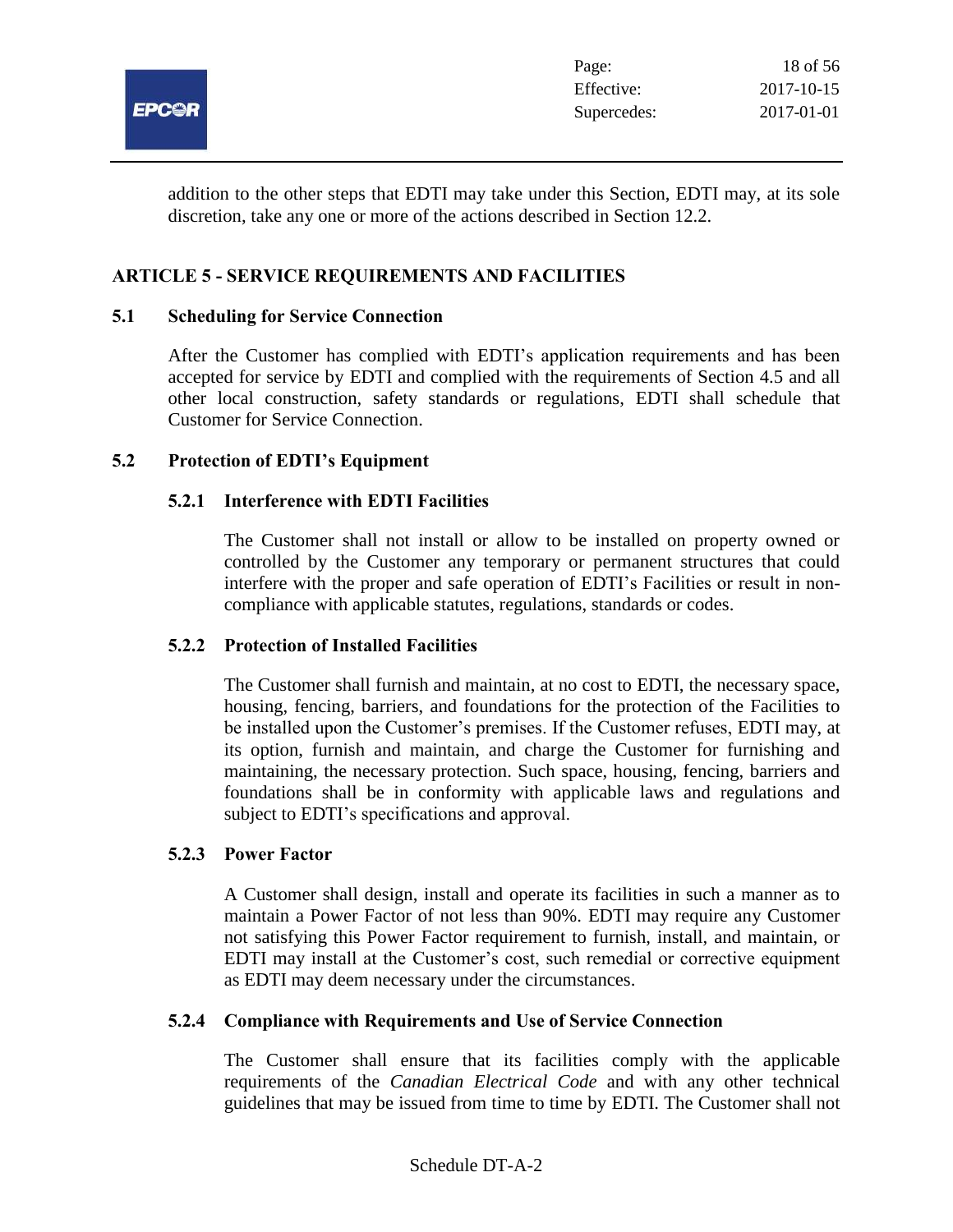

use its Service Connection or Distribution Tariff Services in a manner so as to cause interference with any other Customer's use of a Service Connection or Distribution Tariff Services such as abnormal voltage levels, frequency levels and harmonic levels. At EDTI's request, the Customer shall take whatever action is required to correct the interference or disturbance at the Customer's expense.

## **5.2.5 Operation of Generator Facilities**

Notwithstanding the provisions in Article 9, the Customer shall not, without the written consent of EDTI, use its own generator facilities in parallel operation with EDTI's electric distribution system.

#### **5.3 Relocation of Facilities**

The Customer shall pay all costs of relocating EDTI's Facilities at the Customer's request, for the Customer's convenience, or if necessary to remedy any violation of law or regulation caused by the Customer. If requested by EDTI, the Customer shall pay the estimated cost of the relocation in advance.

#### **5.4 Extensions**

A Customer shall not extend or permit the extension of facilities connected to EDTI's distribution system beyond property owned or occupied by that Customer for any Point of Service.

#### **ARTICLE 6 - RIGHTS OF WAY AND ACCESS TO FACILITIES**

#### **6.1 Easements**

At the request of EDTI, the Customer shall grant, or cause to be granted, to EDTI, without cost to EDTI, such easements or rights-of-way over, upon or under the property owned or controlled by the Customer as EDTI reasonably requires for the construction, installation, maintenance, repair, and operation of the Facilities required for a Service Connection and the performance of all other obligations required to be performed by EDTI hereunder.

#### **6.2 Right of Entry**

EDTI's employees, agents and other representatives shall have the right to enter a Customer's property without cost to EDTI at all reasonable times for the purpose of installing, maintaining, replacing, testing, monitoring, reading or removing EDTI's Facilities and for any other purpose incidental to the provision of a Service Connection and the Customer shall not prevent or hinder EDTI's entry. EDTI will endeavour to provide reasonable notice to the Customer when it requires entry to the Customer's property. EDTI may charge a no access fee as set forth in the Fee Schedule any time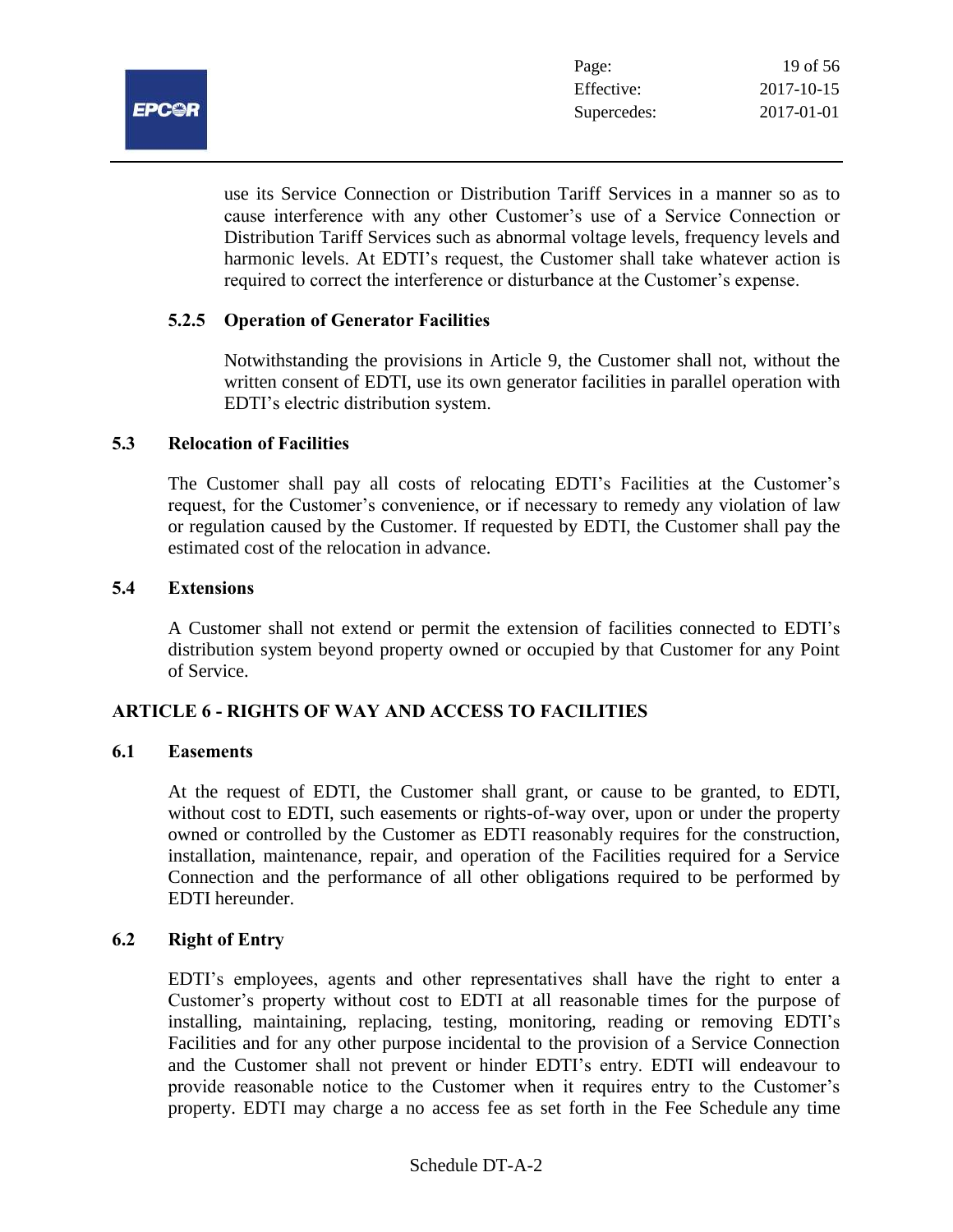

EDTI's entry is prevented or hindered. EDTI's applicable Distribution Tariff Policies will apply where EDTI's access to the meter is prevented or hindered.

#### **6.3 Vegetation Management**

In all agreements between the Customer and EDTI regarding the management of vegetation where EDTI owns the Facilities, the Customer is required to give EDTI permission to manage and remove vegetation on the property owned or controlled by the Customer and the right to maintain proper clearances in accordance with the Alberta Electrical and Communications Utility Code. EDTI will make reasonable effort to notify the Customer before such work is performed.

In all agreements between the Customer and EDTI regarding the management of vegetation where the Customer owns the electrical distribution, the Customer shall be responsible for managing vegetation on the property owned or controlled by the Customer to maintain proper clearances and reduce the risk of contact with EDTI's Facilities. At the request of the Customer and if necessary, EDTI will make reasonable efforts to de-energize the Customer's Service Connection at no cost to the Customer to allow Customer to manage vegetation as required by this section. EDTI may, at the Customer's expense, perform the work that EDTI determines is reasonably required to maintain the integrity of EDTI's electric distribution system. EDTI shall make reasonable efforts to notify the Customer before such work is performed

## **ARTICLE 7 - DISTRIBUTION AND TRANSMISSION EXTENSION**

#### **7.1 General Requirements**

#### **7.1.1 EDTI Investment**

The investment available from EDTI in relation to the extension of service to a Customer is set out in Schedule A and will apply to the types of services specified in Schedule A. The Forecast Peak Demand will be used for establishing the investment available and the Contracted Minimum Demand.

#### **7.1.2 Estimated Cost**

Upon an applicant's request for a Service Connection, EDTI shall prepare a proposal outlining the estimated cost of the Service Connection and Customer Contribution to be paid by the applicant.

#### **7.1.3 Agreement in Writing**

All agreements requiring payment by the Customer or investment by EDTI shall be in writing and signed by each party.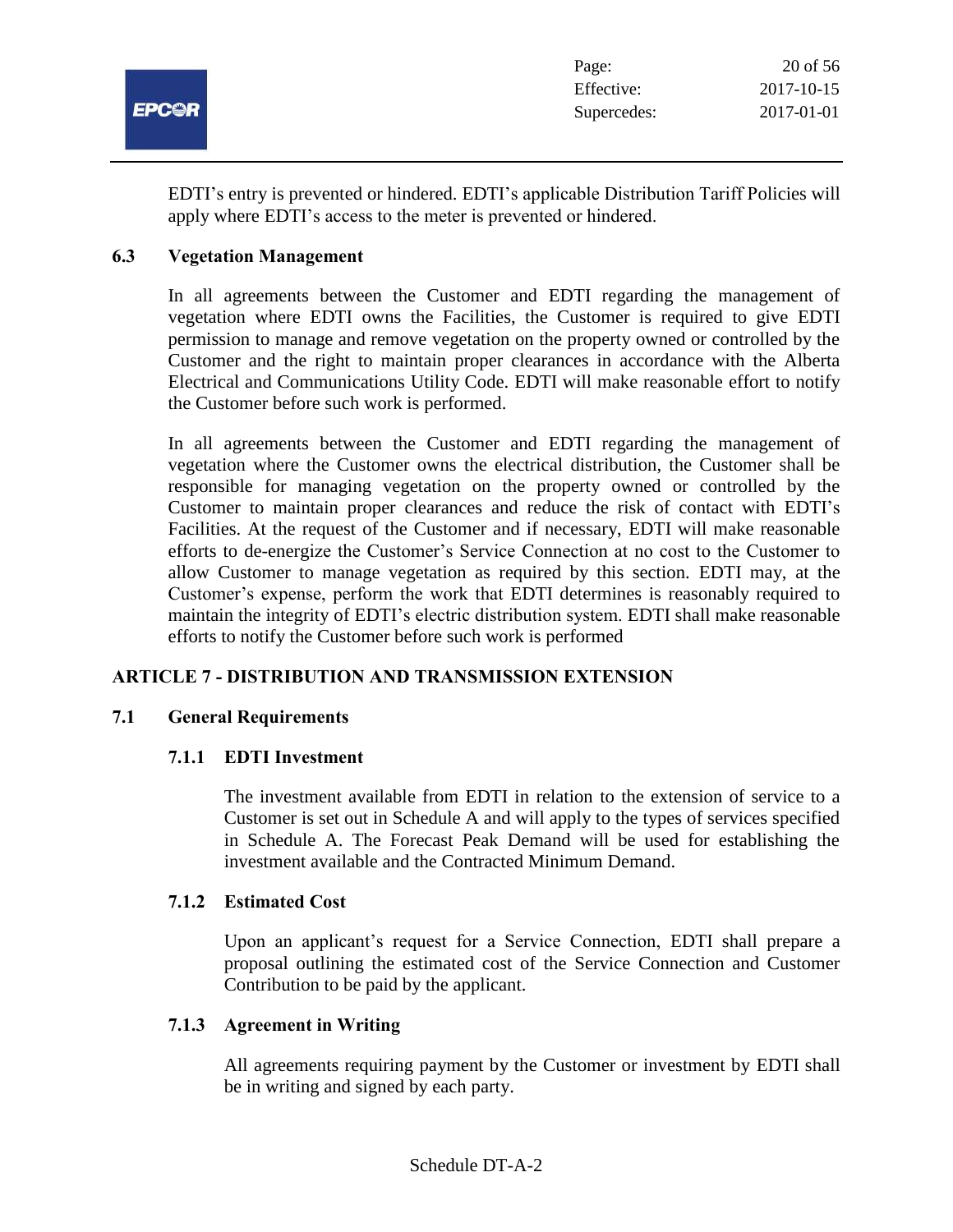

#### **7.1.4 Application**

The provisions of this Article 7 apply to those Customers who, in EDTI's judgement, will have a permanent Service Connection with EDTI. Customers for temporary service shall be governed by Section 4.6 concerning temporary service applications.

## **7.1.5 Changes**

The payment, if any, required by Section 7.1.2 is based on EDTI's assumption respecting the method of construction and the routing of the Facilities required to serve the Customer in accordance with the Customer's request for a Service Connection. If the assumed method of construction or routing of Facilities is changed for reasons beyond EDTI's reasonable control as a result of which EDTI would incur costs in excess of those estimated on the basis of such assumptions, then the Customer shall pay to EDTI the amount by which the cost of such changed method of construction and/or routing of Facilities is estimated by EDTI to exceed such costs as originally estimated. EDTI will outline the estimated costs and the Customer shall make payment to EDTI as set out in the Customer's proposal as so revised, provided that in such case the Customer shall have the right to cancel its Electric Service Agreement by paying to EDTI all costs then incurred by EDTI in respect of the Service Connection requested.

## **7.2 Determination of Distribution Extension Costs and Distribution Contributions**

#### **7.2.1 Distribution Extension Costs**

The Distribution Extension Costs incurred by EDTI in extending service to a Customer may consist of the following:

- (a) the local Facilities required to extend service for the sole purpose of an individual Customer;
- (b) where a new extension will serve a number of new Customers, an amount that represents a share of the total capital cost of the shared extension as follows:

(Customer's Forecast Peak Demand) X (Distribution Extension Costs) (Total expected demand served by extension)

(c) if the Customer extension requires an upgrade to EDTI's Facilities, the upgrade costs incurred by EDTI may form part of the Customer's extension cost; and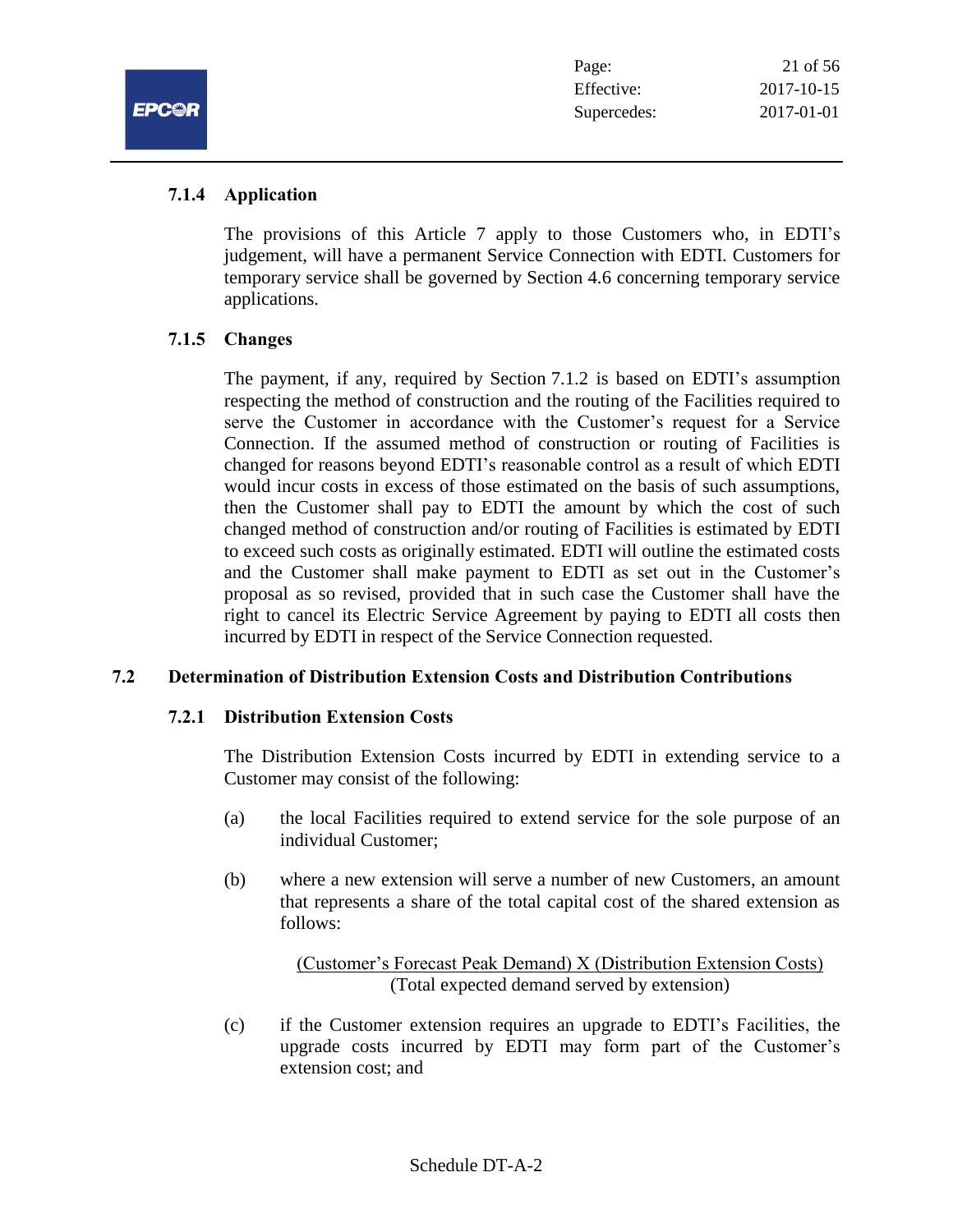

(d) if a Customer or a well defined group of Customers request EDTI to advance the upgrade of existing Facilities, the costs of the upgrade including but not limited to, incremental higher costs associated with construction in a season other than what would be normally be done, carrying costs, and higher construction costs associated with additional mobilization and demobilization from advancing the construction of Facilities, may be classified as customer-related.

## **7.2.2 Customer Distribution Contribution**

If the total Distribution Extension Costs are less than the investment available from EDTI as specified in the Fee Schedule for the service, the Customer will not be required to make any contribution. In all other cases, the Customer will be required to pay a Distribution Contribution and an agreement for payment of the Distribution Contribution must be made between the Customer and EDTI before any work on the extension is commenced.

Under no circumstances will the level of Available EDTI Investment exceed the Distribution Extension Costs.

#### **7.3 Determination of EDTI Transmission Costs and Transmission Contributions**

## **7.3.1 EDTI Transmission Costs**

EDTI may incur transmission costs ("EDTI Transmission Costs") as a result of entering into contracts for provision of System Access Service in support of Customers' electricity supply requirements. EDTI Transmission Costs include but are not limited to contributions and application fees made by EDTI in respect of a Point of Delivery providing System Access Service to a Customer. The EDTI Transmission Costs incurred by EDTI in extending service to a single Customer served from one Point of Delivery, the Customer's Transmission Contribution will be equal to the total EDTI Transmission Costs incurred by EDTI.

#### **7.3.2 Customer Transmission Contribution**

If a Transmission Contribution is applicable to a Customer, then an agreement for payment of the Transmission Contribution must be made between the Customer and EDTI before any work on the extension is commenced.

## **7.4 Changes in Point of Delivery Demand**

EDTI reserves the right to pass through to the Customer any costs from the ISO incurred by it as a direct result of: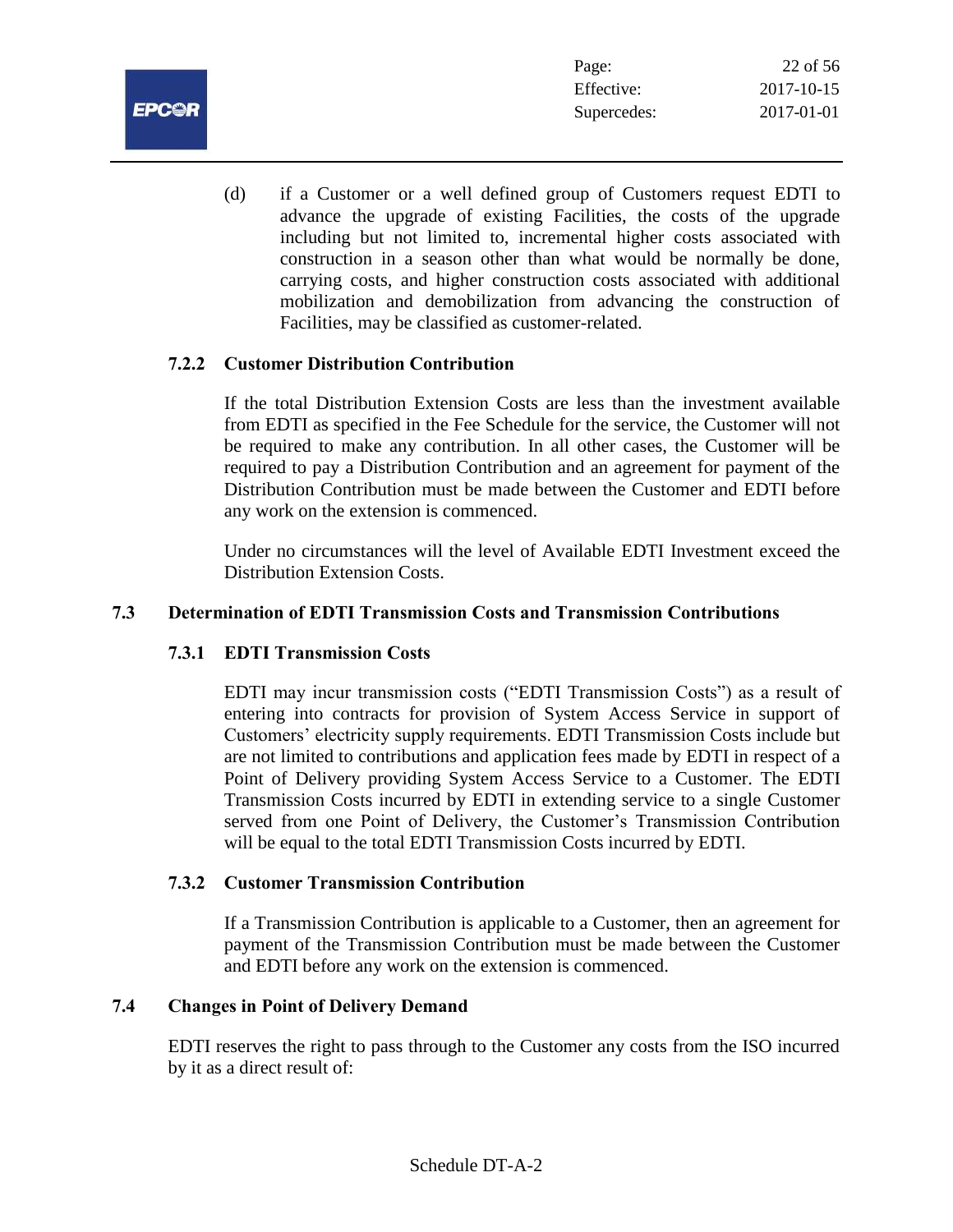

- (a) EDTI being required to establish a new POD contract, or increase to the contract demand in an existing POD contract, or
- (b) a change in the Customer's service requirements resulting in costs that EDTI would not otherwise recover, or
- (c) the Customer terminating service as provided Section 13.2.

## **7.5 Refunds of Contributions**

When a Customer provides a Distribution Contribution under section 7.2 to obtain service at Point of Service, EDTI may refund a portion of the contribution if the events referred to in this Section occur during the initial term of the Customer's Electric Service Agreement.

## **7.5.1 Change in Contracted Minimum Demand**

A Customer at an existing Point of Service may receive a refund where an Electric Service Agreement with an increased Contracted Minimum Demand is executed as described in the section "Changes to Service Requirements".

#### **7.5.2 Cost Sharing**

If a new Customer shares the costs of an existing extension, a Customer may receive a refund based on the proportion of the costs of the shared extension that are used by the new loads relative to the total load supplied by the shared extension. Refunds, in whole or in part, are made without interest to the current Customer at the Point of Service.

No refund in relation to a Distribution Contribution shall be payable unless an event referred to in this Section occurs during the initial term of the Electric Service Agreement.

Customer Transmission Contributions may be refunded to a Customer in whole or in part, if EDTI receives a refund of EDTI Transmission Costs which can be attributed to the Customer.

#### **7.6 Delay in Taking Service**

In circumstances where EDTI will install Facilities to serve a subdivision or a multiple dwelling residence, and it is determined that service will not be taken within twelve (12) months of the In-service Date, the Customer shall pay for the entire cost of the new extension. For each Point of Service in the subdivision or multiple dwelling residence that is energized within five (5) years of the In-service Date, EDTI will refund the payment for each Point of Service based on any applicable Available EDTI Investment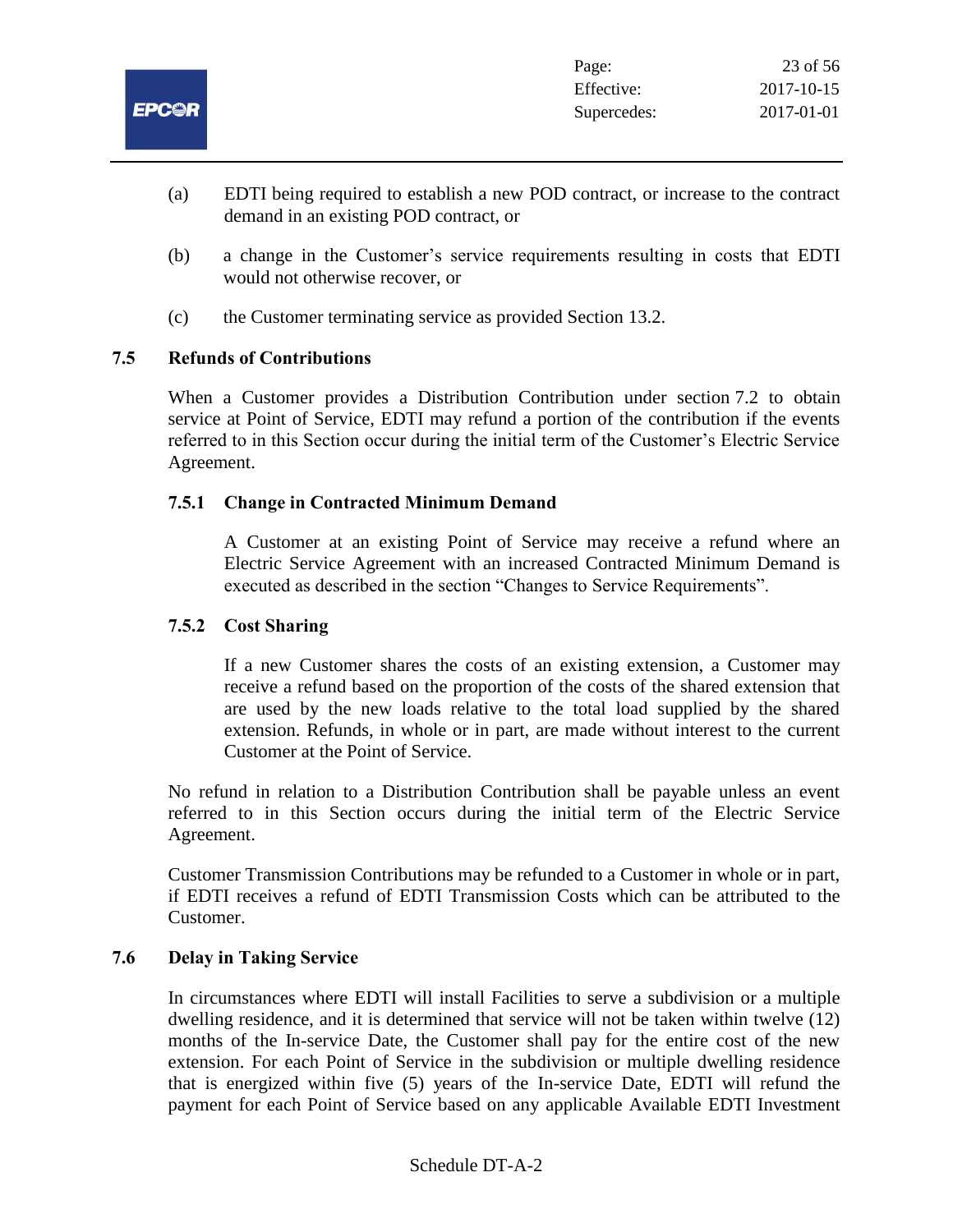

level specified in Schedule A. Otherwise, EDTI shall be entitled to retain such payment as compensation for its costs incurred.

## **7.7 Conversion from Overhead to Underground Service**

A Customer may request that existing EDTI Facilities be converted from overhead to underground service. The Customer, or any other person who is acting on behalf of a Customer and who provides EDTI with verifiable authorization from the Customer, will be charged for all costs incurred by EDTI in connection with the conversion, including, without limitation, the following:

- (a) the present value of future revenue streams associated with the existing Facilities which are being removed, plus
- (b) the estimated cost of removing the existing Facilities, less the estimated salvage value, plus
- (c) the estimated cost for the installation of the new underground Facilities, less any investment that may be available from EDTI as specified in Schedule A**.**

## **ARTICLE 8 - SERVICE CONNECTION**

#### **8.1 Customer Responsibility**

#### **8.1.1 Facilities and Service Connection**

The Customer shall be responsible for the installation and condition of all facilities on the Customer's side of the Point of Service including all Civil Work in relation to the Service Connection. The Customer shall be responsible for any destruction of or damage to EDTI's Facilities where the destruction or damage is caused by a negligent act or omission or wilful misconduct of the Customer, its directors, officers, agents, employees and representatives or anyone permitted by the Customer to be on the premises.

The Customer shall comply with all applicable requirements of EDTI in relation to its Service Connection and interconnection with EDTI's electric distribution system, including EDTI's Customer Connection Guide, as amended from time to time.

The Customer assumes full responsibility for the proper use of the Service Connection or the service provided by EDTI and for the condition, suitability and safety of any and all wires, cables, devices or equipment energized on the Customer's premises or on premises owned or controlled by the Customer that are not the Customer's property.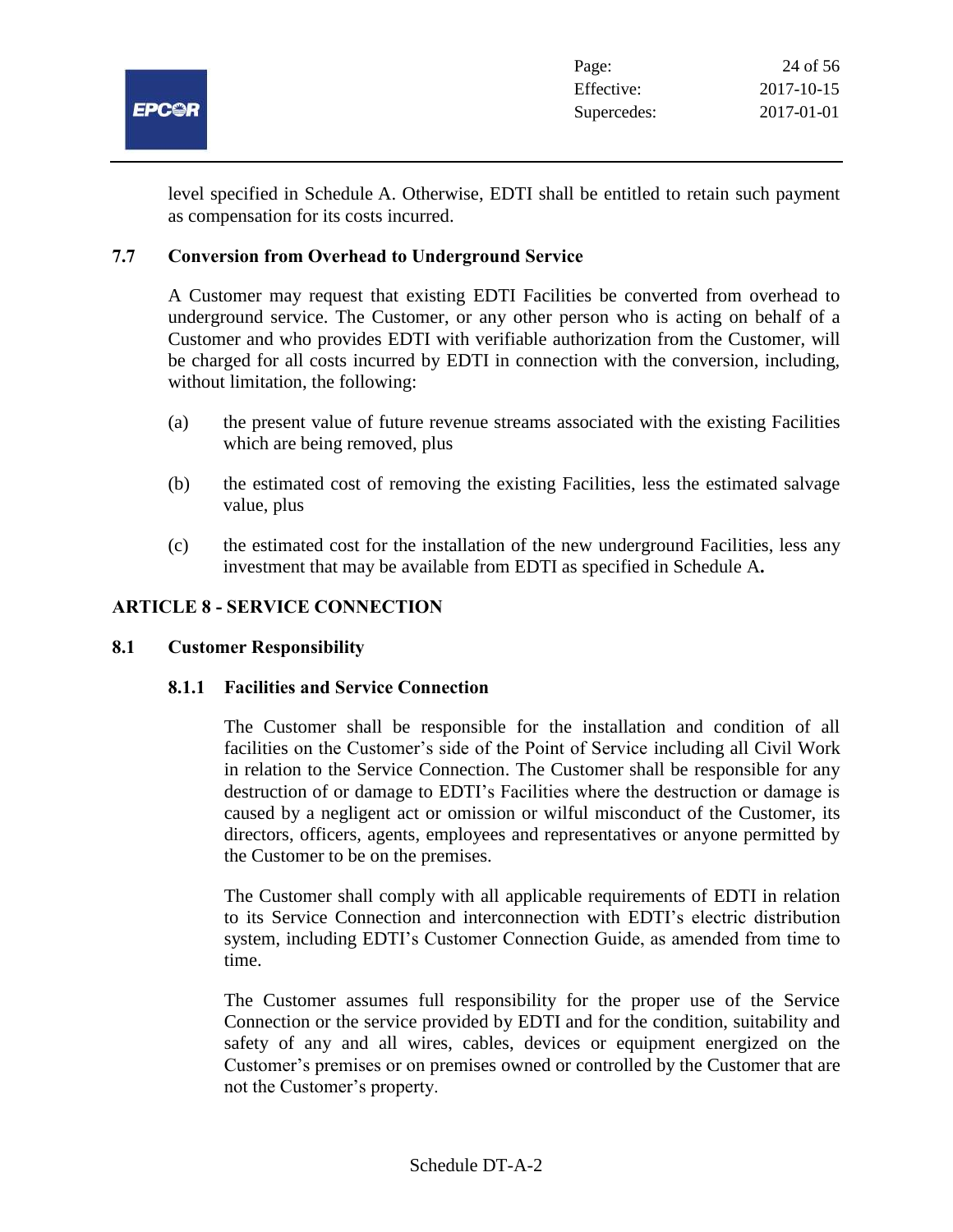## **8.1.2 Protective Devices**

The Customer shall be responsible for determining whether the Customer needs any devices to protect the Customer's facilities from damage that may result from the use of a Service Connection or Distribution Tariff Services. The Customer shall provide and install any such devices.

#### **8.1.3 Service Calls**

EDTI may require a Customer to pay the actual costs of a requested service call if the source of the problem is the Customer's facilities.

## **8.1.4 Standards for Connection**

The Customer's installation shall conform to the requirements of EDTI's Customer Connection Guide, as amended from time to time and/or such further requirements as EDTI may establish from time to time. Copies of such guidelines are available on request and from EDTI's website.

## **8.1.5 Interference with EDTI's Property**

No one other than an employee or authorized agent of EDTI shall be permitted to remove, operate, or maintain meters, electric equipment and other EDTI Facilities. The Customer shall not interfere with or alter the meter, seals or other Facilities or permit the same to be done by any person other than the authorized agents or employees of EDTI. The Customer shall be responsible for all damage to or loss of such property unless occasioned by circumstances as determined in EDTI's sole discretion to have been beyond the Customer's control, such as "Acts of God" and other similar circumstances. Such Facilities shall be installed at points most convenient for EDTI's access and service and in conformance with applicable laws and regulations in force from time to time.

#### **8.2 Unauthorized Use**

Where EDTI determines that there has been unauthorized use of the Service Connection or Distribution Tariff Services including, but not limited to, meter tampering, unauthorized connection or reconnection, theft, fraud, intentional or unintentional use of energy whereby EDTI is denied full compensation for services provided, EDTI will bill the Customer or its Retailer for EDTI's estimate of such unauthorized use. Nothing in this section shall limit any other rights or remedies that EDTI may have in connection with such unauthorized use.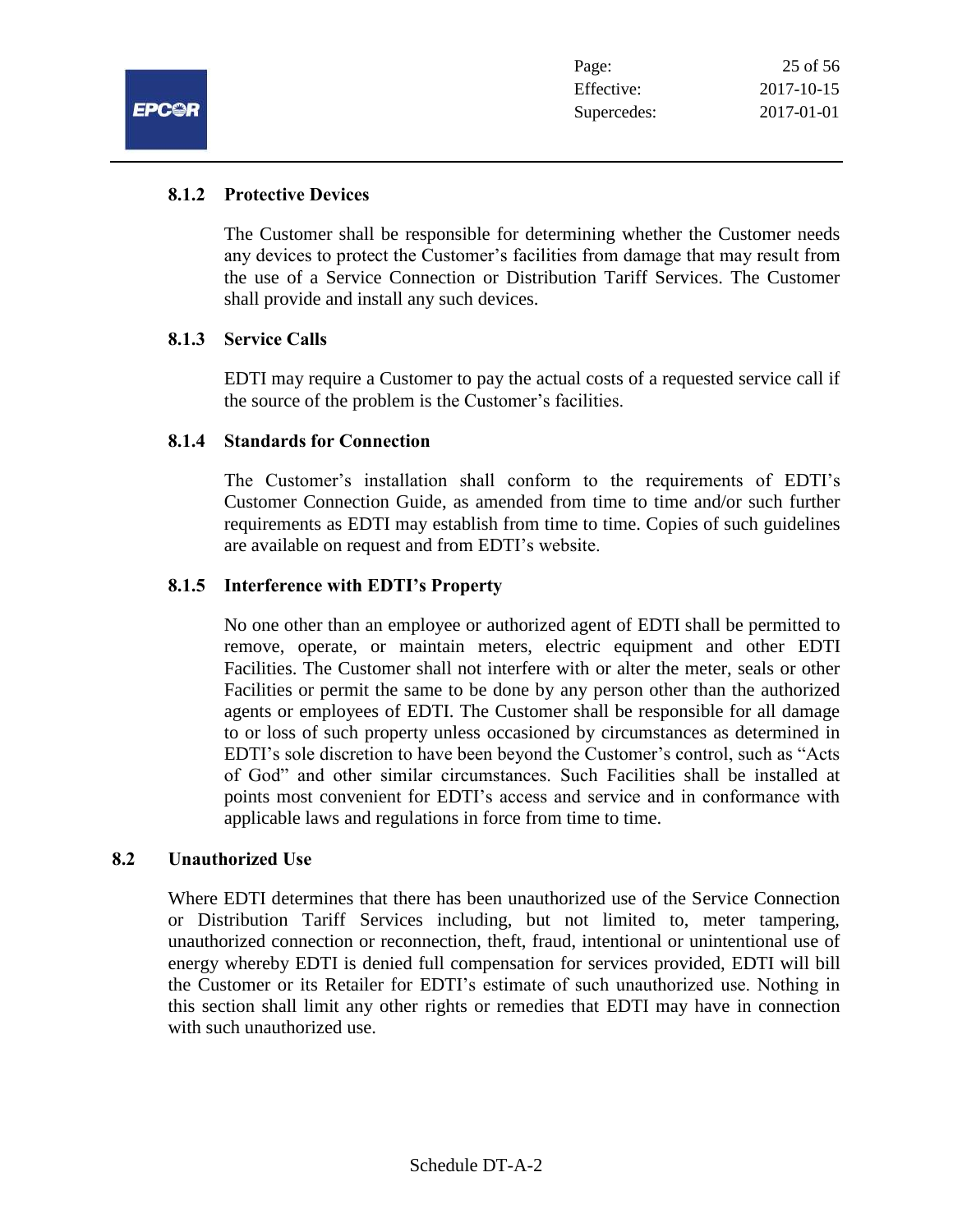|              | Page:       | 26 of 56   |
|--------------|-------------|------------|
|              | Effective:  | 2017-10-15 |
| <b>EPC@R</b> | Supercedes: | 2017-01-01 |

#### **8.3 New Multiple Dwellings**

Each individual unit within a new multiple dwelling will be served as a separate Point of Service, unless EDTI agrees otherwise**.**

Where EDTI and a Customer have agreed that service to a new multiple dwelling shall be delivered through a single Point of Service, the applicable general service (nonresidential) price schedule will apply to the service.

#### **8.4 Mobile Homes**

Service shall normally be provided to mobile homes through separate Points of Service, based on the applicable residential price schedule.

Service provided to common use areas (e.g. laundry facilities) in a mobile home park shall be separately metered and billed at the applicable general service price schedule.

In mobile home parks or trailer courts where EDTI reasonably believes homes are temporary, EDTI may elect to provide service only through the Point of Service billed to the mobile home park or trailer court.

#### **8.5 Frequency and Voltage Levels**

EDTI will make every reasonable effort to supply energy at 60-Hertz alternating current. The voltage levels and variations will comply with the Canadian Standards Association standards and as specified in the Customer Connection Guide. Some voltage levels set out in the Customer Connection Guide may not be available at all locations served by EDTI.

#### **8.6 Minimum Charges**

The Minimum Charge calculated in accordance with the Rate Schedules will be applicable.

#### **ARTICLE 9 - GENERATION CUSTOMERS**

#### **9.1 General**

This Article sets out specific terms and conditions related to Generation Customers that are in addition to any applicable terms and conditions set out in other Articles of these Terms and Conditions.

Generation Customers have generating facilities that are interconnected to EDTI's electric distribution system and may or may not be exporting Energy to the Interconnected Electric System. Generation Customers may also have on site load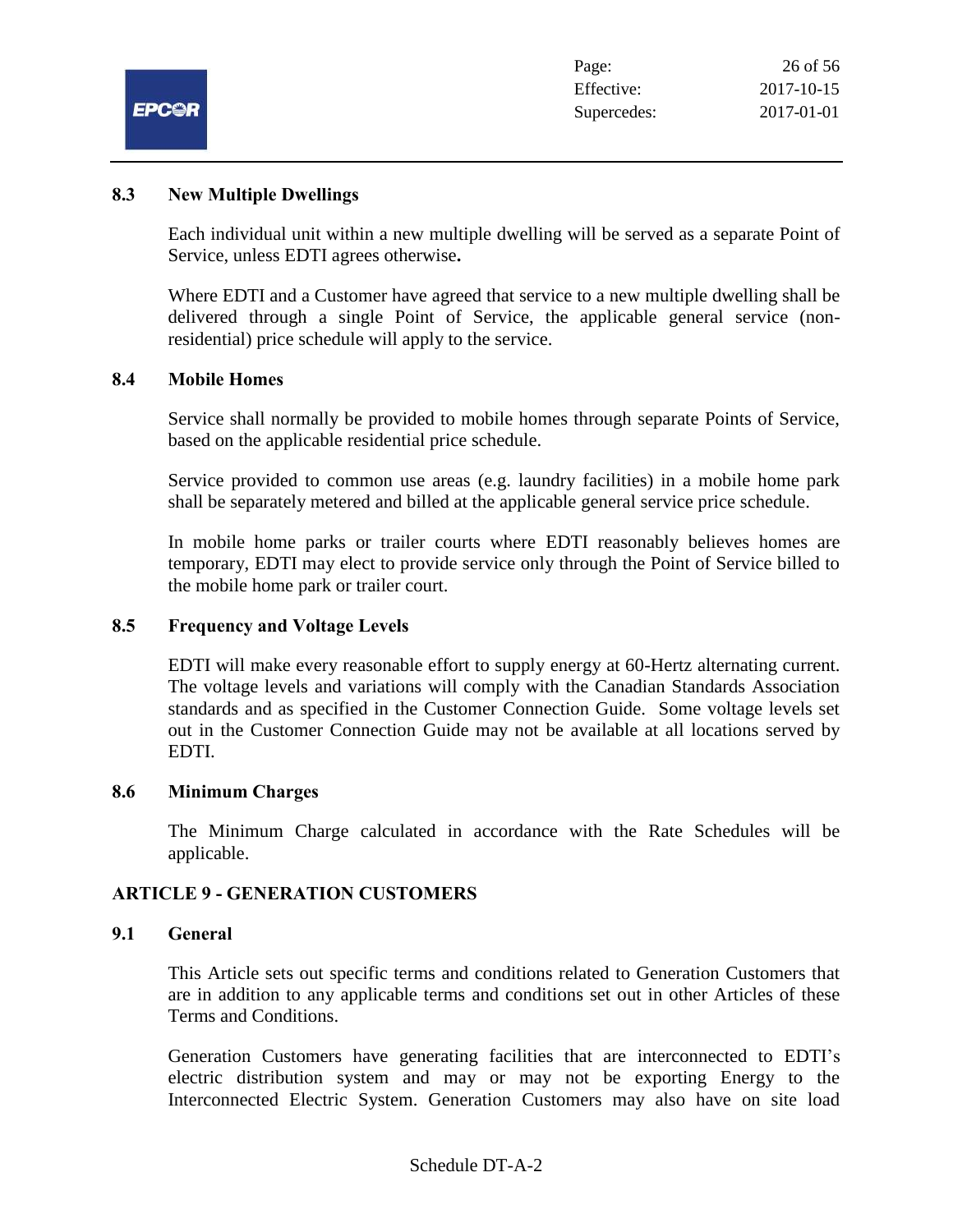

requirements or generator stand-by/supplemental load requirements to which the applicable terms and conditions of these Terms and Conditions will apply.

All Generation Customers are required to enter into a Distribution Interconnection Agreement with EDTI to establish detailed terms, conditions and provisions with respect to safe and effective operation of the specific interconnection.

#### **9.2 Interconnection**

A Generation Customer or other person acting on behalf of the Generation Customer must apply in writing for interconnection to EDTI's electric distribution system. The application must include all relevant information concerning site location, facility requirements and requested export levels. Any requested changes to these requirements must be provided in writing to EDTI.

The interconnection of a generator to EDTI's electric distribution system must not create a safety hazard to Customers, the public or operating personnel, nor compromise the reliability, power quality or effective operation of the Interconnected Electric System or any part thereof and shall comply with all applicable legislation, policies, standards, rules or codes of federal, provincial or local regulatory entities, the Power Pool, the ISO or electric distribution or transmission facility owners, as they may change from time to time.

Prior to interconnecting generating facilities to EDTI's electric distribution system, the Generation Customer shall:

- (a) satisfy all participant and application requirements of the Power Pool (if the generator is producing electricity beyond on-site requirements thereby exporting into the Interconnected Electric System and exchanging Energy through the Power Pool);
- (b) comply with all applicable requirements of EDTI including its Technical Guideline for Interconnection of Generators to the Distribution System, as amended from time to time;
- (c) obtain and provide copies of required permits, licences and authorization to EDTI including the Commission's approval and order to connect and acceptance from the local inspection and code enforcement authorities;
- (d) satisfy all requirements of EDTI in relation to the generating facility metering set out in Section 9.3.5 below;
- (e) execute a Distribution Interconnection Agreement with EDTI; and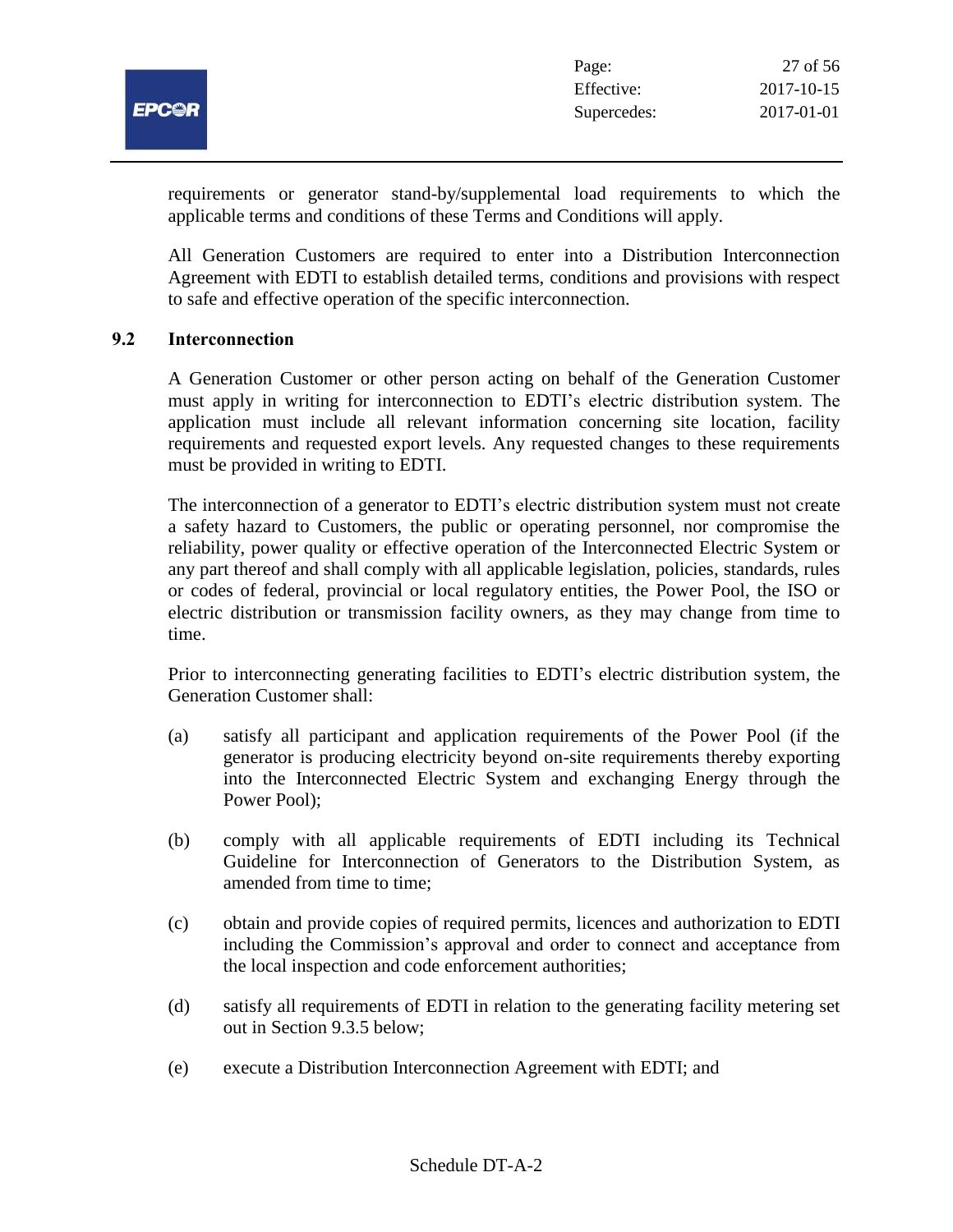

(f) execute an agreement with EDTI which will specify technical and operating requirements if it wishes to operate in parallel operation with or as supplementary, auxiliary or stand-by-service to any other source of Energy.

#### **9.3 Generation Customer Responsibilities**

#### **9.3.1 Responsibility for Facilities and use of Service**

The Generation Customer will be responsible for the design, installation, maintenance and condition of all facilities on the Distributed Generation Customer's side of the Point of Service, except metering or other equipment owned by EDTI.

The Generation Customer shall comply with all applicable requirements of EDTI including its Technical Guideline for Interconnection of Generators to the Distribution System, as amended from time to time.

The Generation Customer shall be responsible for any destruction of or damage to EDTI's Facilities where the destruction or damage is caused by a negligent act or omission or wilful misconduct of the Distributed Generation Customer, its directors, officers, agents, employees and representatives or anyone permitted by the Customer to be on the premises.

The Generation Customer assumes full responsibility for the proper use of the service provided by EDTI and for the condition, suitability and safety of any and all wires, cables, devices or equipment energized on the Generation Customer's premises or on premised owned or controlled by the Generation Customer that are not the Generation Customer's property.

#### **9.3.2 Protective Devices**

The Generation Customer shall be responsible for determining whether it needs any devices to protect its equipment from damage that may result from the interconnection to EDTI Facilities. The Generation Customer shall provide and install any such devices. The Generation Customer will provide EDTI with the required documentation and settings for such devices. Where EDTI has determined that there are adverse impacts on other Customers or operating processes, EDTI can order modifications to such devices. The Generation Customer must obtain written approval from EDTI for any modifications to such devices.

The Generation Customer must use tele-protection signals or other such reliable means to separate the generator from the Interconnected Electric System during islanding conditions. The Generation Customer shall be responsible for any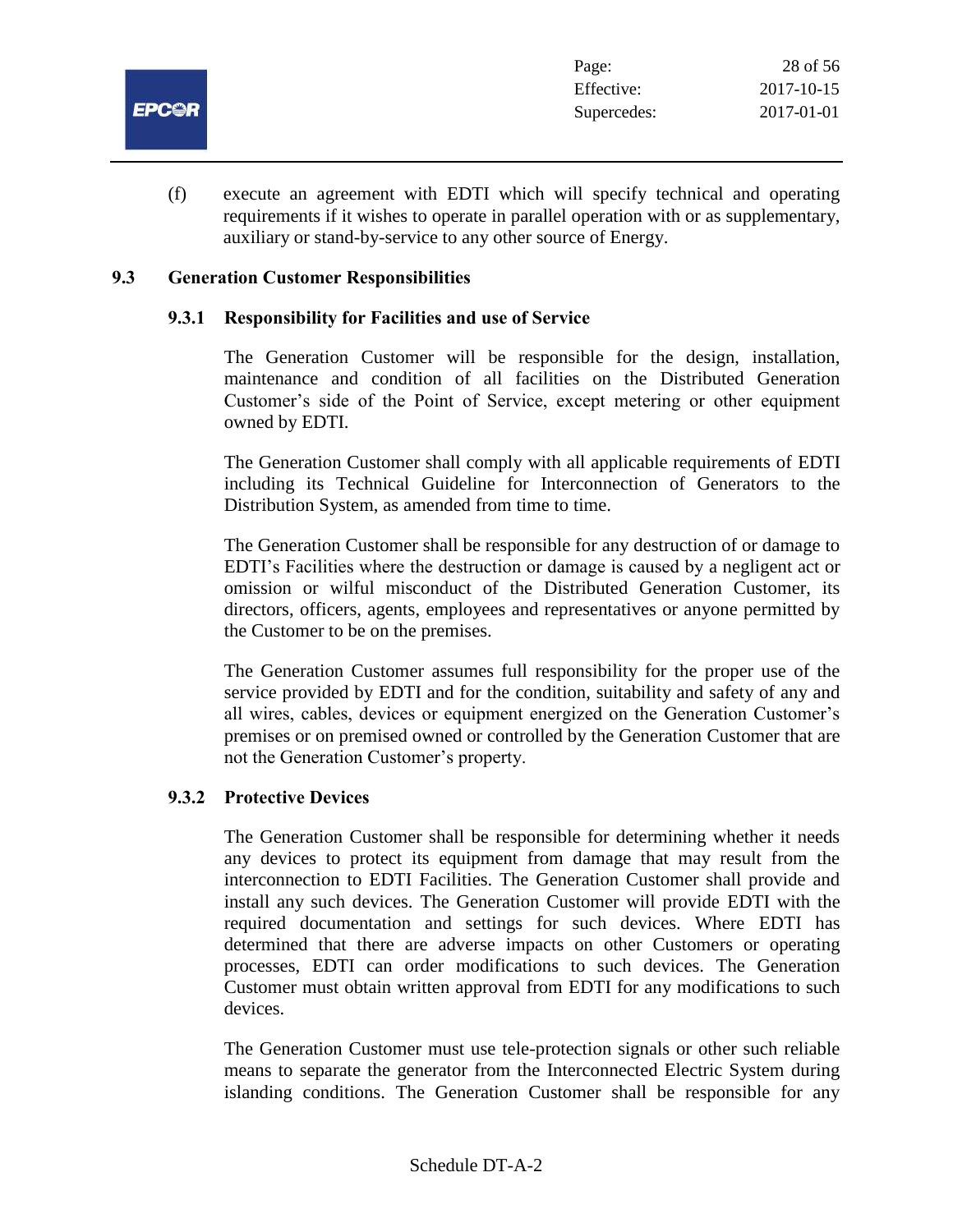

damages that are caused as a result of failure to safely separate during an islanding situation.

#### **9.3.3 Disconnection for Safety Reasons**

In addition to the provisions of Section 9.2, the Interconnection Facilities will include an acceptable visible disconnect switch as a means of isolating the Generation Customer's generating facilities from EDTI's electric distribution system. EDTI may disconnect a Generation Customer's generating facilities from EDTI's electric distribution system without prior notice where in EDTI's opinion:

- (a) the Generation Customer has violated the terms of the Distribution Interconnection Agreement with EDTI; or
- (b) the Generation Customer has permitted its facilities to deteriorate and become hazardous; or
- (c) the Generation Customer facilities fails to comply with applicable standards and requirements of EDTI including those as set out in EDTI's Application Guide to Power Producers or its Technical Guideline for Interconnection of Generators to the Distribution System, as amended from time to time; or
- (d) the use of the service may cause damage to EDTI's Facilities or interfere with or disturb service to any other Customer.

EDTI will reconnect the service when the safety problem is resolved and when the Generation Customer has provided, or paid EDTI's costs of providing, such devices or equipment as may be necessary to resolve such safety problems and to prevent damage, interference or disturbance.

#### **9.3.4 Service Calls**

EDTI may require a Generation Customer to pay the actual costs of a requested service call if the source of the problem is the Generation Customer's facilities.

#### **9.3.5 Metering and Settlement**

The Generation Customer will be responsible for installing bi-directional, four quadrant metering facilities to measure active energy and reactive energy produced by the generator, and consumption of power, active energy and reactive energy, flowing from the electric distribution system to the Generation Customer's facilities. The metering facilities shall be in compliance with the standards set by EDTI.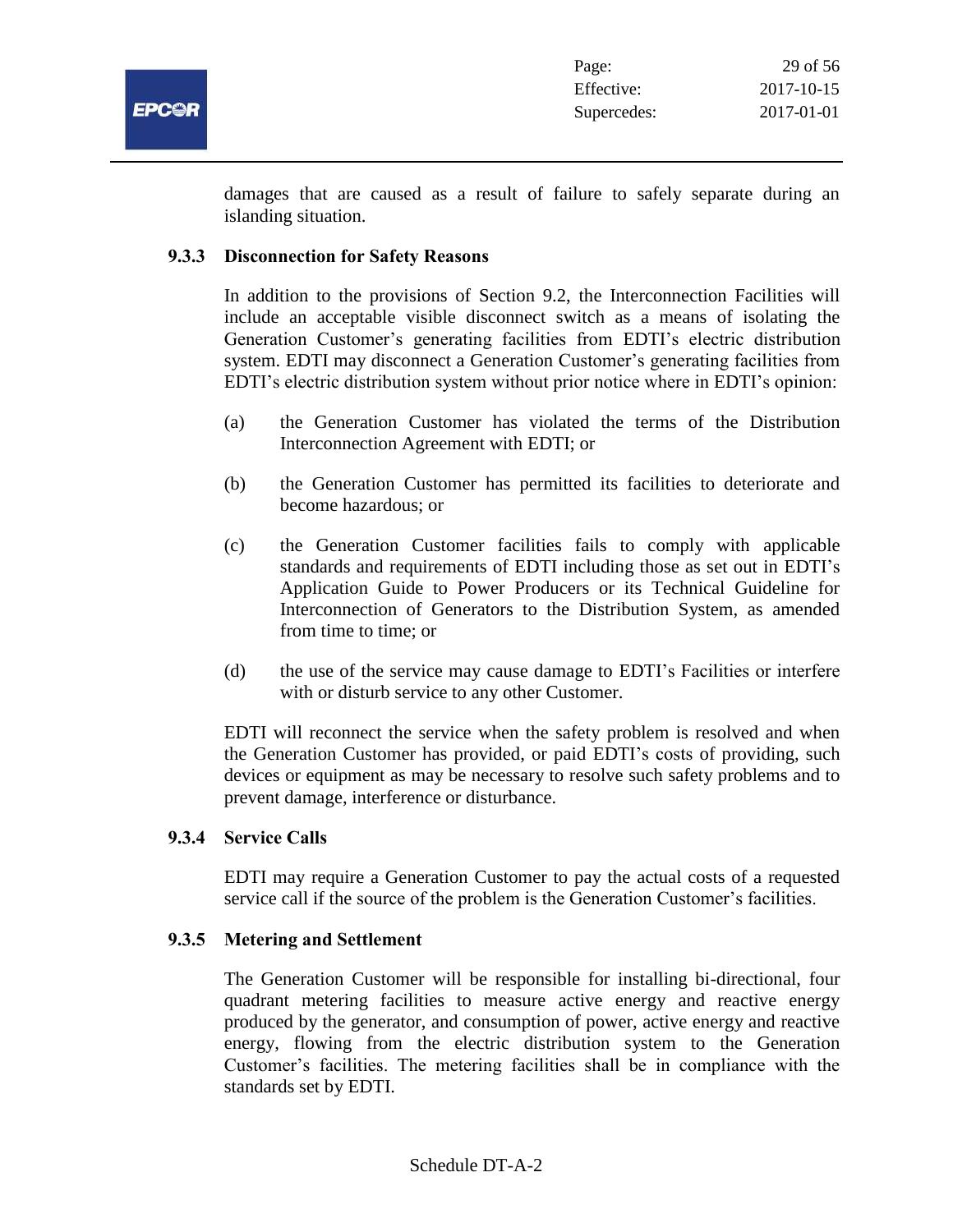

Where export of power to the Interconnected Electric System is not required, the Generation Customer will be responsible for installing uni-directional, two quadrant metering to separately record active and reactive power.

At the request of EDTI, the Generation Customer shall install additional metering facilities if EDTI determines that the existing metering facilities are inadequate or not properly configured to measure the full consumption flowing from EDTI's distribution system to the Generation Customer's facilities. EDTI reserves the right to install additional metering, at the Generation Customer's cost, as it deems necessary to ensure accurate measurement of consumption from EDTI's distribution system.

The power production information must be provided to EDTI, the ISO and the Power Pool in a format and frequency which is acceptable to these entities. EDTI may use the power production information for internal use.

The Generation Customer must provide EDTI with consumption information in a form acceptable to EDTI whether or not the Distributed Generation Customer consumes power from EDTI's distribution system.

Upon receipt of a request by the Generation Customer, EDTI will install bidirectional, four quadrant metering facilities to measure active and reactive energy as identified earlier in Section 9.3.5. EDTI will be responsible to interrogate the meter and perform all settlement system code transactions with the ISO and the Power Pool. The Generation Customer will be provided with consumption and power production information for its internal use. The Generation Customer will be responsible for the costs of providing and installing the metering equipment and ongoing operating costs

Telemetry is required for all generating units in excess of 5MW in capacity, or where EDTI has determined that telemetry is required in order to maintain reliable operation of the distribution system.

#### **9.3.6 Meter Test**

EDTI reserves the right to request meter test information from the Generation Customer.

If metering facilities have been removed for reasons such as, but not limited to, testing or inspection, EDTI may estimate the demand and amount of energy supplied, but not registered, at the Point of Service.

EDTI may, at any reasonable time, read, inspect, remove and test a meter owned or controlled by the Generation Customer. EDTI shall have the right to enter a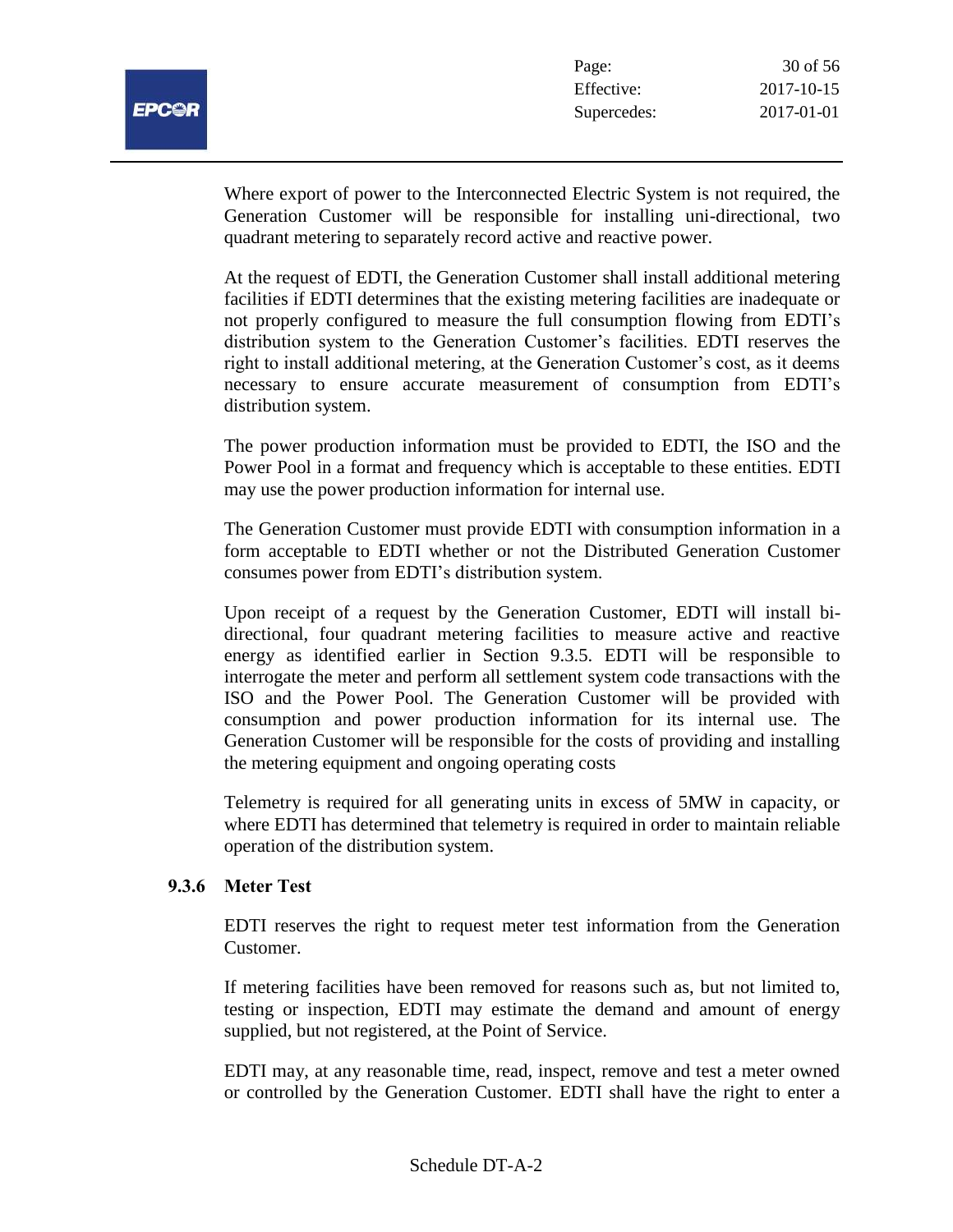

Generation Customer's property for the purpose of reading, inspecting, testing or removing the meter, and the Generation Customer shall not prevent or hinder EDTI's entry.

#### **9.3.7 Energy or Demand Diversion**

If under any circumstance a Generation Customer prevents a meter from accurately recording the total Demand or Energy supplied from EDTI's distribution system, or the consumption information has been found corrupted, EDTI may disconnect the service, or take other appropriate actions to ensure access to accurate meter data.

EDTI may then estimate the Demand and amount of Energy supplied but not registered at the Point of Service. The Generation Customer shall pay the cost of the estimated Demand and Energy consumption, plus all costs related to the investigation and resolution of the diversion.

## **9.3.8 Permits, Licences and Authorizations**

The Generation Customer shall obtain and provide to EDTI copies of all required permits, licenses and other authorizations prior to any change in service requirements at any point of interconnection, which include:

- (a) any required approval of the Commission; and
- (b) acceptance from the local inspection and code enforcement authorities.

## **9.3.9 Approvals**

The Generation Customer must obtain written approval from EDTI before any modification is made to the Generation Customer's system.

The Generation Customer will be responsible for becoming and maintaining its status as a Power Pool participant and complying with any Power Pool requirements for any Energy delivered to the Power Pool (if the generator is producing electricity beyond on-site requirements thereby exporting into the Interconnected Electric System and exchanging Energy through the Power Pool).

The Generation Customer will be responsible for securing all required technical, commercial, or operational arrangements with ISO and the Power Pool.

The Generation Customer will be responsible for providing technical information to EDTI as required. EDTI will treat this information as confidential and will not release such information to any other parties without the express and written consent of the Distributed Generation Customer.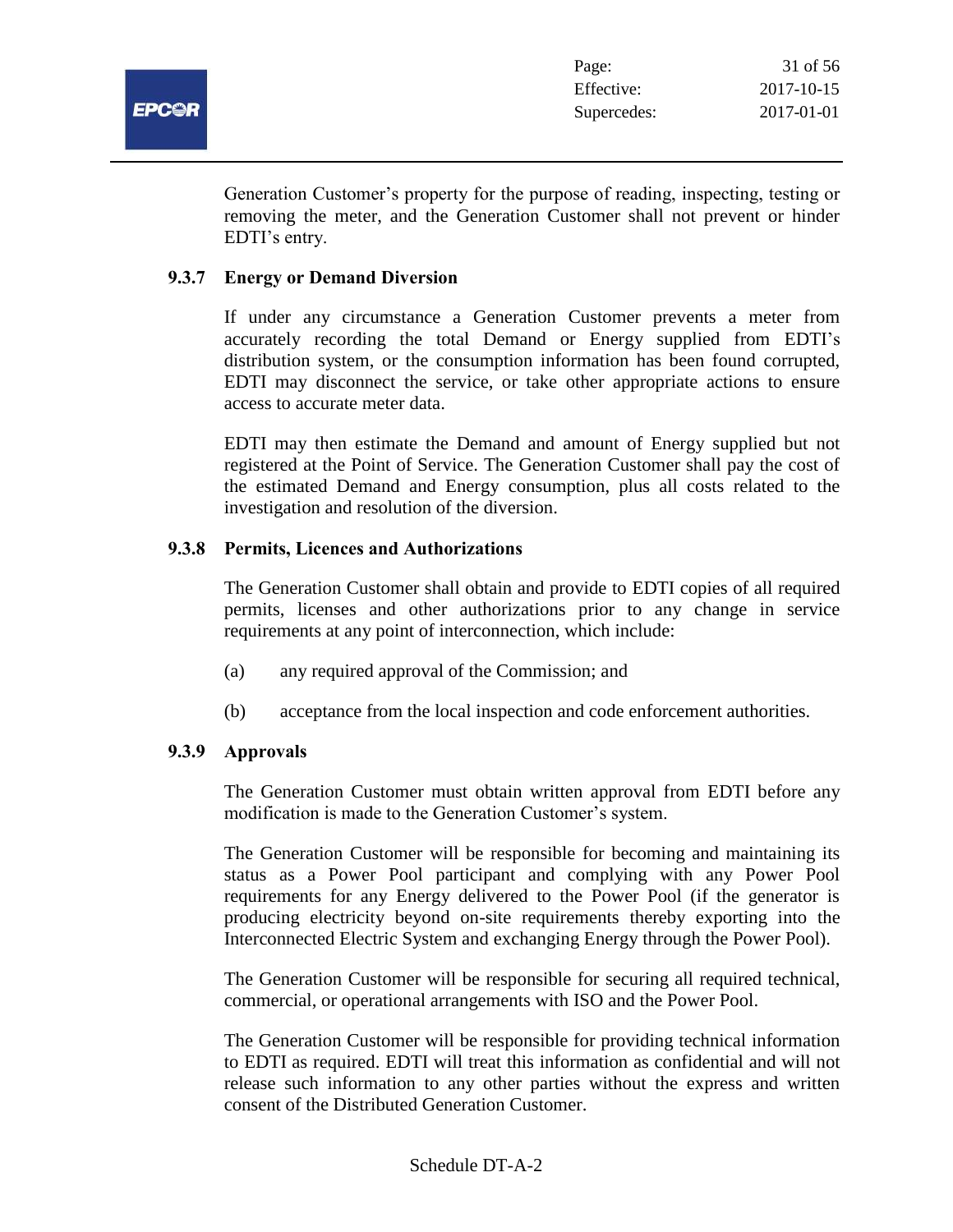

The Generation Customer will be responsible for operating in compliance with accepted industry operating and maintenance standards as established, from time to time, by the ISO and EDTI, and as specified in the Interconnection Agreement between the Generation Customer and EDTI. EDTI shall have the right to inspect the Generation Customer's facilities for compliance.

EDTI will be responsible for providing technical information to the Generation Customer as required. The Generation Customer will treat this information as confidential and will not release such information to any other parties without the express and written consent of EDTI.

#### **9.4 Incremental Interconnection Costs**

The Generation Customer will be required to pay all incremental interconnection costs as determined by EDTI, to allow the Generation Customer to make use of EDTI's electric distribution system, including:

- (a) any costs of connection to EDTI's electric distribution system, including any cost sharing to Load Customers;
- (b) any costs to upgrade existing distribution facilities;
- (c) an application fee associated with performing engineering estimates, planning, operating or protection studies or any additional or routine modelling and testing required by the ISO;
- (d) any costs of protection, anti-islanding circuitry, communication facilities, telemetry or modification to distribution or transmission facilities required to reliably separate the generator from the electric system.

An agreement for payment of the incremental costs must be made between the Generation Customer and EDTI before any work on the interconnection is commenced;

The Generation Customer shall be required to pay all replacement costs for all incremental interconnection facilities including the replacement of assets at the end of useful life or replacement due to failure, including but not limited to, elements such as transformers, poles, regulators, capacitors, line conductor, and teleprotection systems. EDTI may provide the Distributed Generation Customer with an option to pay for the replacement costs over time as provided in section 9.5.

If a new Customer or Generation Customer shares a portion or all of an existing extension, to which the interconnection costs relates, EDTI will refund a portion of the Generation Customer's contribution based on the amount of extension shared and the ratio of the Generation Customer's operating Load to the total operating Load.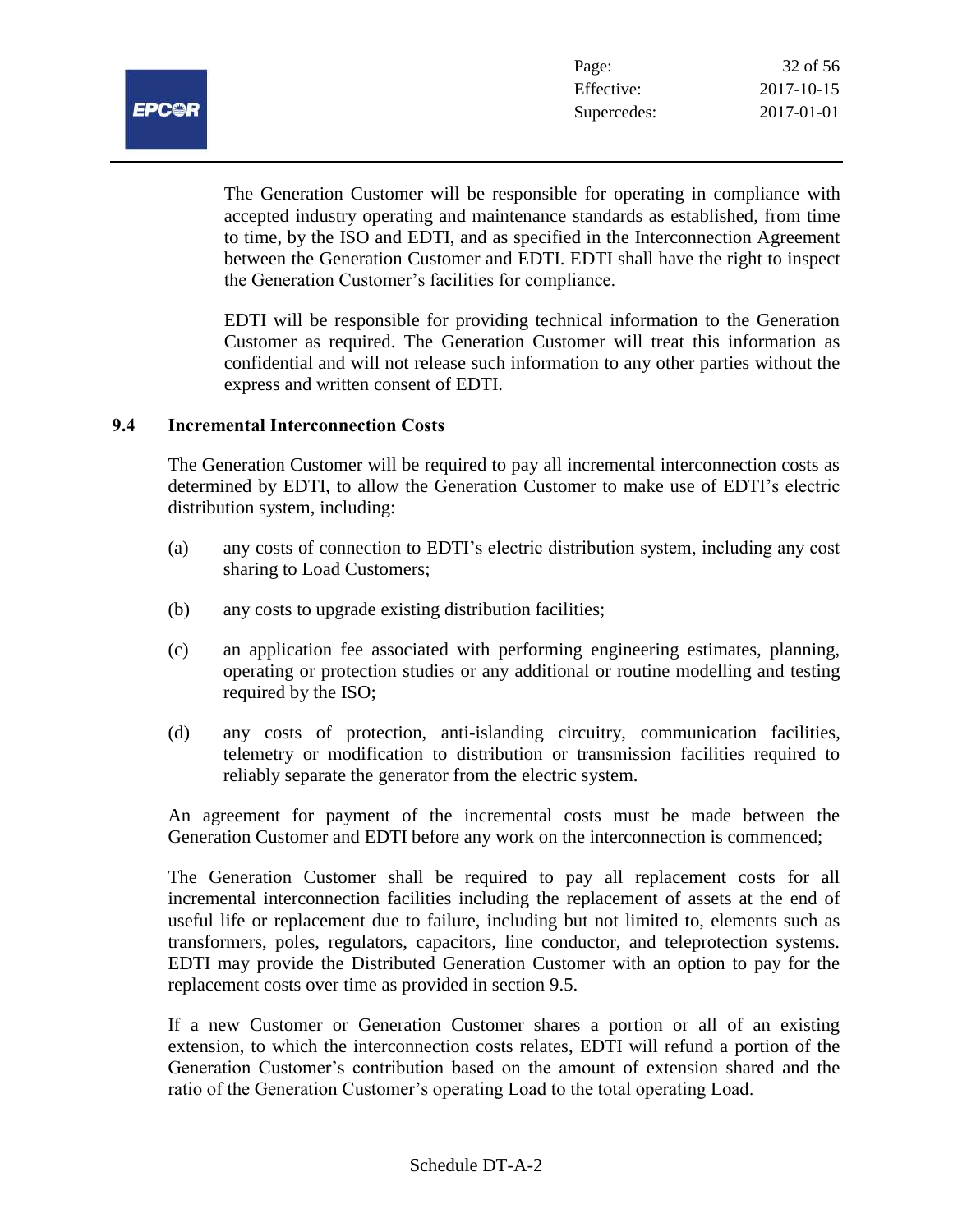

#### **9.5 Payment Options and Credit Requirements**

#### **9.5.1 Payment Option**

EDTI may provide the Generation Customer with an option to pay for the incremental interconnection costs determined under section 9.4 over time, providing the Generation Customer satisfies the credit requirements listed herein. The payment period will not exceed five years.

#### **9.5.2 Minimum Financial Criteria**

Subject to review and reassessment of the creditworthiness of a Generation Customer by EDTI from time to time, EDTI has established the following minimum financial criteria for Generation Customers requesting to pay for the incremental costs over time. The Generation Customer will be deemed to have met the credit requirements if:

- (a) the Generation Customer or an affiliate or person which guarantees the financial obligation of the Generation Customer in a manner acceptable to EDTI has at least an "A" rating for its senior, unsecured, non-credit enhanced, long term from Standard and Poor's bond rating service or an equivalent rating from a major reputable bond rating service satisfactory to EDTI; or
- (b) the Generation Customer provides, in a manner acceptable to EDTI, a bank guarantee, irrevocable letter of credit, or cash deposits drawn on a Canadian Chartered Bank, a trust company, credit union or other lending institution that is acceptable to EDTI.

#### **9.5.3 Required Credit Information**

EDTI will require the following minimum information and supporting documentation to conduct a credit risk assessment of the Generation Customer:

- (a) most recent credit rating report from a recognized rating agency and a list of bank credit and trade references, including address, phone numbers and bank officer;
- (b) audited financial statements for the latest two years (two most recent annual report to shareholders, if applicable);
- (c) description of the corporate structure, including the name of the chief executive officer and chief financial officer;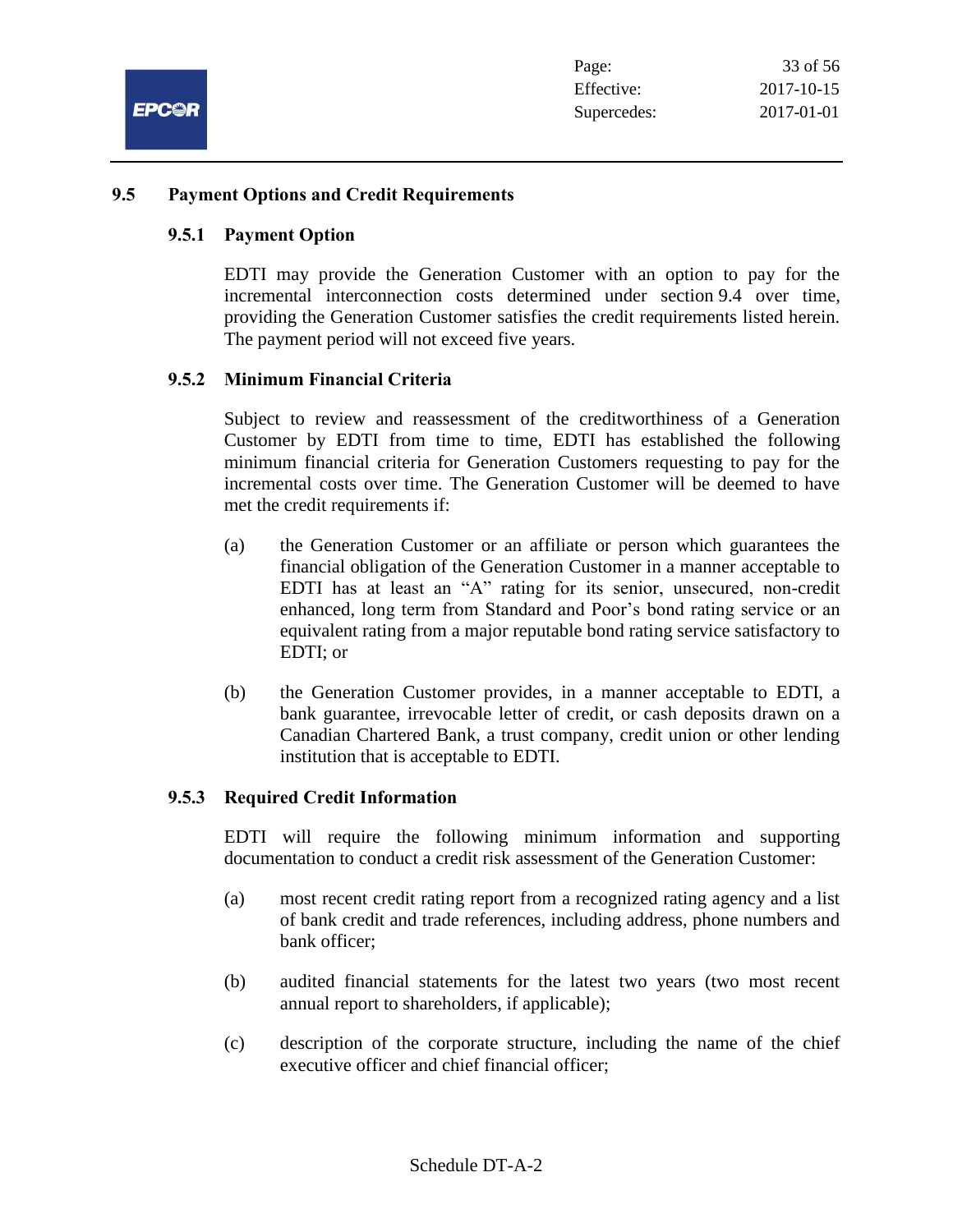

- (d) legal name, address, phone, and fax numbers of the Generation Customer; and
- (e) certificate specifying the names, titles, and specimen signatures of the persons authorized to approve and confirm contracts.

#### **9.5.4 Costs**

All costs associated with obtaining financial security and meeting prudential requirements are the responsibility of the Generation Customer.

#### **ARTICLE 10 - METERS**

#### **10.1 Installation of Meters**

#### **10.1.1 Provision and Ownership**

EDTI shall provide, install, and seal one or more meters for the purpose of measuring the Energy delivered to a Customer by way of a Service Connection. Time of use or interval meters and associated communication equipment shall be installed for a Customer who has a connected load exceeding 150 kVA. Each meter shall remain the sole property of EDTI.

#### **10.1.2 Responsibility of Customer**

Each Customer shall provide and install a Canadian Standards Association approved meter receptacle or other Canadian Standards Association approved facilities suitable for the installation of EDTI's meter or metering equipment.

#### **10.2 Location**

Meter locations shall be approved by EDTI based on type of service and convenience of access to the meter. Where a meter is installed on a Customer-owned pole, the pole shall be provided and maintained by the Customer as required by the *Canadian Electrical Code* and any applicable legislation.

#### **10.3 Access to Meters**

EDTI may, at any reasonable time, read, inspect, remove and test a meter installed on property owned or controlled by the Customer.Upon written request to EDTI, the Customer may access pulse data directly from its interval meter by requesting installation of a pulse card. EDTI provides pulse cards on a cost recovery basis.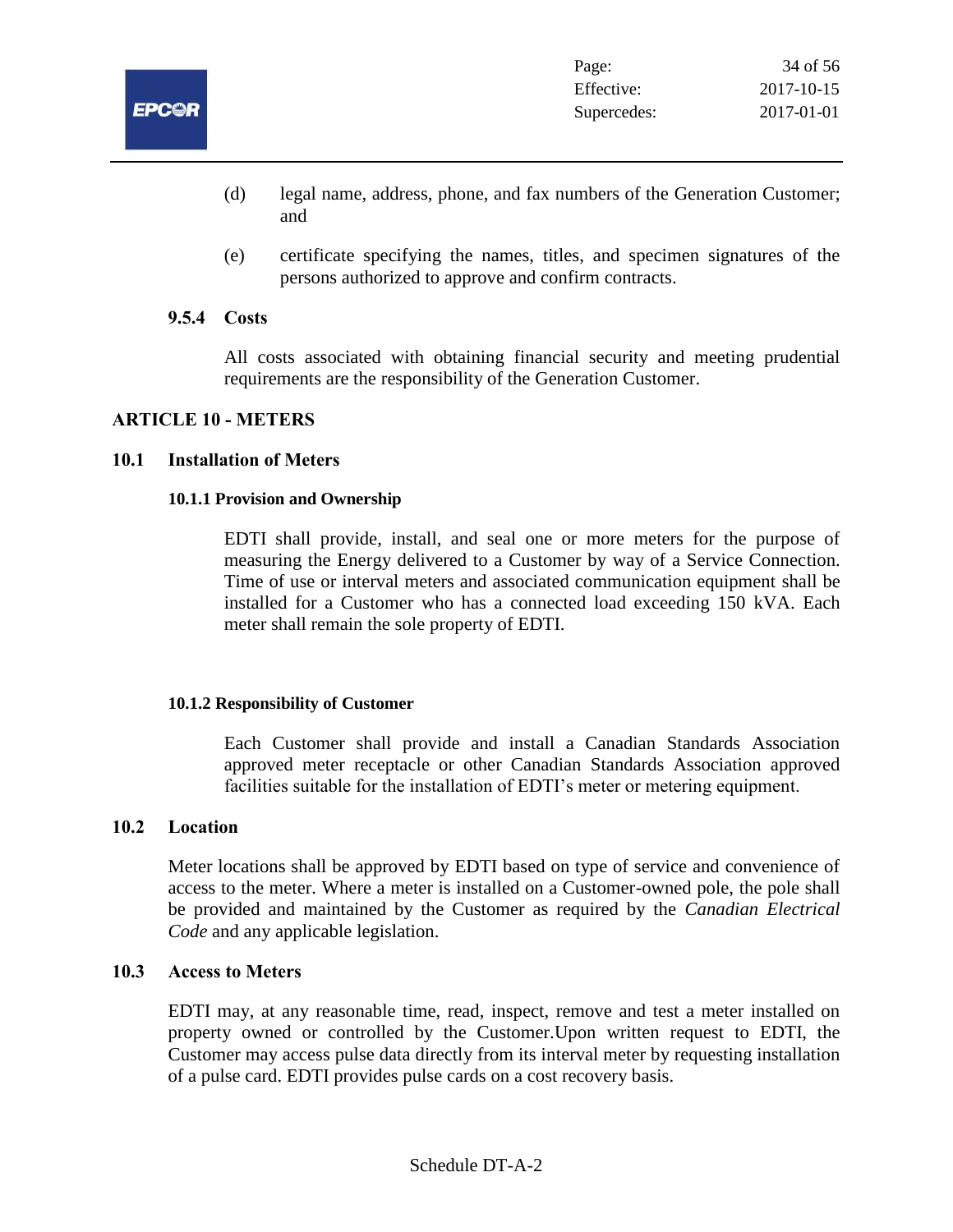

At the request of a Customer, EDTI shall arrange for on-site meter verification and if necessary, shall arrange for a meter to be tested by an official designated for that purpose by Measurement Canada or accredited agency as may, from time to time, be designated for this purpose. EDTI charges a fee as set forth in the Fee Schedule. If the meter is inaccurate, EDTI will refund the fee and make appropriate adjustments to the applicable bills. If the meter is found to be accurate, EDTI will keep the fee to cover the cost of testing the meter.

## **10.4 Energy or Demand Diversion**

If under any circumstances, a person other than an EDTI employee, agent or contractor, prevents a meter from accurately recording the total demand or energy supplied, EDTI may disconnect the service, or take other appropriate actions to ensure access to accurate meter data.

EDTI may then estimate the demand and amount of energy supplied but not registered at the Point of Service. The Customer shall pay the cost of the estimated demand and energy consumption plus all costs related to the investigation and resolution of the diversion.

#### **10.5 Changes to Metering Equipment**

EDTI will install Standard Meters for the purpose of measuring the Energy delivered to a Customer by way of a Service Connection subject to the following exceptions:

- (a) A Customer may decline the installation of a Standard Meter on written request to EDTI provided that:
	- (1) the Customer receives service at a Site that is a Dwelling or Multiple Dwelling without a multiple-meter installation as described in the Customer Connection Guide; and
	- (2) the service rating is 200 amp or less; and
	- (3) EDTI has regular and ongoing access to the meter.
- (b) A Customer may request that a Standard Meter be replaced with a Non-Standard Meter on written request to EDTI provided that:
	- (1) the Customer receives service at a Site that is a Dwelling or Multiple Dwelling without a multiple-meter installation as described in the Customer Connection Guide; and
	- (2) the service rating is 200 amp or less; and
	- (3) EDTI has regular and ongoing access to the meter.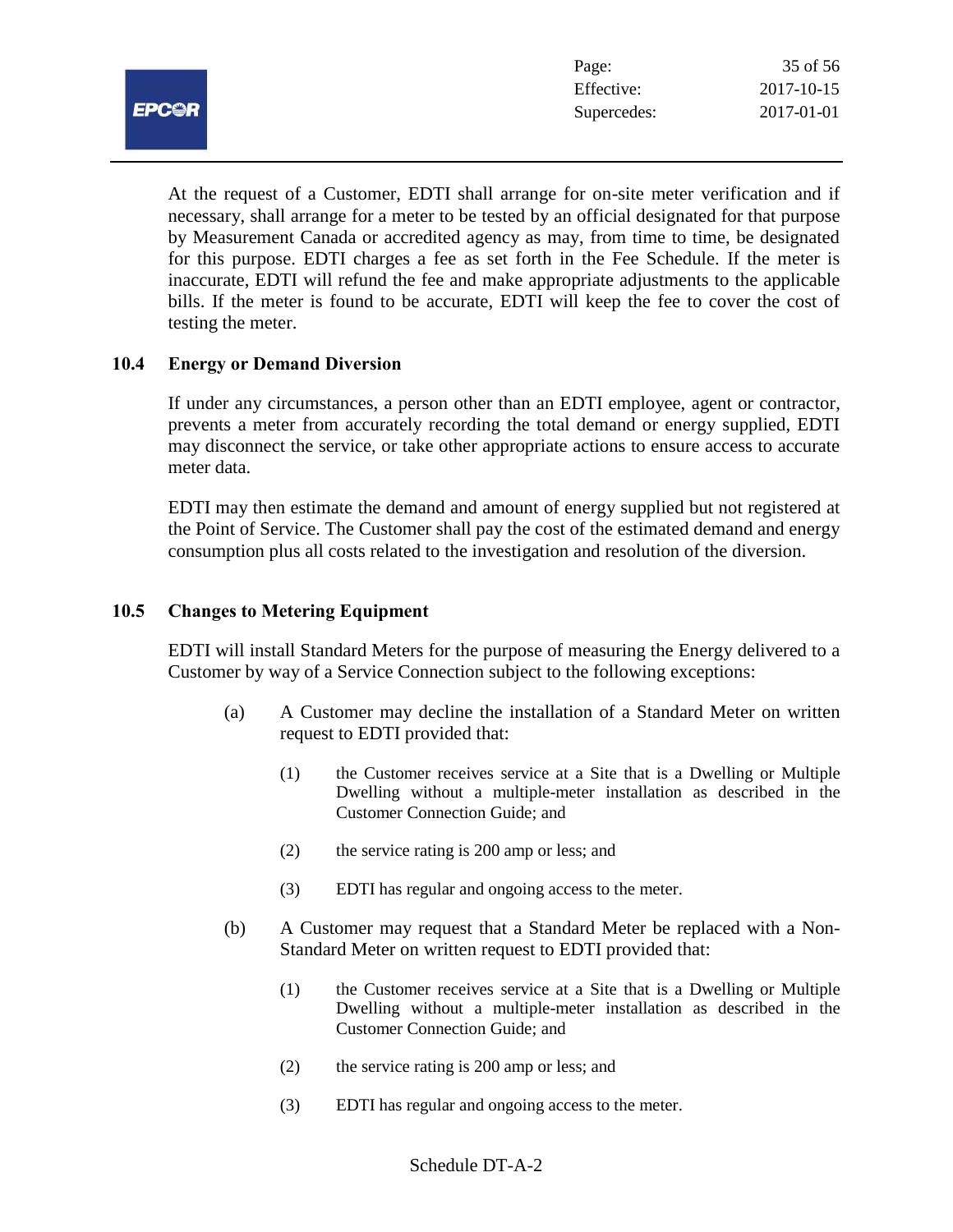

Any Customer that is subject to the exceptions listed in (a) and (b) above, shall be required to pay the *"Non-Standard Meter Reading Fee"* as set out in the Miscellaneous Fee Schedule.

A Customer at a Site that is metered by a Non-Standard Meter that has declined the installation of a Standard Meter prior to January 1, 2016 shall be required to pay the *"Non-Standard Meter Reading Fee"* as set out in the Miscellaneous Fee Schedule.

Any Customer that is subject to the exception listed in (b) above shall be required to pay the *"Non-Standard Meter Installation Fee"* as set out in the Miscellaneous Fee Schedule.

Where a Customer at a Site that is metered by a Non-Standard Meter pursuant to this section discontinues service, EDTI will install a Standard Meter to be used to meter energy to that Site for its future Customers.

A Customer at a Site that is metered by a Non-Standard Meter that has declined the installation of a Standard Meter may at any time request that EDTI install a Standard Meter at that Site.

Should a Customer request new metering equipment beyond the basic service, EDTI shall provide, install, test and maintain the required metering equipment. The metering equipment must be requested in writing by the Customer and meet EDTI's requirements. The Customer shall bear the cost of providing and installing the metering equipment and ongoing operating costs. The cost for upgrading to an interval meter is as set forth in the Fee Schedule. For changes to metering equipment on primary distribution voltage levels, the cost of providing and installing such metering equipment and the ongoing operating costs, will be determined on a case by case basis.

The metering equipment shall become the property of EDTI and will be maintained by EDTI. EDTI shall complete installation of the metering equipment within thirty (30) days of delivery from the supplier. EDTI shall bill the Customer prior to installation and the Customer shall prepay the cost of installation at least fifteen (15) Business Days prior to proposed installation date. If payment is not received by fifteen (15) Business Days prior to the proposed installation date, EDTI shall have no obligation to proceed with the installation.

Should EDTI have installed an interval meter, including at the request of the Customer, EDTI will, at the request of the Customer, change the interval meter to a demand meter provided that the Customer's usage has been below 150 kVA for a period of more than 12 consecutive months or the request is made in connection with a physical reconfiguration of the Customer's service. The Customer shall bear the cost of changing the metering equipment.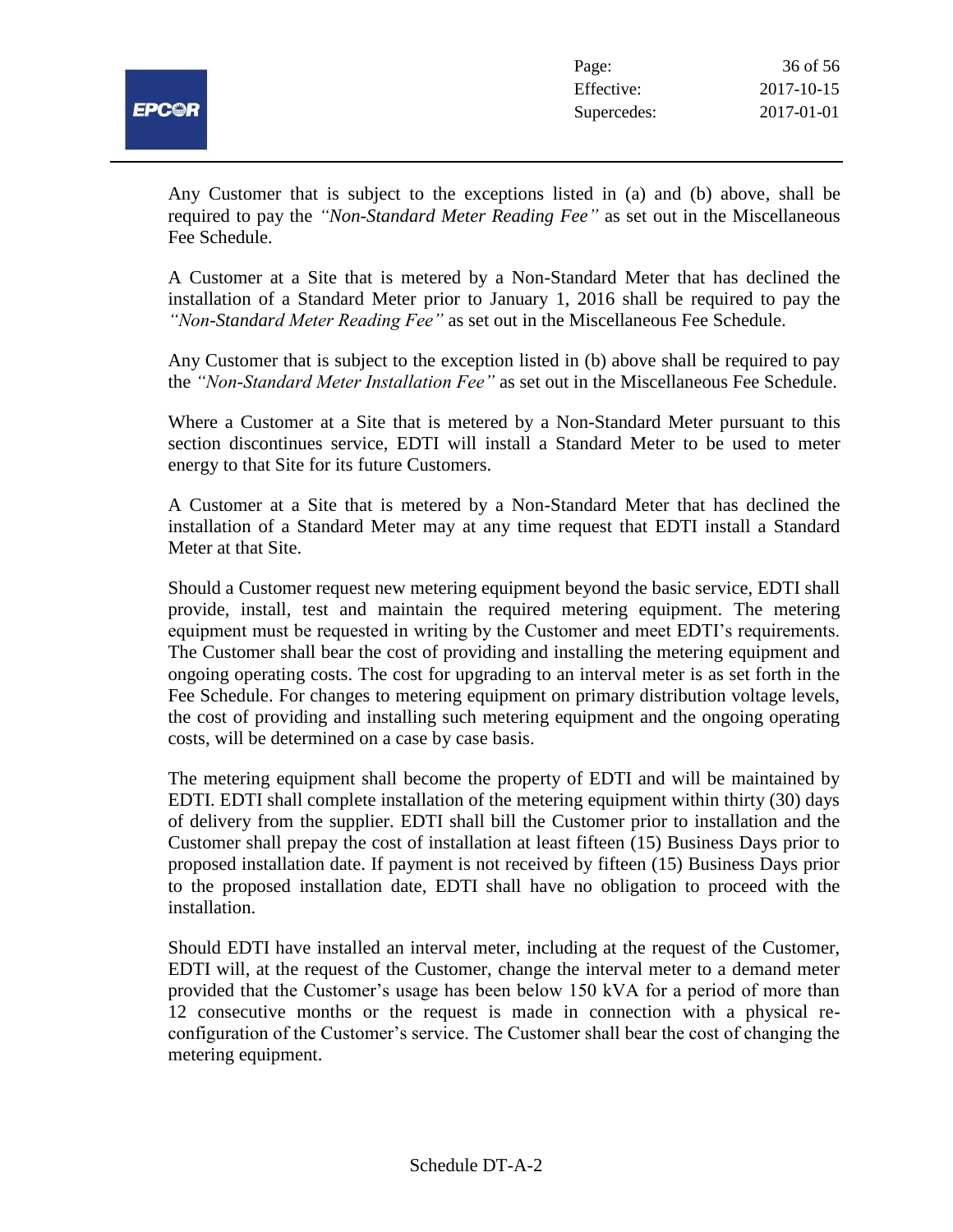

Should EDTI change a meter at the request of the Customer or as required by EDTI, and that existing meter contains a pulse card, the Customer will be responsible for the cost of a new pulse card for the new meter.

Upon request by the Customer, EDTI may provide other metering services, above standard metering service, in its discretion, acting reasonably, and may charge separate fees for such service.

## **ARTICLE 11 - CHANGE IN SERVICE**

#### **11.1 Changes to Service Requirements**

A Customer shall give to EDTI reasonable prior written notice of any change in requirements at a Point of Service, including any change in Load to enable EDTI to determine whether or not it can accommodate such revised service without changes to its Facilities. Regardless of whether alterations are required to existing Facilities, if the Customer's Forecast Peak Demand increases, a new Electric Service Agreement must be executed based on the new Forecast Peak Demand.A Retailer, or any other person acting on behalf of a Customer, who provides EDTI with verifiable authorization from the Customer may give such notice to EDTI on the Customer's behalf. If EDTI receives such notice from a Retailer or other person, EDTI may at its option require such notice directly from the Customer.

The Customer shall not change its requirement for at a Point of Service without EDTI's written permission. The Customer shall be responsible for all damage caused to EDTI's electric distribution system as the result of the Customer changing its requirements for a Service Connection without EDTI's permission.

#### **11.2 Changes to EDTI Facilities**

If EDTI determines it must modify its Facilities to accommodate a change in a Customer's requirements for a Service Connection, a Customer Distribution Contribution may apply and such contribution will be determined as provided in Section 7.2. A new Electric Service Agreement must be executed to reflect the additional investment made by EDTI.

#### **11.3 Impact of Changes on Customer's Electric Service Agreement**

#### **11.3.1 Increases**

Notwithstanding any other provisions in the Terms and Conditions, a new Electric Service Agreement with a revised Contracted Minimum Demand value is required before the Customer may increase its service requirements for a Service Connection. Upon the request of a Customer, EDTI will increase the level of the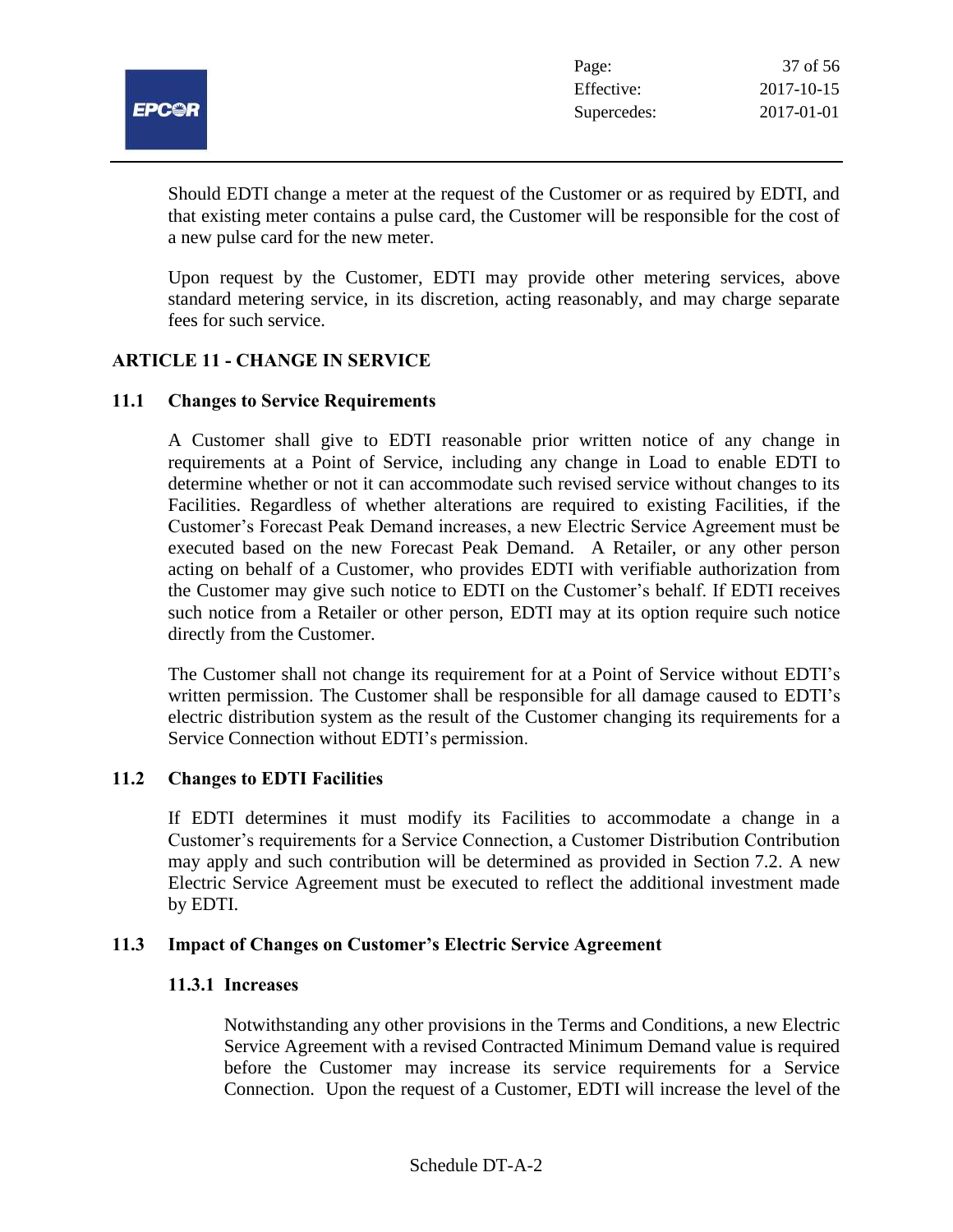Customer's Contracted Minimum Demand and calculate the amount of any refund, subject to the following:

- (a) For a Customer who has provided a Distribution Contribution under section 7.2, when a change in the Customer's load requirements results in an increase to the Customer's Contracted Minimum Demand, EDTI will calculate a contribution refund based on the increase in the Contracted Minimum Demand. The contribution refund is payable only if the Customer increases the contracted load within the initial Term of the contract.
- (b) The Customer shall pay any applicable costs that result from increases to the Contracted Minimum Demand.
- (c) The Customer will receive any credits EDTI receives from the ISO, if any, that are a direct result of the increase in the Customer's Contracted Minimum Demand.

A Customer will only be entitled to a refund if the Customer's Contracted Minimum Demand is increased within the initial term of the Electric Service Agreement.

## **11.3.2 Decreases**

Notwithstanding any other provisions in the Terms and Conditions, a new Electric Service Agreement with a revised Contracted Minimum Demand value is required before the Customer may decrease its service requirements for a Service Connection. Upon the request of a Customer, EDTI will reduce the level of the Customer's Contracted Minimum Demand and calculate the applicable buy-down amount based on the decrease in the Contracted Minimum Demand, subject to the following:

- (a) If a Customer's Forecast Peak Demand decreases, the Customer's Contracted Minimum Demand shall not be reduced.
- (b) The Customer shall pay any amount charged to EDTI by the ISO as a direct result of the Customer's reduction in the Contracted Minimum Demand.

## **11.4 Changes to System Access Costs**

If EDTI must modify its arrangements with the ISO to accommodate a change in Customer's service requirements, the Customer pays for all costs attributable to such modification, including, but not limited to, additional contributions required from EDTI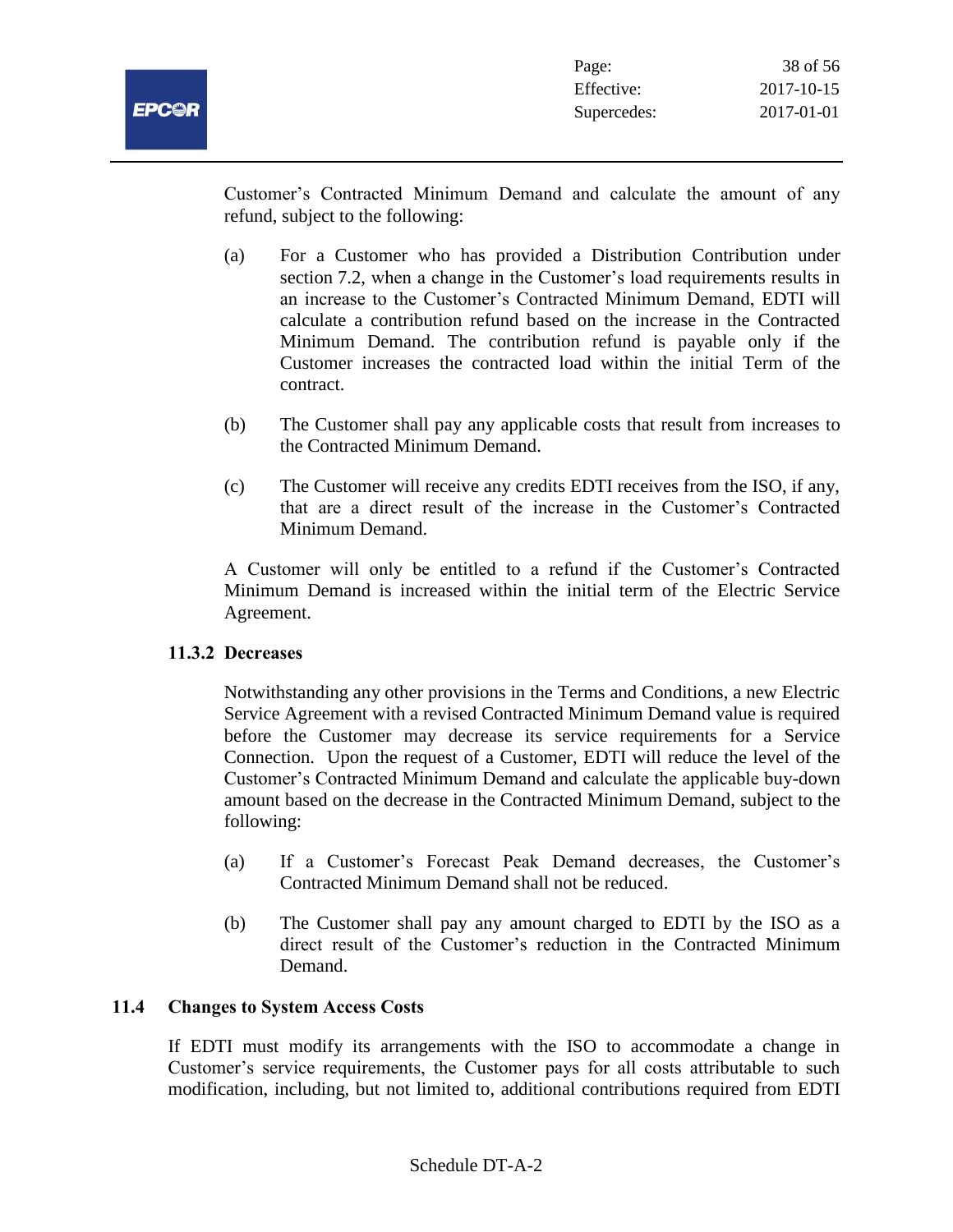

by the ISO. The attributable costs are determined as described in the section "Determination of EDTI Transmission Costs and Transmission Contributions".

## **ARTICLE 12 - SERVICE DISCONNECTION AND RECONNECTION**

#### **12.1 Disconnection by Customer**

#### **12.1.1 Temporary Disconnection**

Upon the request of the Customer, EDTI shall temporarily disconnect any Service Connection provided:

- (a) the Customer agrees to pay any charges made to EDTI by the ISO that will not be recovered as a direct result of the Customer's idle service;
- (b) upon the request to restore service the Customer will be responsible for and pay any applicable charges outlined under section 12.3; and
- (c) if the Service Connection remains disconnected for more than twelve (12) months, it will be considered permanently disconnected and Section 12.1.2 will apply.

## **12.1.2 Discontinuance of Distribution Access Service and Permanent Disconnection**

Customers arrange for termination of Distribution Access Service through their Retailer of Record.

If the Customer requests that the Service Connection be permanently disconnected, the Customer billing for that service will be finalized. At the discretion of EDTI, the Facilities provided by EDTI will be removed.

If within three (3) years of permanent disconnection the Customer requests the Service Connection be restored, the Customer must pay all the costs associated with the original disconnection, removal of the Facilities and restoration of service.

#### **12.2 Disconnection by EDTI**

#### **12.2.1 Disconnection without Notice**

If EDTI believes there is any actual or threatened danger to life or property, or in any other circumstances, the nature of which, in EDTI's sole judgement requires such action, EDTI has the right to withhold connection or to disconnect a Customer's Service Connection without prior notice to the Customer. More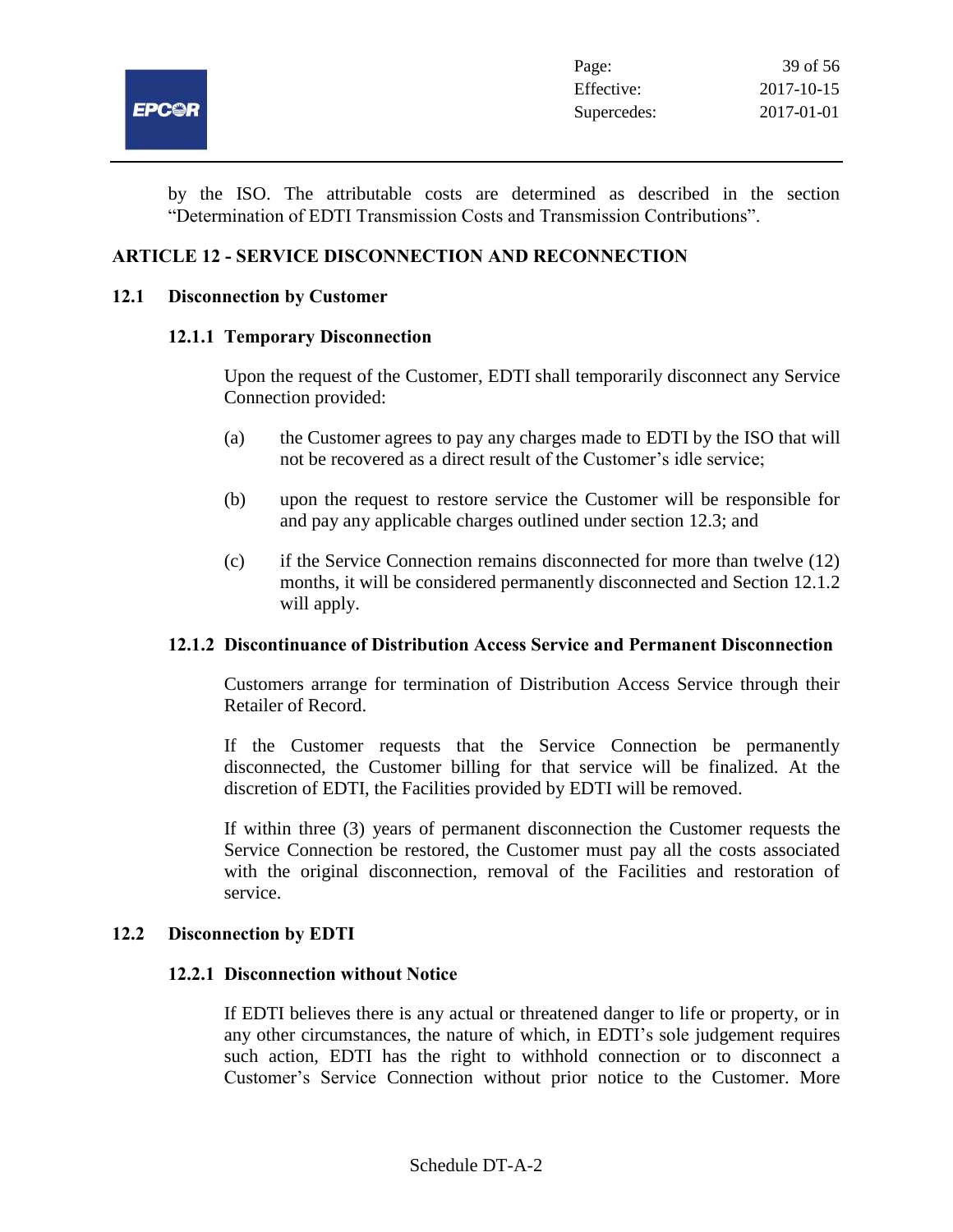

specifically, and without limitation of the foregoing, EDTI may exercise this right in the event that:

- (a) in the opinion of EDTI, the Customer has permitted the Customer's facilities to become hazardous, the Customer's facilities fail to comply with applicable statutes, standards and codes and/or EDTI requirements, or if the use of the Service Connection may cause damage to any other Service Connection or facilities;
- (b) to the knowledge of EDTI, or in its sole judgement, the Customer's facilities are unsafe or defective or will become unsafe or defective imminently. In this event, the Service Connection may not be restored until the Customer facilities are approved by the appropriate authority. EDTI shall provide written notice to the Customer within a reasonable time of the reason for the disconnection under this subsection and the actions required for reconnection;
- (c) on account of theft by the Customer of any EDTI Facilities;
- (d) if any tampering with any service conductors, seals or any other Facilities of EDTI or any meters, whether or not provided by EDTI is discovered; or
- (e) if the Customer changes its requirements for a Service Connection or Distribution Tariff Services without the permission of EDTI.

If the disconnection is a result of a safety violation, EDTI will reconnect the service when the safety problem is resolved and when the Customer has provided, or paid EDTI's costs of providing, such devices or equipment as may be necessary to resolve such safety problem and to prevent such damage, interference or disturbance.

## **12.2.2 Disconnection with Notice**

EDTI may withhold connection or may disconnect a Customer's Service Connection (without prejudice to any of EDTI's other remedies) after providing forty-eight (48) hours advance notice to the Customer, as applicable, in the following circumstances:

(a) if the Customer neglects or refuses to pay when due any amounts required to be paid under these Terms and Conditions (which amount is not the subject of a good faith dispute); provided that a residential rate classification Customer will not be disconnected for non-payment at any time during the period from October 15 to April 15 or at any other time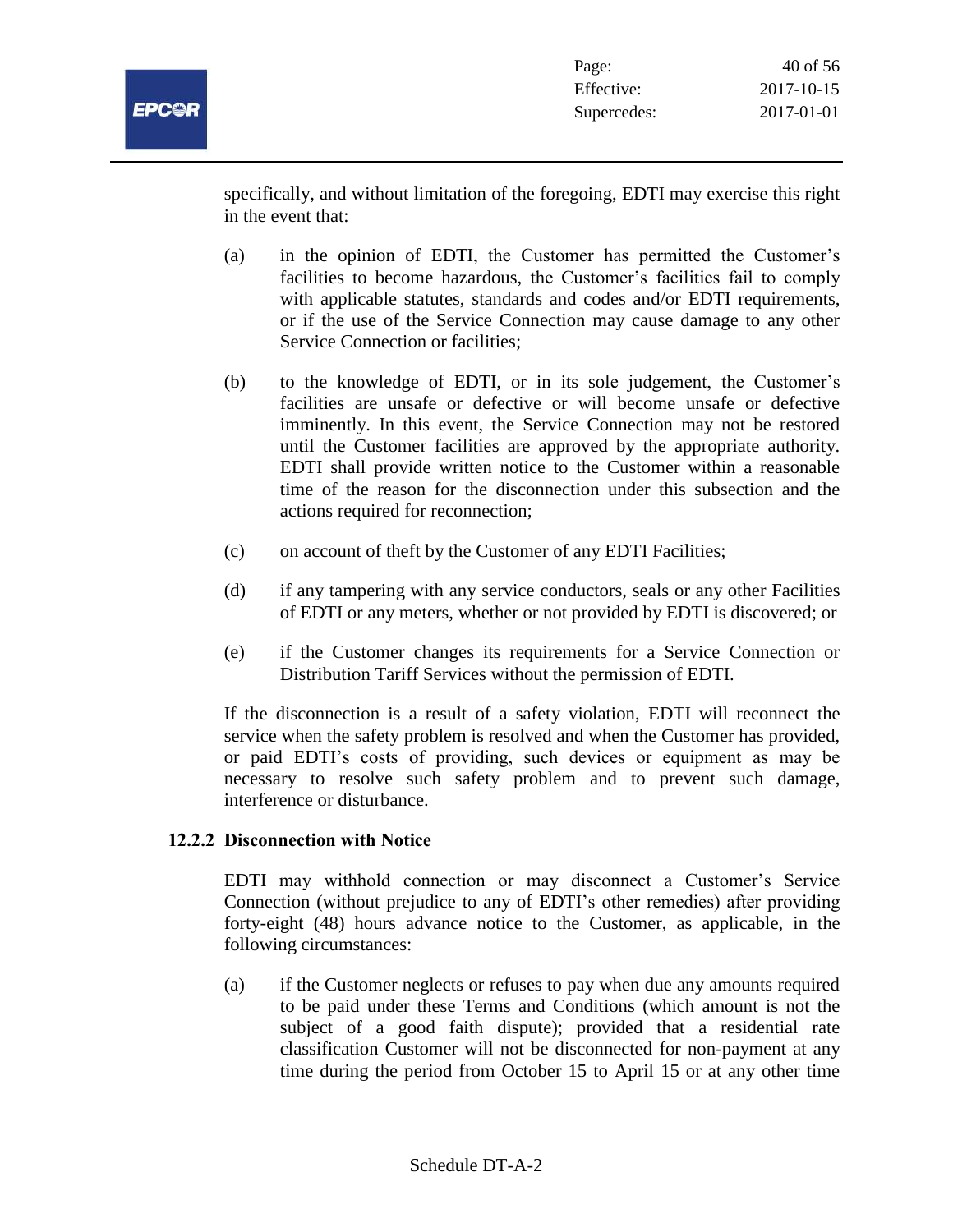

when the temperature is forecast to be below 0 degrees Celsius in the 24 hour period immediately following the propose disconnection;

- (b) as required by law;
- (c) subject to Section 12.2.2(a), if the Customer is in violation of any of these Terms and Conditions or any of the terms of an Electric Services Agreement with EDTI;
- (d) any other similar circumstances to those described above that EDTI determines, in its sole discretion, acting reasonably, require the withholding or disconnecting of service upon forty-eight (48) hours notice.

EDTI also reserves the right to install a load-limiting device or a load-limiting program to restrict the capability of the Service Connection.

## **12.3 Reconnect Service**

This Section applies to reconnection or restoration of service to a Customer whose service was previously restricted by a load-limiting device or discontinued (whether at the request of the Customer or not).

Before reconnecting or restoring service, the Customer shall pay:

- (a) any amount owing to EDTI including written off accounts; and
- (b) a reconnection charge that will billed to the Customer's Retailer.

#### **12.4 Removal of Facilities**

Upon termination of service, EDTI shall be entitled to remove any of its Facilities located upon the property of the Customer and to enter upon the Customer's property for that purpose.

## **ARTICLE 13 - CONTRACT EXIT PROVISIONS**

A Customer's Electric Service Agreement remains in effect, subject to the right of either EDTI or the Customer to terminate such agreement upon thirty (30) days written prior notice being given to the other party.

Upon receipt of such notice, EDTI shall read the Customer's meter within a reasonable time, and, shall use all reasonable efforts to read the Customer's meter at the time requested by the Customer. A Customer shall pay for all service provided up to the time of such reading.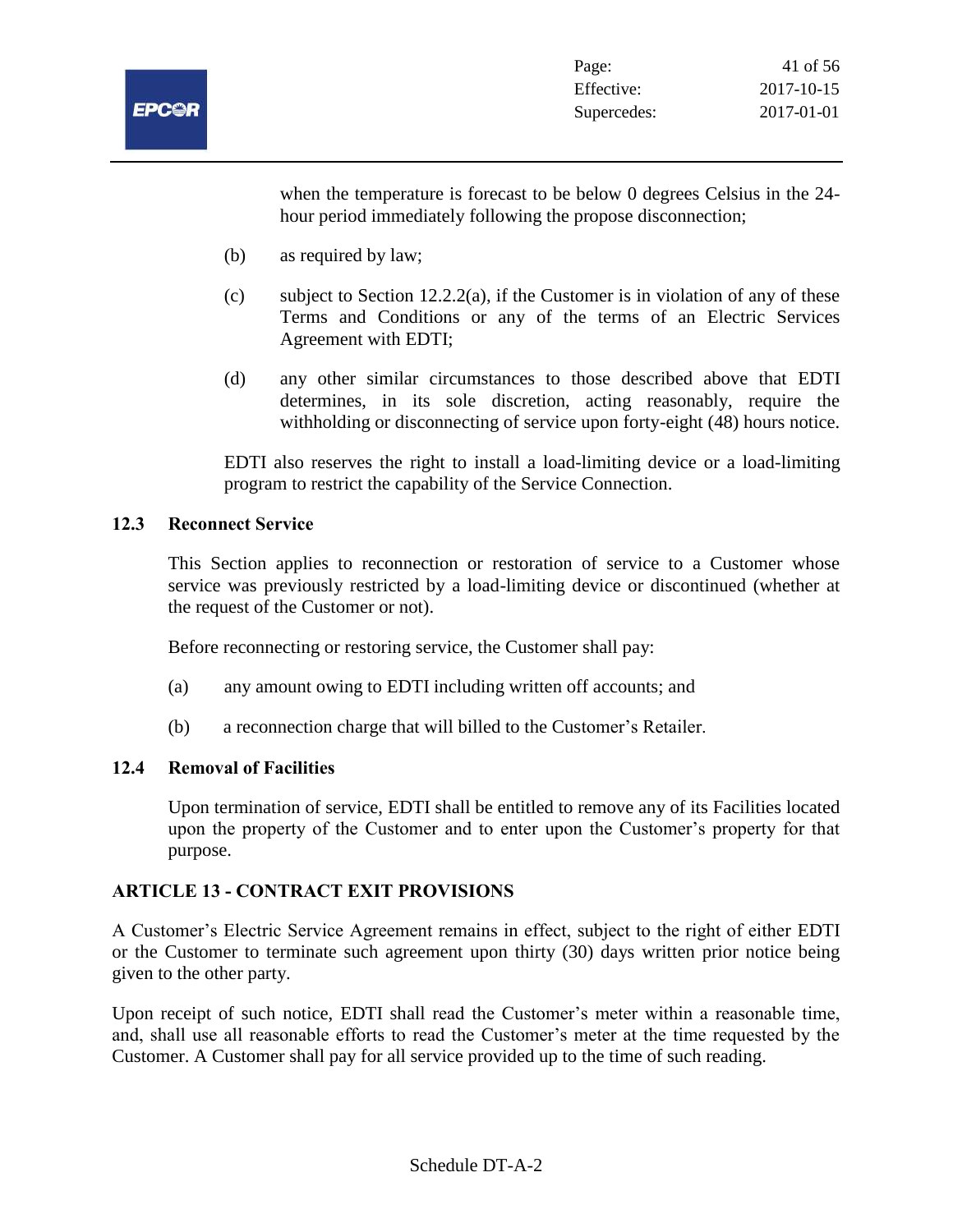

#### **13.1 Distribution Related Exit Charge**

When a Customer with an Electric Service Agreement no longer requires service from EDTI, and it is within the initial term of the Electric Service Agreement, in addition to any other applicable requirements under these Terms and Conditions, the Customer may be required to pay a "Distribution Related Exit Charge".

The Distribution Related Exit Charge is:

- (a) the present value of future revenue streams associated with the existing Facilities being removed; plus
- (b) the estimated salvage costs; plus
- (c) any outstanding amounts attributable to the Customer with respect to, but not limited to, any deferral accounts and Commission approved riders and charges arising from services supplied by EDTI prior to the termination of service; less
- (d) the estimated salvage value.

Distribution Customer Exit Charge provisions apply for the service life of EDTI's investment, as established at the time of investment.

#### **13.2 Transmission Related Exit Charge**

When a Customer no longer requires service from EDTI, in addition to any other applicable requirements under these Terms and Conditions, the Customer may be required to pay a "Transmission Related Exit Charge".

The Transmission Related Exit Charge is:

- (a) any costs charged to EDTI by the ISO that are attributable to the Customer's termination of service; and
- (b) any ongoing costs that EDTI will be required to pay the ISO, that will not be recovered as a result of the Customer's termination of service.

## **ARTICLE 14 - LIABILITY AND INDEMNITY**

#### **14.1 EDTI Liability**

Notwithstanding any other provision of these Terms and Conditions or any provision of any agreement between EDTI and a Customer relating to the provision of Distribution Tariff Services (an "EDTI Agreement") EDTI, its directors, officers, agents, employees and representatives ("EDTI Parties") shall not be liable to the Customer, its directors,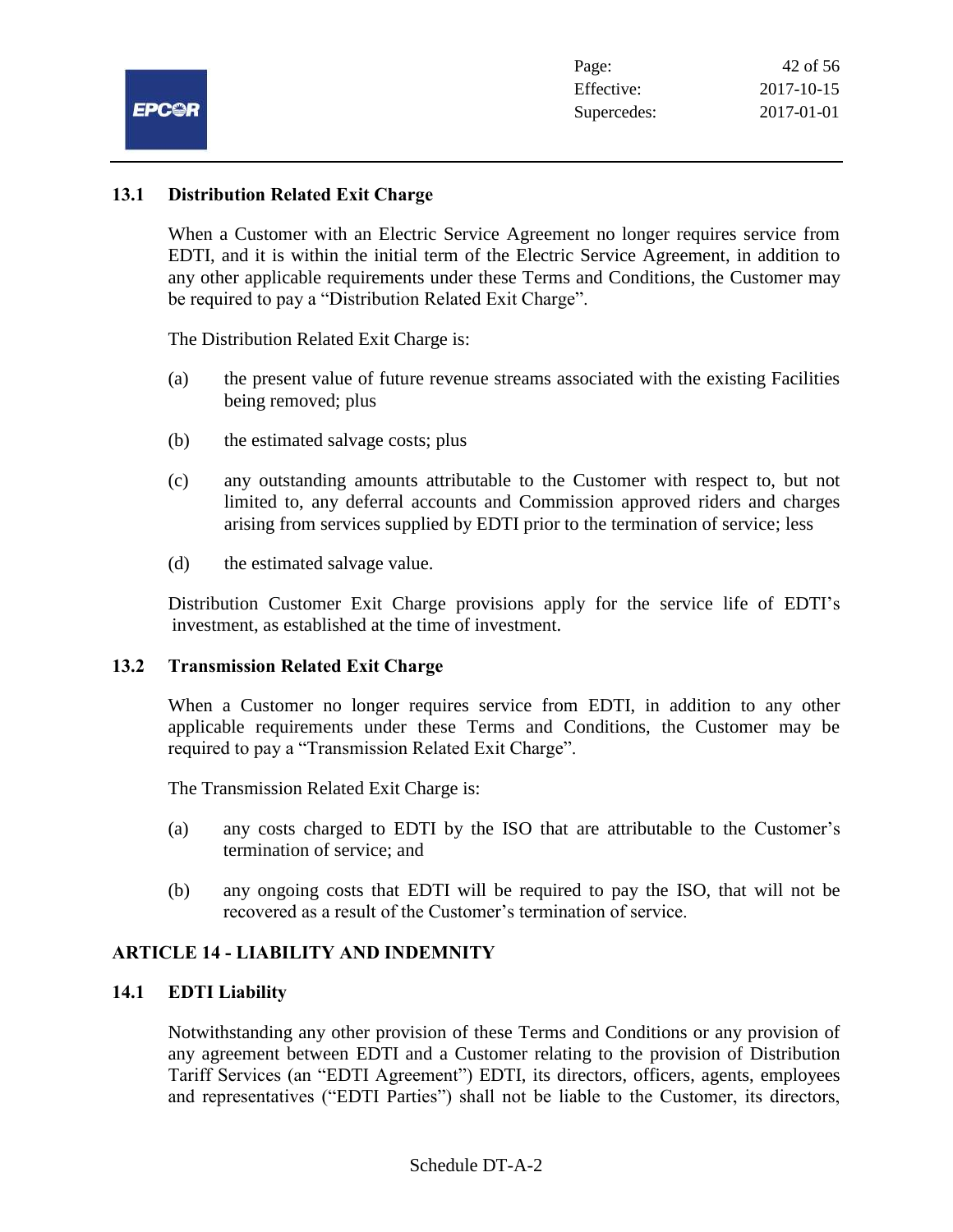

| Page:       | 43 of 56   |
|-------------|------------|
| Effective:  | 2017-10-15 |
| Supercedes: | 2017-01-01 |

officers, agents, employees and representatives ("Customer Parties") for any loss, injury, damage, expense, charge, cost or liability of any kind suffered or incurred by the Customer Parties, or any of them, whether of a direct, indirect, special or consequential nature, howsoever or whensoever caused, and whether in any way caused by or resulting from the acts or omissions of the EDTI Parties, or any of them, except for direct property damages incurred by the Customer as a direct result of a breach of these Terms and Conditions or applicable EDTI Agreement or other act or omission by an EDTI Party, which breach or other act or omission is caused by the negligence or wilful act or omission of harm of such EDTI Party. Any liability under this Section will be limited to an amount in proportion to the degree to which the EDTI Party acting negligently or wilfully is determined to be at fault. For the purpose of the foregoing and without otherwise restricting the generality thereof, "direct property damage" shall not include loss of revenue, loss of profits, loss of earnings, loss of production, loss of contract, cost of purchased or replacement capacity and energy, cost of capital, and loss of use of any facilities or property, or any other similar damage or loss whatsoever.

## **14.2 Release**

Subject to Section 14.1 above, none of the EDTI Parties (as defined above) will be liable to any of the Customer Parties (as defined above) for any damages, costs, expenses, injuries, losses, or liabilities suffered or incurred by the Customer Parties or any of them, howsoever and whensoever caused, and each Customer Party hereby forever releases each of the EDTI Parties from any liability or obligation in respect thereof.

## **14.3 EDTI Not Liable to Customer**

For greater certainty and without limitation to the foregoing in Sections 14.1 and 14.2, EDTI Parties (as defined above) shall not be liable to a Customer for any damages of any kind (except to the extent EDTI is liable for such damages in accordance with Section  $14.1$ :

- (a) caused by or arising from any EDTI Party's conduct in compliance with, or as permitted by, these Terms and Conditions, the Terms and Conditions for Distribution Access Service, a Distribution Services Agreement between EDTI and a Retailer or any legal or regulatory requirements related to service provided to Retailers;
- (b) caused to the Customer and arising from any failure of a Retailer to comply with the Terms and Conditions for Distribution Access Service, any agreement with EDTI relating to Distribution Tariff Services or for any damages caused by or arising from equipment installed or actions taken by a Retailer;
- (c) caused by or arising from a Retailer's failure to perform any commitment to the Customer, including but not limited to the Retailer's obligation, including its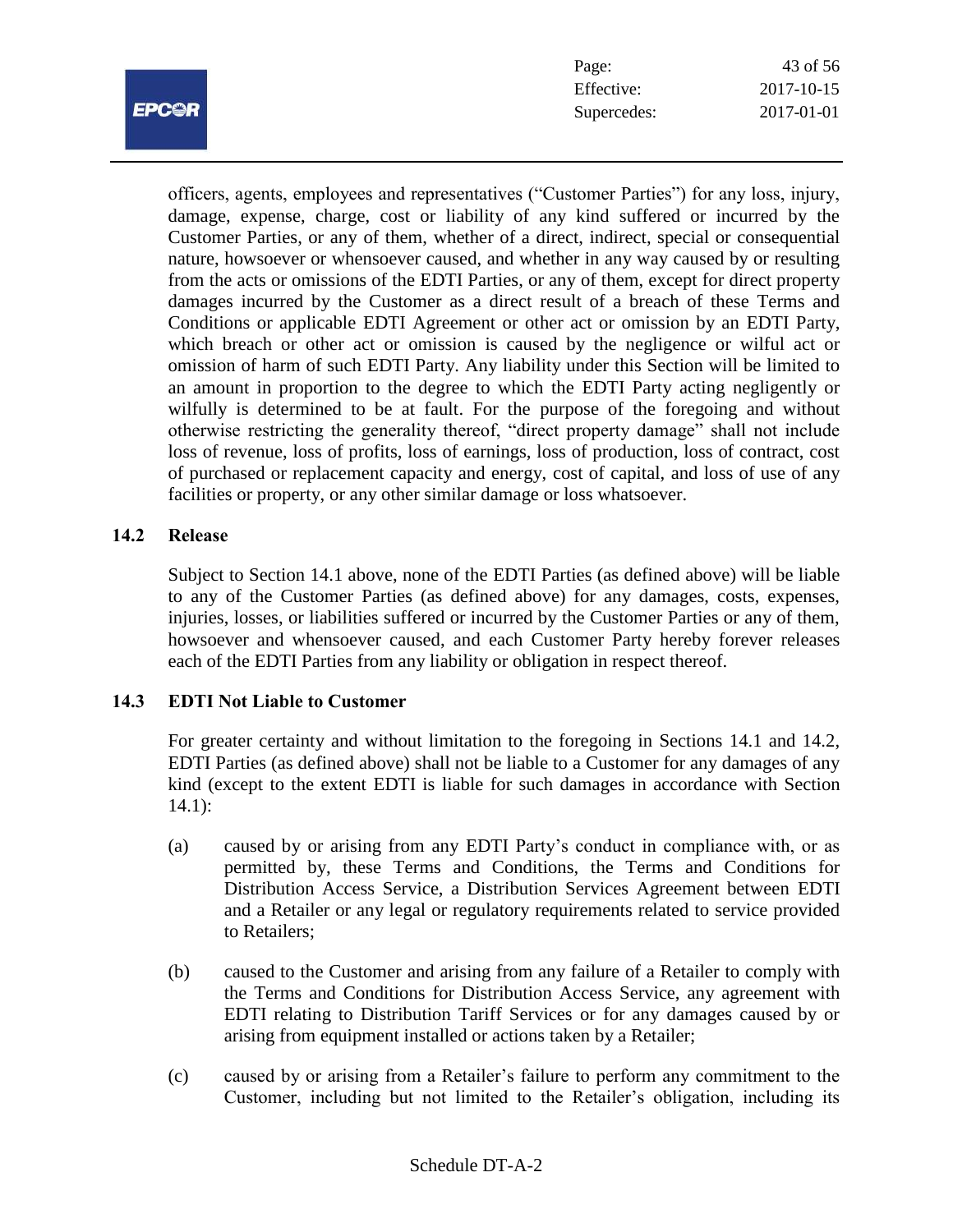

obligation under Part 8 of the Act, to provide Retail Electricity Services including Distribution Tariff Services to the Customer; or

(d) caused by or resulting from any acts, omissions or representations made by a Retailer in connection with soliciting Customers for Distribution Access Service or performing any of the Retailer's functions in providing Retail Electricity Services including Distribution Tariff Services to Customers.

## **14.4 Customer Liability**

In addition to any other liability provisions set out in the Terms and Conditions or any provision in an EDTI Agreement, a Customer Party (as defined above) shall be liable for any damages, costs, expenses, injuries, losses, or liabilities suffered or incurred by EDTI Parties (as defined above), whether of a direct or indirect nature, caused by or arising from any acts or omissions of an Customer Party that result in a breach ("Breach") of these Terms and Conditions or the applicable EDTI Agreement, or any negligent or wilful acts or omissions of harm of a Customer Party outside of a Breach. Any liability under this section will be limited to an amount in proportion to the degree to which the Customer Party is at fault.

## **14.5 Force Majeure**

## **14.5.1 Force Majeure Relief**

If an event or circumstance of Force Majeure occurs that affects EDTI's ability to provide a Service Connection or other interconnection to its electric distribution system or Distribution Tariff Services, EDTI's obligations and responsibilities hereunder and under any agreement relating to Service Connections or other interconnections to its electric distribution system or the provision of Distribution Tariff Services, so far as they are affected by the Force Majeure or the consequences thereof, shall be suspended until such Force Majeure or the consequences thereof are remedied and for such period thereafter as may reasonably be required to restore the Distribution Tariff Services. The Minimum Charge, if applicable, will continue to be payable during the period in which EDTI claims relief by reason of Force Majeure.

## **14.5.2 Notice**

EDTI shall promptly give the relevant party notice of the Force Majeure including full particulars hereof and shall promptly give the relevant party notice when the Force Majeure ceases to prevent performance of EDTI's obligations.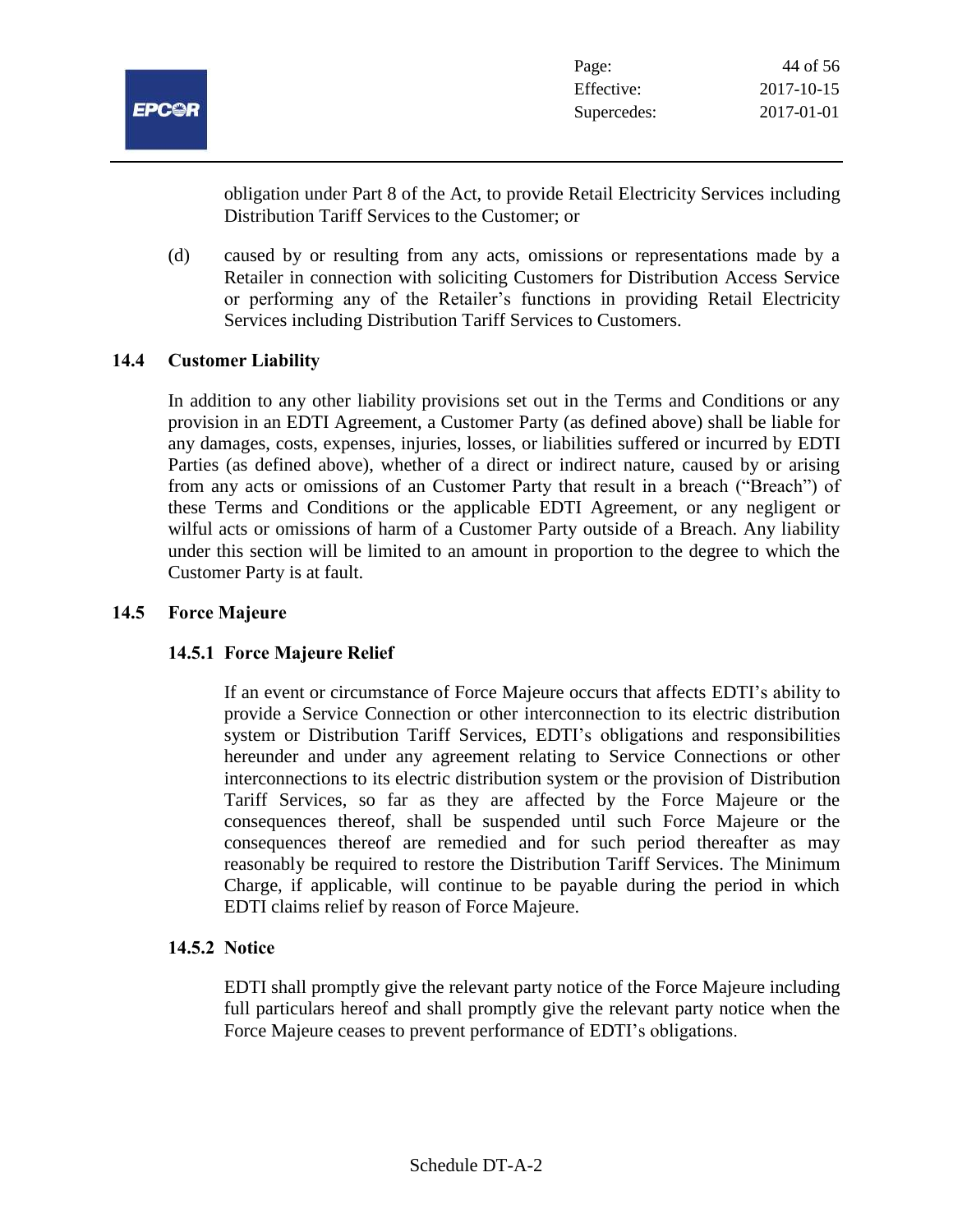

#### **14.5.3 Obligation to Remedy**

EDTI shall promptly remedy the cause and effect of the Force Majeure insofar as it is reasonably able to do so.

#### **14.5.4 Strikes and Lockouts**

Notwithstanding any other provision of these Terms and Conditions, the settlement of any strike, lockout or other industrial disturbance shall be wholly in the discretion of EDTI and EDTI may settle such strike, lockout or industrial disturbance at such time and on such terms and conditions as it may deem appropriate. No failure or delay in settling such strike, lockout or industrial disturbance shall constitute a cause or event within the control of EDTI or deprive EDTI of the benefits of this Section 14.5.

## **ARTICLE 15 - ADDITIONAL PROVISIONS RELATING TO SERVICES**

#### **15.1 Ownership of Facilities**

EDTI remains the owner of all Facilities necessary to provide Distribution Access Service to the Customers, unless an agreement between EDTI and a Customer specifically provides otherwise.

Payment made by Customers for costs incurred by EDTI in installing Facilities does not entitle Customers to ownership of any such Facilities, unless an agreement between EDTI and a Customer specifically provides otherwise.

#### **15.2 Distribution Access Service Obtained from Retailer**

EDTI will not initiate or continue Distribution Access Service at a Point of Service unless the Customer is enrolled to obtain Distribution Access Service. It is the Customer's responsibility to make arrangements with a Retailer to obtain Retail Electricity Services, including enrolment for Distribution Access Service.

#### **15.3 Proper Use of Services**

The Customers assume full responsibility for the proper use of the Service Connection and Distribution Tariff Services provided by EDTI and for the condition, suitability and safety of any and all wires, cables, devices or appurtenances energized by energy on the Customer's premises or on premises owned or controlled by the Customer that are not the Customer's property. The Customer shall be liable for any loss, damage, expense, charge, cost or other liability of any kind, whether to EDTI, its agents or employees, EDTI property or otherwise, arising directly or indirectly by reason of: (i) the routine presence in or use of energy over the wires, cables, devices or other Facilities owned or controlled by the Customer; (ii) the Customer's improper or negligent use of energy or electric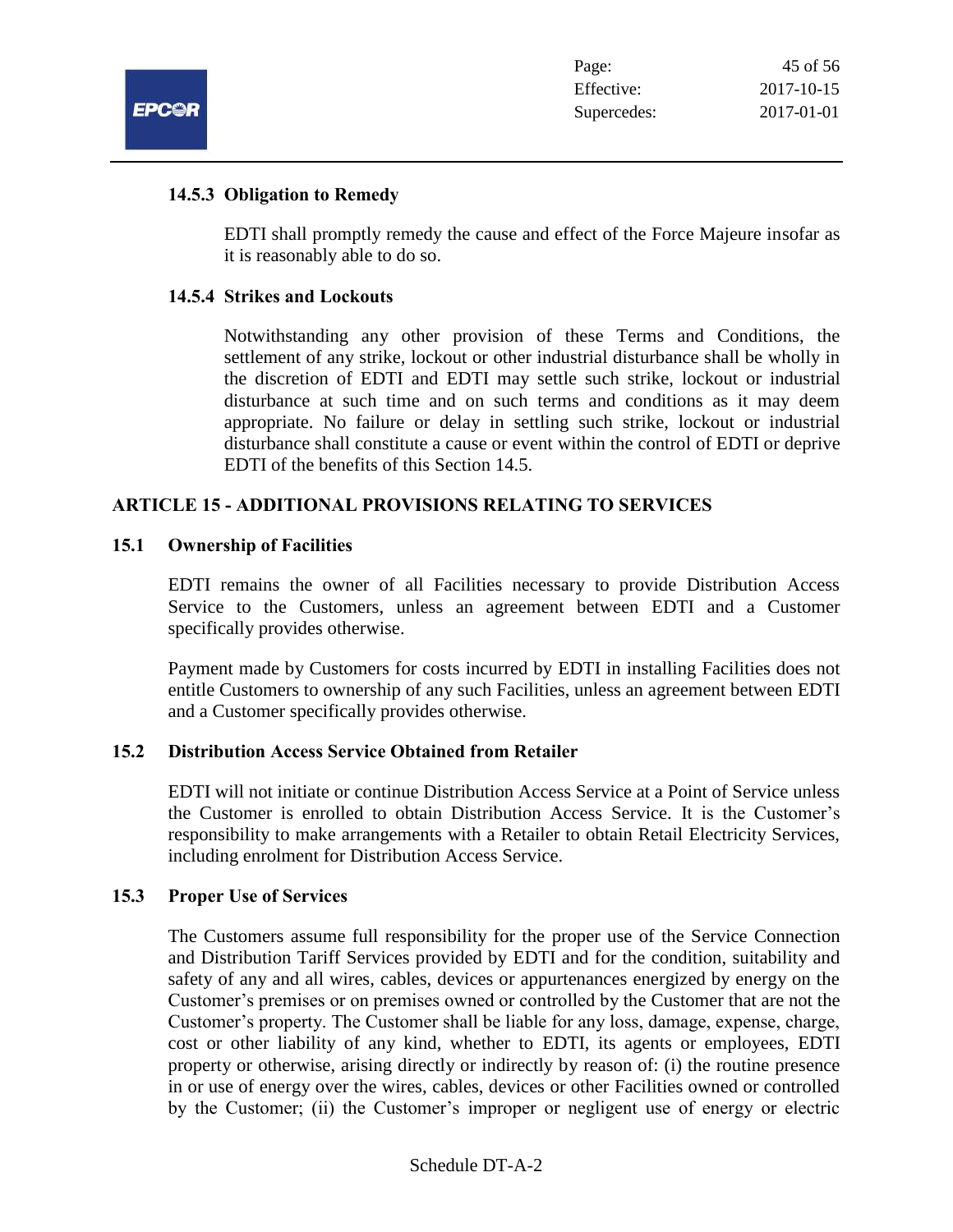

wires, cables, devices or other facilities; or (iii) the negligent acts or omissions or wilful acts or omissions of the Customer or any person permitted on the Customer's property.

## **15.4 Independent System Operation or Transmission Facility Owner Requirements**

The Customers acknowledge and agree that EDTI is bound by all operating instructions, policies and procedures of the ISO and transmission facility owners which are needed to maintain the integrity of the Interconnected Electric System. The Customers acknowledge and agree that they will cooperate with EDTI so that EDTI will be in compliance with all such operating instructions, policies and procedures which include, but are not limited to, those operating instructions, policies and procedures pertaining to minimum and maximum generation emergencies, and supply voltage reduction or full interruption of Customer load by either manual or automatic means.

#### **15.5 Compliance with Applicable Legal Authorities**

EDTI and the Customers are subject to, and shall comply with, all existing or future applicable federal, provincial and local laws, all applicable existing or future orders or other actions of the ISO or of governmental authorities having applicable jurisdiction. EDTI will not violate, directly or indirectly, or become a party to a violation of any applicable requirement of the ISO or any applicable federal, provincial or local statute, regulation, bylaw, rule or order in order to provide a Service Connection or Distribution Tariff Services to the Customers. EDTI's obligation to provide a Service Connection or Distribution Tariff Services is subject to the condition that all requisite governmental and regulatory approvals for the provision of the Service Connection or Distribution Tariff Services will have been obtained and will be maintained in force during such period of service.

#### **15.6 Interference with EDTI's Property**

No one other than an employee or authorized agent of EDTI shall be permitted to remove, operate, or maintain meters, electric equipment and other Facilities owned by EDTI. The Customers shall not interfere with or alter the meter, seals, or other Facilities or permit the same to be done by any person other than the authorized agents or employees of EDTI.

#### **15.7 Service Interruption**

While EDTI takes all reasonable efforts to guard against interruptions, it does not guarantee uninterrupted service. Without liability of any kind to EDTI, EDTI shall have the right to disconnect or otherwise curtail, interrupt or reduce Distribution Access Service to Customers whenever EDTI reasonably determines, or when EDTI is directed by the ISO, that such a disconnection, curtailment, interruption or reduction is: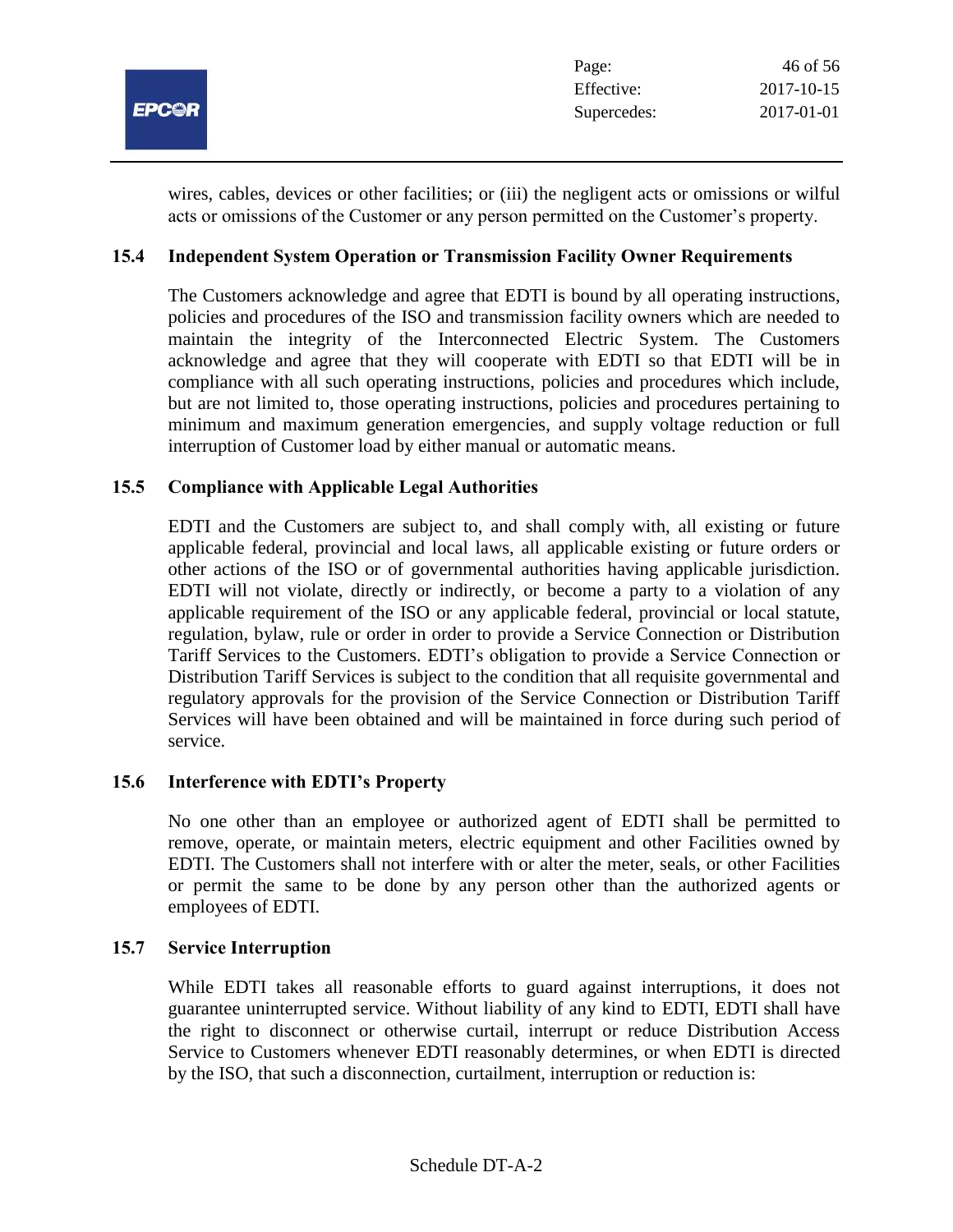

- (a) necessary to facilitate construction, installation, maintenance, repair, replacement or inspection of any of EDTI's Facilities;
- (b) to maintain the safety and reliability of EDTI's electric distribution system; or,

(c) due to any other reason including dangerous or hazardous circumstances including emergencies, forced outages, potential overloading of EDTI's electric distribution system or Force Majeure.

#### **15.8 No Assignment**

A Customer shall not assign any of its rights or obligations under these Terms and Conditions or any other agreement with EDTI relating to a Service Connection or Distribution Tariff Services without obtaining any necessary regulatory approvals and EDTI's approval where required in such agreement. No assignment shall relieve the Customer of any of its obligations under these Terms and Conditions until such obligations have been assumed by the assignee and EDTI has agreed to the novation. Any assignment in violation of this section shall be void.

#### **15.9 No Waiver**

The failure of EDTI or a Customer to insist on any one or more instances upon strict performance of any provisions of these Terms and Conditions or any other agreement between EDTI and the Customer relating to a Service Connection or Distribution Tariff Services, or to take advantage of any of its rights hereunder or thereunder, shall not be construed as a waiver of any such provisions or the relinquishment of any such right or any other right hereunder, which shall remain in full force and effect. No term or condition of these Terms and Conditions or any other agreement between EDTI and a Customer relating to a Service Connections or Distribution Tariff Services shall be deemed to have been waived and no breach excused unless such waiver or consent to excuse is in writing and signed by the party claimed to have waived or consented to excuse.

#### **15.10 Law**

These Terms and Conditions and any other agreement between EDTI and a Customer relating to a Service Connection or Distribution Tariff Services shall be governed by the laws of the Province of Alberta and the federal laws of Canada applicable in the Province of Alberta, without regard to principles of conflicts of law. Any lawsuit arising in connection with these Terms and Conditions or any other agreement relating to a Service Connection or Distribution Tariff Services shall be brought in the courts of the Province of Alberta.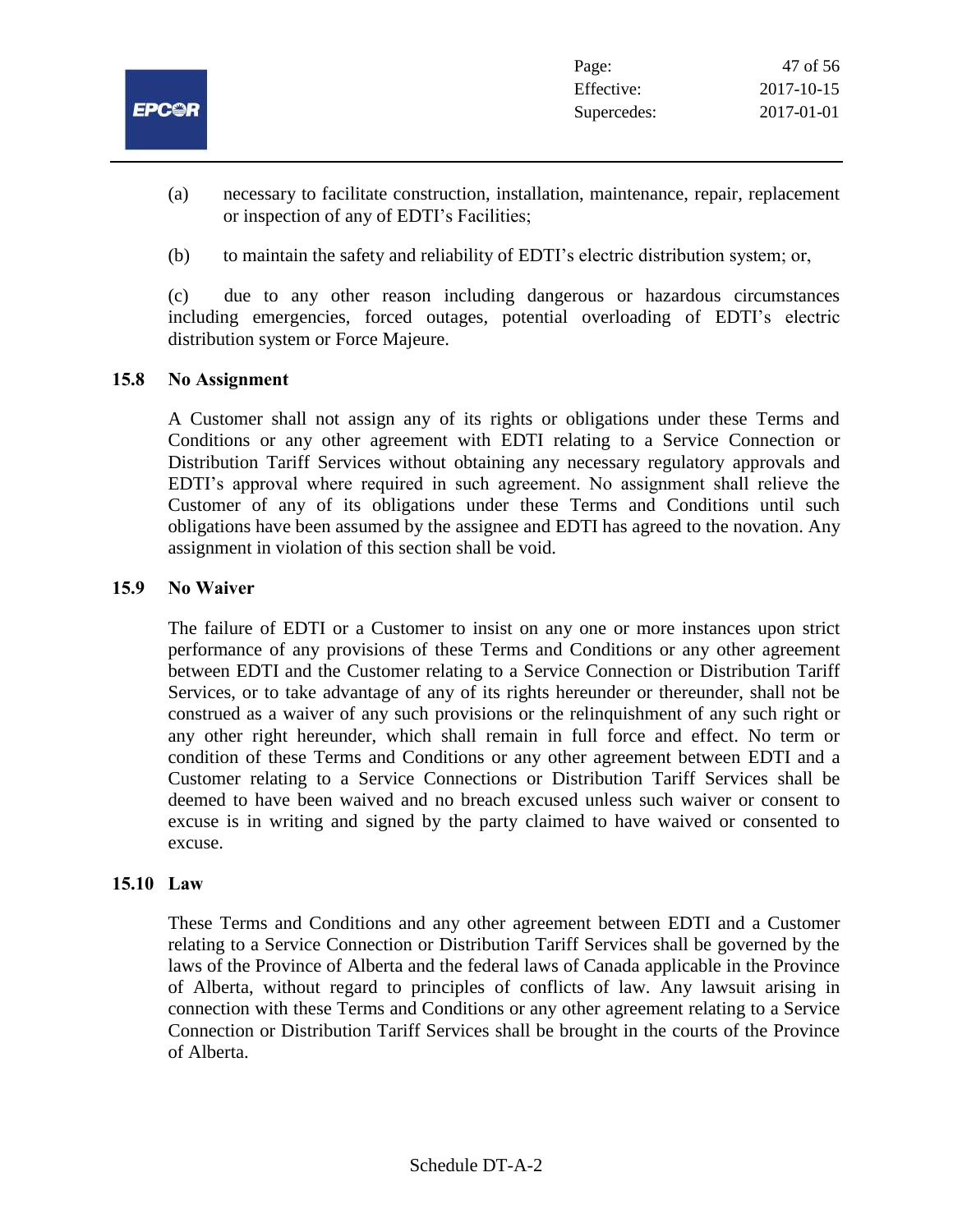

#### **15.11 Request Under Section 101 (2) of the Act**

In accordance with Section 101(2) of the Act, a Transmission Direct-Connect Customer may, with the prior approval of EDTI, enter into an arrangement directly with the Independent System Operator for the provision of System Access Service. Should EDTI grant such approval, EDTI reserves the right to bill the Customer directly for all Local Access Fees and Commission approved riders and charges arising from services provided by EDTI prior to the Customer receiving System Access Service directly from the Independent System Operator pursuant to such arrangement.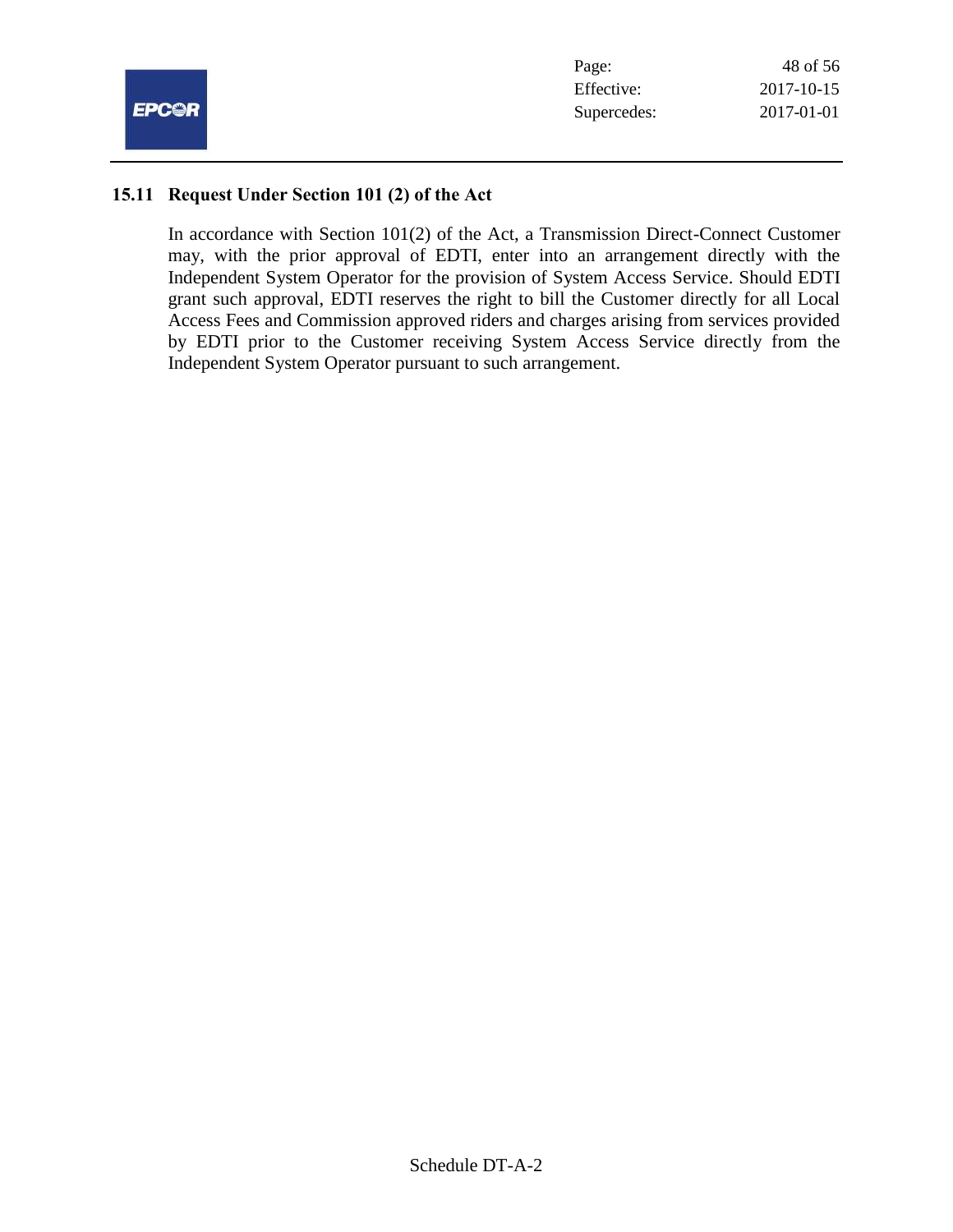

## **SCHEDULE A — AVAILABLE EDTI INVESTMENT**

#### **1. Maximum Investment**

The maximum investment that EDTI will make in new services or expansions for Residential, General Service and Industrial Customer classes is as follows:

- (a) Residential Customers:
	- for new (raw land) underground development areas, EDTI will provide a contribution of \$2,580for each lot;
	- for single family residential, rural acreage and farm in a previously unserviced area to be serviced with overhead power, EDTI will install singlephase overhead primary lines on public roadways up to an existing lot within the boundary of the City of Edmonton at no charge and will provide a contribution of up to \$798 for the transformer installation and the Service Connection;
	- for multiple family residential, in a previously serviced area, EDTI will provide a contribution of \$514 for each Service Connection.
- (b) General Service and Industrial Customers
	- \$265 per kVA of Contracted Minimum Demand for the Service Connection for the first 2,500 kVA and \$119 per kVA thereafter.
	- for a raw land industrial subdivision adjacent to an existing subdivision with three-phase service, EDTI will extend the overhead three-phase primary service on public roadways at no charge.
- (c) Underground Industrial Developments (raw land)
	- Upon completion of the underground servicing of an industrial area, EDTI will provide a rebate determined as 80% of the total installed cost of the underground distribution facilities installed to service raw industrial land. This cost will be calculated by EDTI based on EDTI's costs, as determined and published by EDTI from time to time, for the types of cables and switching cubicles installed, and for such activities as trenching and terminations.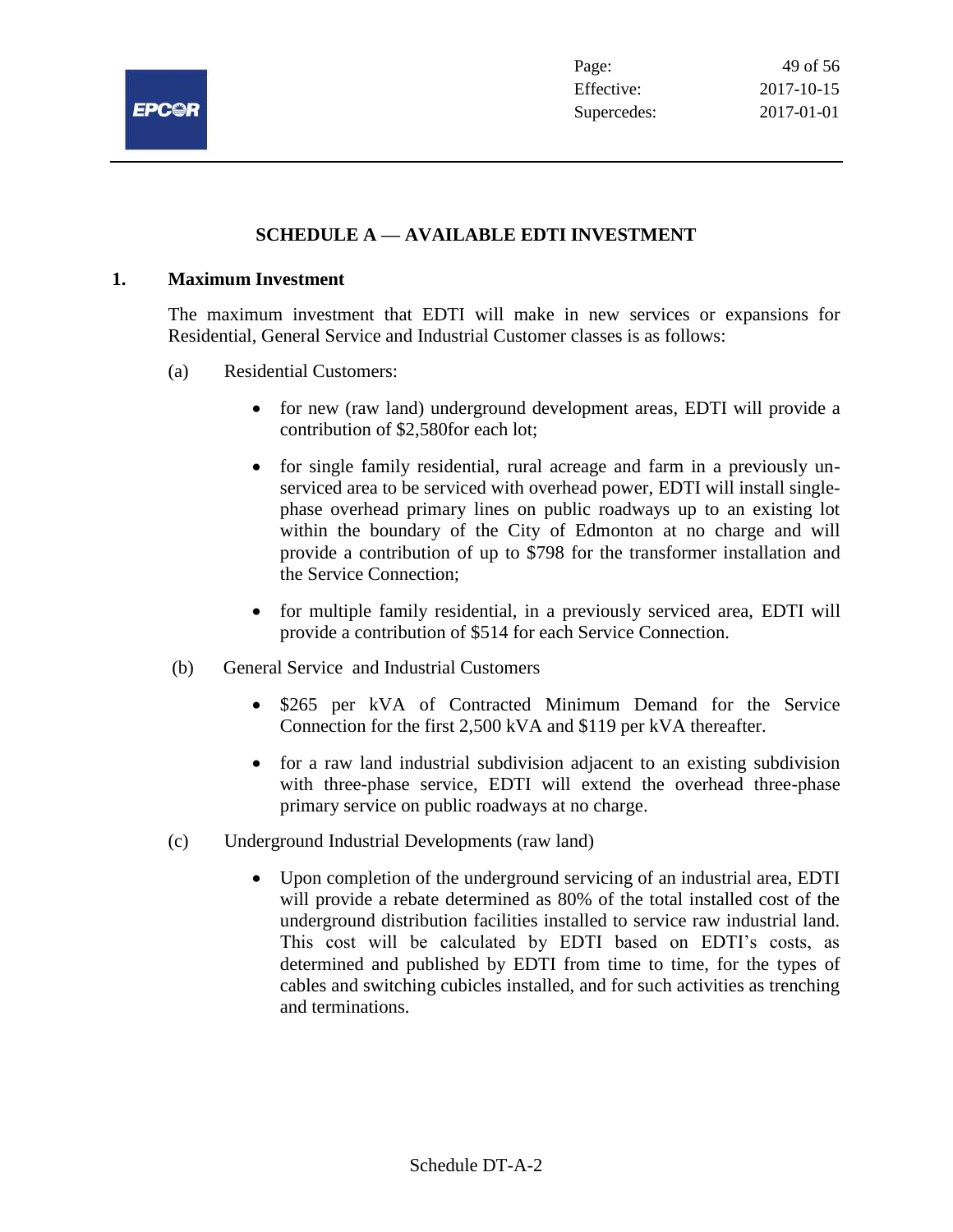

#### **2. Eligibility for Investment**

- (a) The following Facilities are eligible for investment:
	- distribution three-phase and single-phase extensions;
	- transformers (or a share of a transformer, if the transformer is shared by more than one Customer e.g. rural acreages);
	- standby feeder where required by EDTI;
	- primary cable to EPCOR Transformer on property (excluding Multi-Family Sites)
- (b) The following Facilities are not eligible for investment:
	- transformer pad and civil works on private property;
	- standby feeders not required by EDTI;
	- secondary underground services in aerial distribution areas.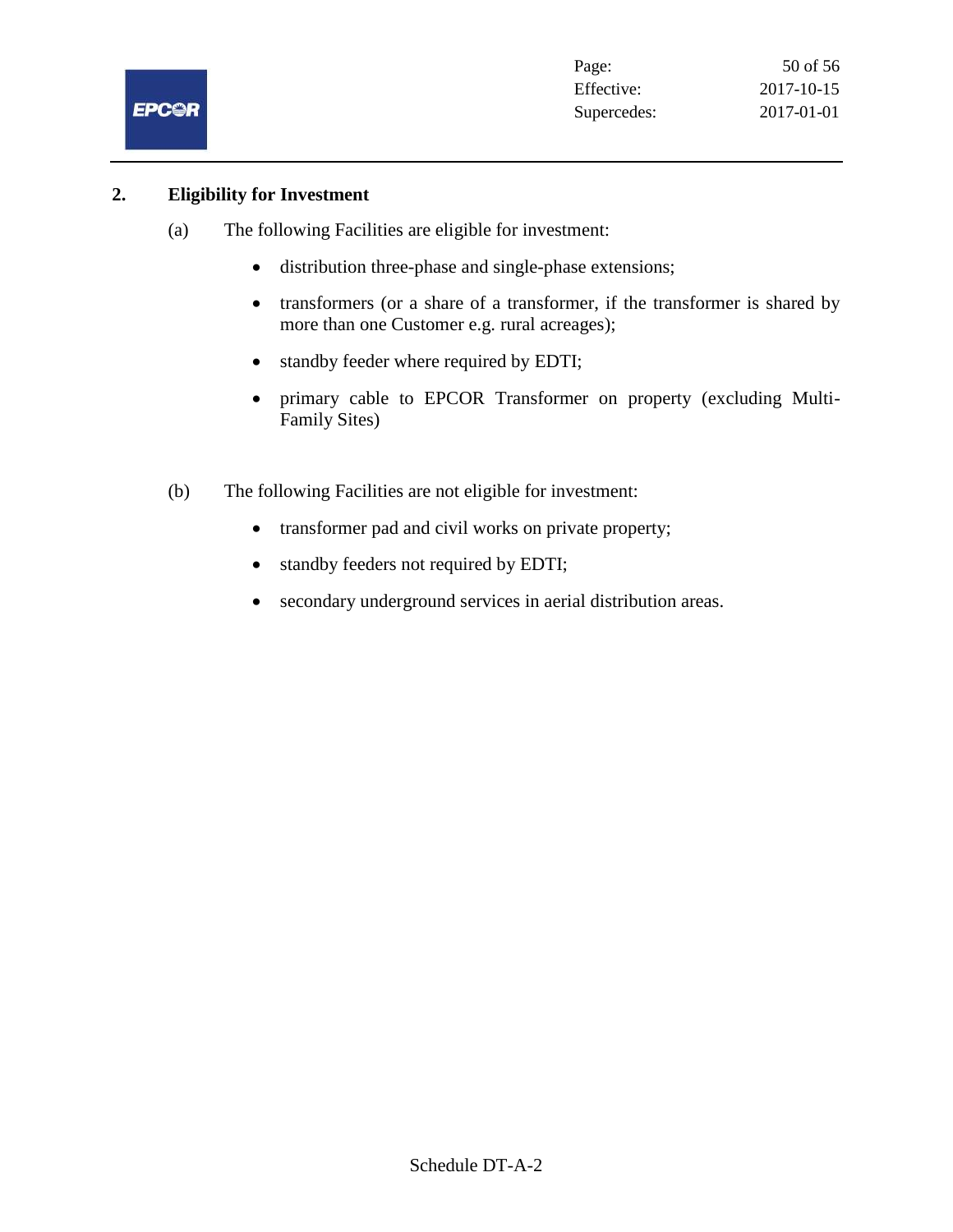

## **SCHEDULE B — Electric Service Agreement**

## **for Distribution Connection Services**

This Agreement dated for reference as of the day of  $\qquad \qquad .20$ 

**Between:**

## **(Customer Name)**

(Address) (hereinafter called the "Customer")

*- and -*

## **EPCOR Distribution & Transmission Inc**.,

a body corporate with its head office in the City of Edmonton in the Province of Alberta

(hereinafter called "EDTI")

**REFERENCE IS MADE TO THE EDTI TERMS AND CONDITIONS FOR DISTRIBUTION CONNECTION SERVICES (THE "TERMS AND CONDITIONS"), AS AMENDED FROM TIME TO TIME, PREPARED BY EDTI AND APPROVED BY THE ALBERTA UTILITIES COMMISSION ("AUC") IN ACCORDANCE WITH THE** *ELECTRIC UTILITIES ACT* **(ALBERTA). THIS ELECTRIC SERVICE AGREEMENT IS SUBJECT TO THE TERMS AND CONDITIONS AND SUCH TERMS AND CONDITIONS ARE INCORPORATED HEREIN BY REFERENCE IN THEIR ENTIRETY (THIS AGREEMENT TOGETHER WITH THE TERMS AND CONDITIONS ARE REFERRED TO HEREIN AS THE "AGREEMENT"). THE MOST CURRENT FORM OF THE TERMS AND CONDITIONS ARE POSTED ON EDTI'S WEBSITE AT:**

<https://www.epcor.com/products-services/power/Pages/terms-and-conditions.aspx>

#### **CAPITALIZED TERMS USED BUT NOT DEFINED IN THIS ELECTRIC SERVICE AGREEMENT HAVE THE MEANINGS SET FORTH IN THE TERMS AND CONDITIONS.**

\_\_\_\_\_\_\_\_\_\_\_\_\_\_\_\_\_\_\_

In consideration of the respective promises, covenants and agreements of the parties herein contained and for other good and valuable consideration (the receipt and sufficiency of which are hereby acknowledged by each party), the parties agree as follows: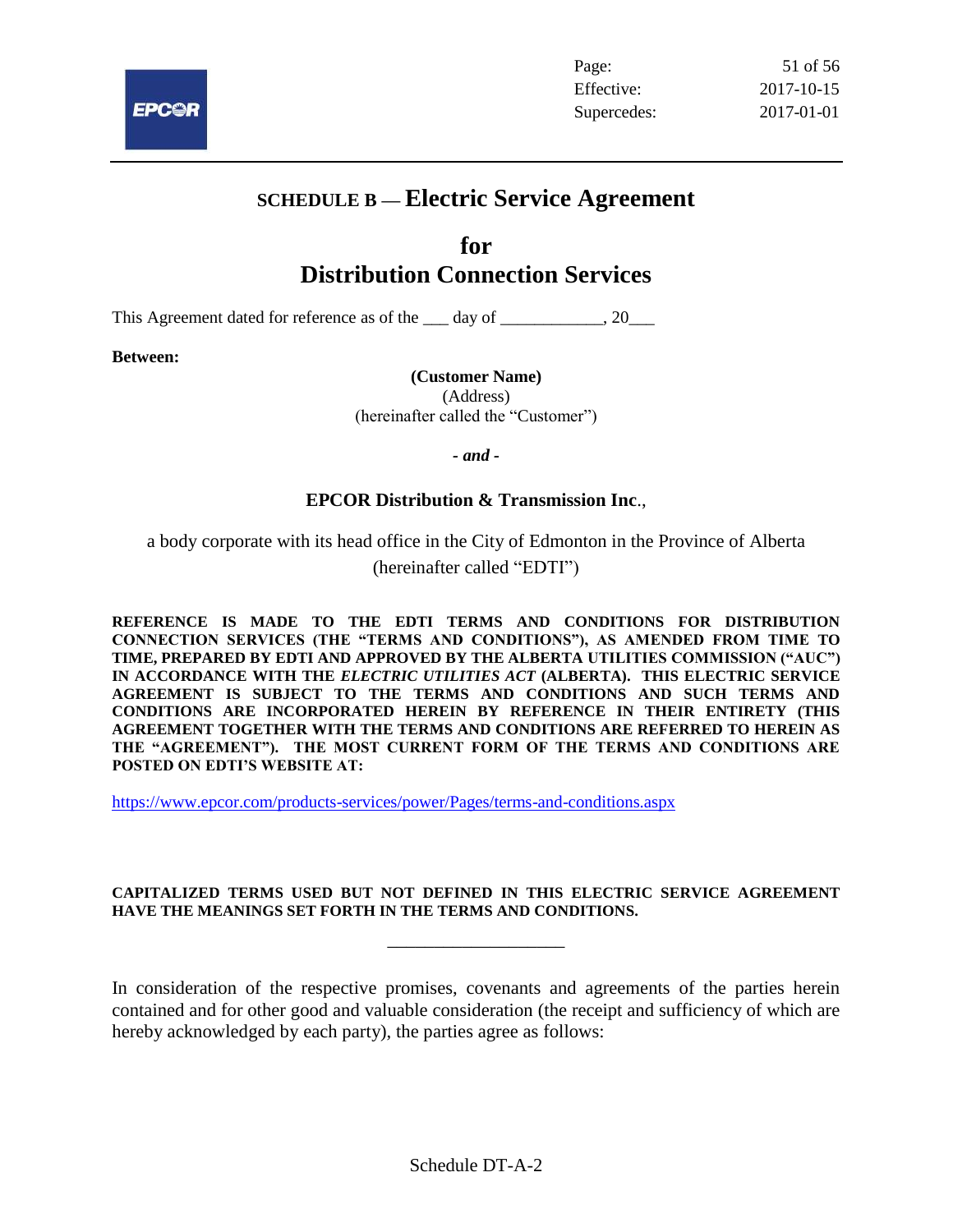

- 1. **Service.** The Customer agrees to obtain from EDTI and EDTI agrees to provide to the Customer Distribution Access Service in relation to the Service Connection specified below (the "Service") in accordance with the provisions of this Agreement.
- 2. **Parameters.** The Customer and EDTI agree to the following parameters for the provision of the Service:

| a.             | <b>Location of Service Connection:</b>       |          |
|----------------|----------------------------------------------|----------|
| b.             | <b>Contract Term:</b>                        | 15 years |
| $\mathbf{c}$ . | <b>EDTI</b> Investment                       |          |
| d.             | Customer Contribution (plus application GST) |          |
| e.             | <b>Forecast Peak Demand:</b>                 |          |
| f.             | Contracted Minimum Demand:                   |          |
| g.             | Main Feeder                                  |          |
| h.             | Standby Feeder if applicable                 |          |
| i.             | <b>Applicable Distribution Tariff</b>        |          |
| $\cdot$        | Special charges (Facilities Charge, etc.)    |          |
| k.             | <b>Special Arrangements</b>                  |          |
| 1.             | Service Configuration                        |          |
|                |                                              |          |

- 3. **Term.** This Agreement shall become effective on the In-service Date, and thereafter shall remain in effect until terminated by either party hereto in accordance with Article 13 of the Terms and Conditions. Termination of this Agreement shall be subject to the Distribution Related Exit Charge as outlined in Section 13.1 of the Terms and Conditions. Notwithstanding anything to the contrary contained herein, this Agreement shall not become effective and is not binding until accepted by EDTI.
- 4. **Fees and Payment.** The Customer agrees to pay for the Service in accordance with the Terms and Conditions. Fees and charges payable by the Customer will be determined based on the greater of the actual Demand or the Contracted Minimum Demand.
- 5. **Forecast Peak Demand.** The Customer shall under no circumstances exceed the Forecast Peak Demand and shall provide one (1) year prior written notice to EDTI of any increase in the Forecast Peak Demand. The Customer acknowledges and agrees that failure by the Customer to adhere to this provision may cause serious damage to EDTI's Facilities for which the Customer will be responsible.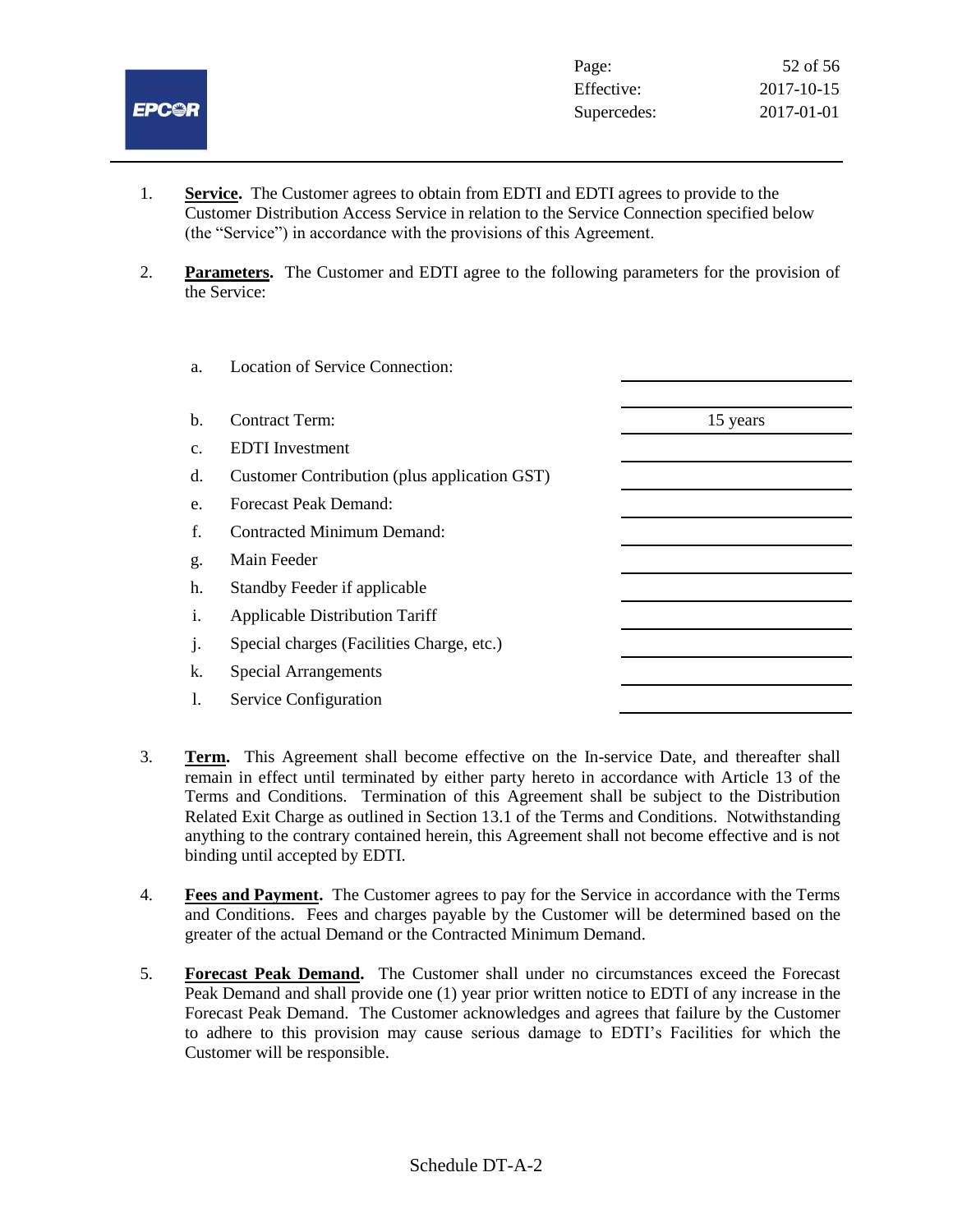

- 6. **Use Restricted.** The Service provided hereunder is provided for the Customer's use only at the location specified above and the Customer shall not permit any other person to use such Service
- 7. **Customer Acknowledgements.** The Customer acknowledges and agrees that:
	- a. it has reviewed and understands this Agreement, including the Terms and Conditions, and agrees to be bound by them in all transactions with EDTI;
	- b. the Terms and Conditions may change from time to time, and that a copy of the Terms and Conditions is on file at the offices of EDTI and available on-line at the website of EDTI noted above;
	- c. no Person, whether an employee or agent of EDTI or otherwise, can agree to change, alter, vary or waive any provision of the Terms and Conditions without the express approval of the AUC;
	- d. it has been offered a copy of EDTI's Customer Connection Guide and is aware of the policies and business practices of EDTI detailed therein and that the Customer Connection Guide can also be accessed on-line at [https://www.epcor.com/products](https://www.epcor.com/products-services/power/construction-renovations/new-power-connection/Pages/connection-process.aspx)[services/power/construction-renovations/new-power-connection/Pages/connection](https://www.epcor.com/products-services/power/construction-renovations/new-power-connection/Pages/connection-process.aspx)[process.aspx](https://www.epcor.com/products-services/power/construction-renovations/new-power-connection/Pages/connection-process.aspx)
- 8. **EDTI Facilities.** Notwithstanding any Customer Contribution, the Customer shall not acquire any ownership interest in any EDTI Facilities.
- 9. **Limited Liability.** EDTI's liability for injuries and/or damage to persons or property is limited by the Terms and Conditions.
- 10. **Regulatory Authority.** This Agreement is subject to all applicable legislation, including the *Electric Utilities Act* (Alberta) and the regulations made thereunder, and all applicable orders, rulings, regulations and decisions of the AUC or any other regulatory authority having jurisdiction over EDTI or the matters addressed herein.
- 11. **Assignment / Enurement.** The Customer may not assign this Agreement without the prior written consent of EDTI. This Agreement shall enure to the benefit of and be binding and enforceable by the parties hereto and their respective executors, administrators, successors and permitted assigns.
- 12. **Severability.** If any provision of this Agreement, or the application thereof, is to any extent held invalid or unenforceable, the remainder of this Agreement and the application thereof, other than those provisions which have been held invalid or unenforceable, shall not be affected and shall continue in full force and effect and shall be enforceable to the fullest extent permitted by law or in equity.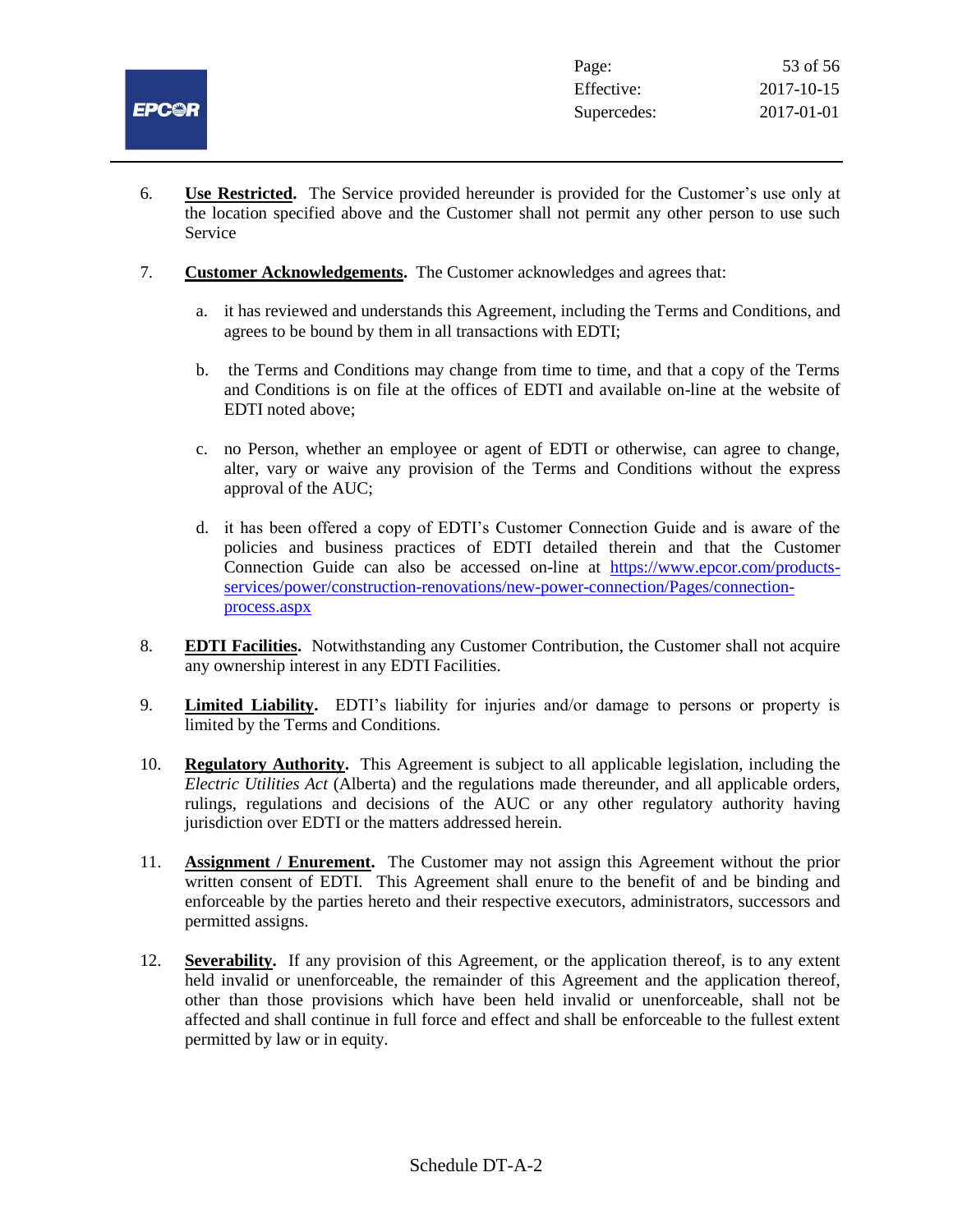

- 13. **Headings.** The division of this Agreement into sections and subsections and the insertion of headings are for convenience of reference only and shall not affect the construction or interpretation of this Agreement.
- 14. **Entire Agreement / Modification.** This Agreement, including the Terms and Conditions as amended from time to time, constitutes the entire agreement between the parties and supersedes all prior agreements between the Customer and EDTI for provision of the Service. Except for modifications of the Terms and Conditions, which may be made in accordance with the provisions thereof, no modification or alternation of this Agreement shall be binding on either party unless reduced to writing and signed by the parties hereto.
- 15. **Notice.** All notices required pursuant to this Agreement shall be in writing and shall be given personally, by facsimile or by prepaid registered mail addressed to the party for which the notice is intended to its address designated below or to such other address as may be substituted by notice given in accordance with this provision.

**\_\_\_\_\_\_\_\_\_\_\_\_\_\_\_\_\_\_\_\_\_\_\_\_\_\_\_\_\_\_\_\_\_\_\_\_\_\_\_\_\_\_\_\_\_\_\_\_\_\_\_\_**

**EPCOR Distribution & Transmission Inc**. 2000 – 10423 101 Street Edmonton, Alberta **T5H 0E8**

| <b>Contact Name:</b> | <b>Customer Engineering Services</b> |                                 |
|----------------------|--------------------------------------|---------------------------------|
| Telephone No.:       | $(780)412 - 3128$                    | <b>Fax No.:</b> $(780)412-7955$ |

**Customer Name: Address: \_\_\_\_\_\_\_\_\_\_\_\_\_\_\_\_\_\_\_\_\_\_\_\_\_\_\_\_\_\_\_\_\_\_\_\_\_\_\_\_\_\_\_\_\_\_\_\_\_\_\_\_**

> *Customer Name* **(Address)**

*Contact Name: Alternate Contact Name: Telephone No.: Alternate: Fax No.: Alternate:*

IN WITNESS WHEREOF the parties have executed this Agreement as of the day first above mentioned.

| <b>[customer Name]</b> | <b>EPCOR Distribution &amp; Transmission Inc.</b> |
|------------------------|---------------------------------------------------|
| Per:                   | Per:                                              |
| Name:                  | Name:                                             |
| <b>Title:</b>          | Title:                                            |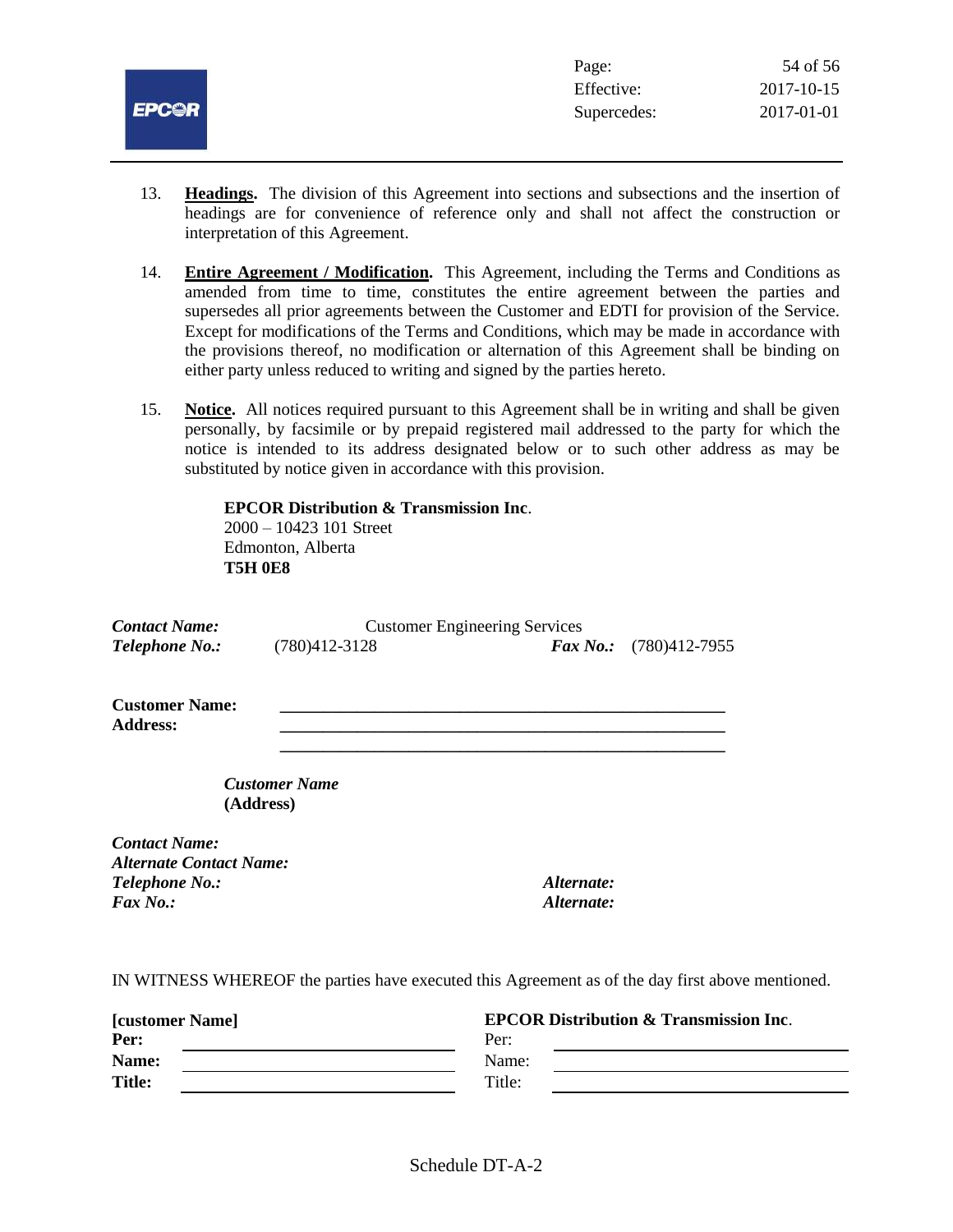

#### **SCHEDULE C — Agreement for Distribution Connection Service**

EPCOR Distribution & Transmission Inc. 2000 – 10423 101 Street Edmonton, Alberta T5H 0E8

#### **Re: Agreement for Distribution Connection Service**

|                                                  |            | (the "Customer") |
|--------------------------------------------------|------------|------------------|
| Site<br>Address:<br>"Site")                      |            | (the             |
| Main Contact Name:                               |            |                  |
| Telephone No.:                                   | Alternate: | Fax: No:         |
| <b>Alternate Contact Name:</b><br>Telephone No.: | Alternate: | Fax: No:         |

Thank you for your request that EPCOR Distribution & Transmission Inc. ("EDTI") connect your Site to EDTI's electric distribution system.

EDTI connects sites and provides distribution access service pursuant to its Distribution Tariff, which includes the Terms and Conditions for Distribution Connection Services (the "DCS Terms and Conditions"), Distribution Tariff Policies, Rate Schedules and Fee Schedule as revised from time to time and approved by the Alberta Utilities Commission ("AUC") under the *Electric Utilities Act* (Alberta). This Electric Service Agreement is subject to those documents, and both EDTI and the Customer are bound by the provisions of those documents. Those documents in their most current form are posted on EDTI's website at:

<https://www.epcor.com/products-services/power/Pages/terms-and-conditions.aspx>

The Customer agrees to obtain from EDTI, and EDTI agrees to provide to the Customer, Distribution Connection Service in relation to the Site in accordance with the provisions of this Agreement.

The Forecast Peak Demand for the Site will be \_\_\_\_\_\_\_\_\_\_\_\_\_\_\_\_\_\_\_\_\_\_\_\_\_\_\_\_\_.

This Agreement may be terminated by EDTI or the Customer in accordance with section 13 of the DCS Terms and Conditions. Termination of this Agreement will be subject to the Exit Charges as outlined in Section 13 of the DCS Terms and Conditions. For the purposes of section 13.1 of the DCS Terms and Conditions, the initial term of this Agreement will be 15 years from the In-Service Date (the date on which the Customer specifies service is to be available or the date the service is actually available, whichever is later). The Customer may not assign this Agreement without the prior written consent of EDTI.

EDTI requires that [CUSTOMER NAME] indicate its understanding and acceptance of the contents of this Agreement by signing in the appropriate space below. [CUSTOMER NAME] represents that the person signing this Agreement on [CUSTOMER NAME]'s behalf is properly authorized to do so.

EPCOR Distribution & Transmission Inc.